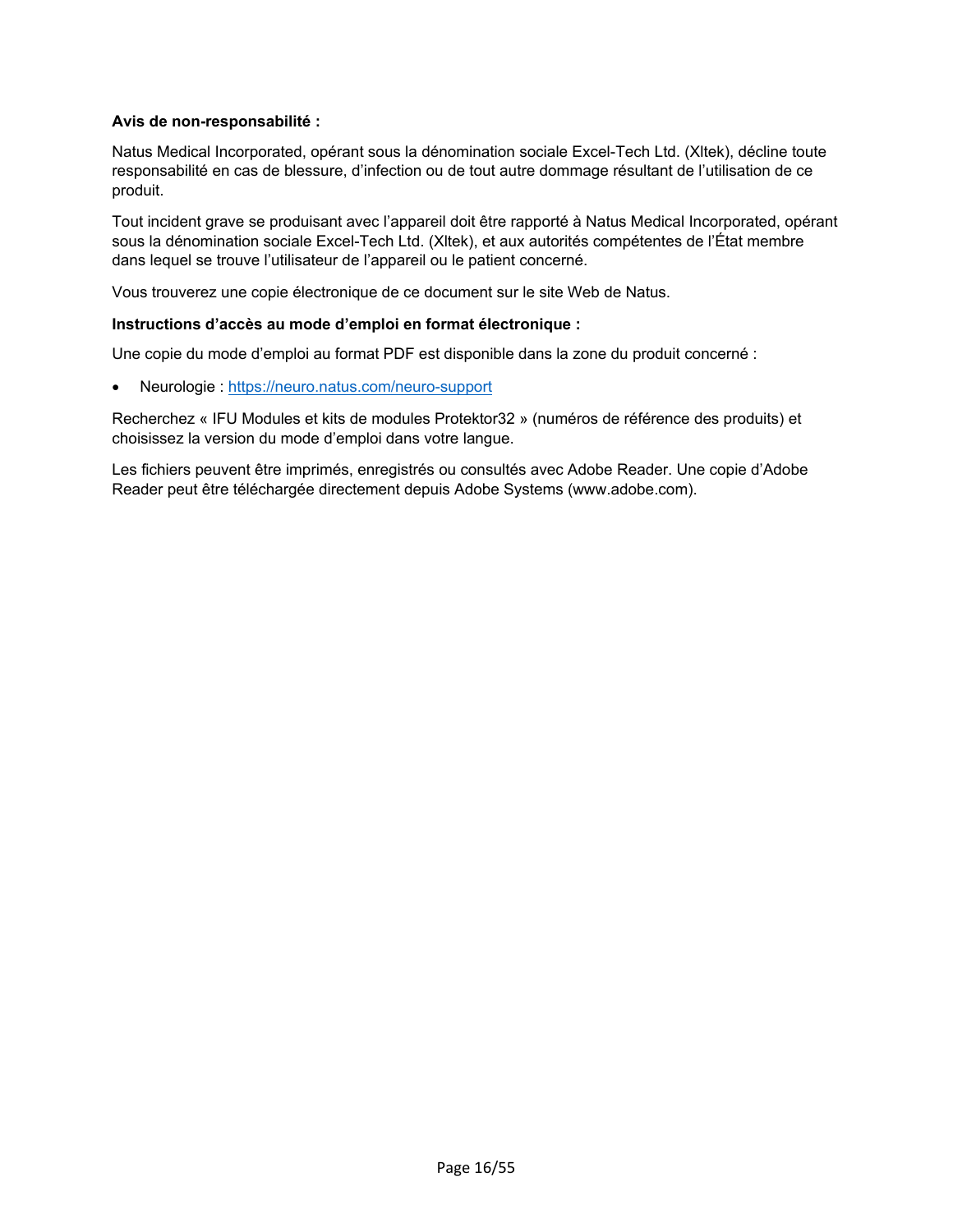#### **Glossaire des symboles :**

| <b>Symbole</b>           | Norme de<br>référence                                                                                   | Titre de la norme                                                                                                                                                      | Titre du symbole                                          | <b>Signification</b>                                                                                                                                |
|--------------------------|---------------------------------------------------------------------------------------------------------|------------------------------------------------------------------------------------------------------------------------------------------------------------------------|-----------------------------------------------------------|-----------------------------------------------------------------------------------------------------------------------------------------------------|
| Medical<br><b>Device</b> | Sans objet                                                                                              | Sans objet                                                                                                                                                             | Indique un<br>dispositif médical                          | Cet appareil est un dispositif<br>médical.                                                                                                          |
| Rx only                  | 21 CFR Partie<br>801.109(b)(1)                                                                          | Dispositifs portant un<br>étiquetage de prescription<br>requise                                                                                                        | Sur prescription<br>uniquement                            | Indique que le produit ne peut être<br>vendu que par un médecin ou sur<br>sa prescription.                                                          |
|                          | ISO 15223-1<br>Symbole 5.4.5<br>(Voir le<br>symbole<br>général<br>d'interdiction<br>dans<br>l'Annexe B) | Dispositifs médicaux -<br>Symboles à utiliser avec les<br>étiquettes, l'étiquetage et les<br>informations à fournir relatifs<br>aux dispositifs médicaux               | Ne contient pas de<br>latex de<br>caoutchouc naturel      | Indique que le dispositif médical ne<br>contient pas de latex de<br>caoutchouc naturel.                                                             |
|                          | 2012/19/UE                                                                                              | Conforme à la directive<br>relative aux déchets<br>d'équipements électriques et<br>électroniques (DEEE)                                                                | Élimination en fin<br>de vie utile                        | Le pictogramme indique que les<br>DEEE ne doivent pas être éliminés<br>avec les ordures ménagères, mais<br>qu'ils doivent être jetés<br>séparément. |
|                          | ISO 15223-1<br>Symbole 5.1.1                                                                            | Dispositifs médicaux -<br>Symboles à utiliser avec les<br>étiquettes, l'étiquetage et les<br>informations à fournir relatifs<br>aux dispositifs médicaux               | Fabricant                                                 | Indique le fabricant du dispositif<br>médical.                                                                                                      |
| $EC$ REP                 | ISO 15223-1<br>Symbole 5.1.2                                                                            | Dispositifs médicaux -<br>Symboles à utiliser avec les<br>étiquettes, l'étiquetage et les<br>informations à fournir relatifs<br>aux dispositifs médicaux               | Représentant<br>agréé dans la<br>Communauté<br>européenne | Indique le représentant agréé dans<br>la Communauté européenne.                                                                                     |
|                          | ISO 15223-1<br>Symbole 5.1.3                                                                            | Dispositifs médicaux -<br>Symboles à utiliser avec les<br>étiquettes, l'étiquetage et les<br>informations à fournir relatifs<br>aux dispositifs médicaux               |                                                           | Date de fabrication   Indique la date à laquelle l'appareil<br>a été fabriqué.                                                                      |
| <b>LOT</b>               | ISO 15223-1<br>Symbole 5.1.5                                                                            | Dispositifs médicaux -<br>Symboles à utiliser avec les<br>étiquettes, l'étiquetage et les<br>informations à fournir relatifs<br>aux dispositifs médicaux               | Numéro de lot                                             | Indique le numéro de lot du<br>fabricant, de manière à pouvoir<br>l'identifier.                                                                     |
| <b>REF</b>               | ISO 15223-1                                                                                             | Dispositifs médicaux -<br>Symbole 5.1.6 Symboles à utiliser avec les<br>étiquettes, l'étiquetage et les<br>informations à fournir relatifs<br>aux dispositifs médicaux | Référence<br>catalogue                                    | Indique le numéro de référence<br>catalogue du fabricant, de manière<br>à pouvoir identifier le dispositif<br>médical.                              |
| i<br>natus.com           | ISO 15223-1<br>Symbole 5.4.3<br>Annexe A<br>$n^{\circ}$ A.15                                            | Dispositifs médicaux -<br>Symboles à utiliser avec les<br>étiquettes, l'étiquetage et les<br>informations à fournir relatifs<br>aux dispositifs médicaux               | Consulter le mode<br>d'emploi                             | Indique qu'il est demandé de<br>consulter un mode d'emploi en<br>format électronique (eIFU).                                                        |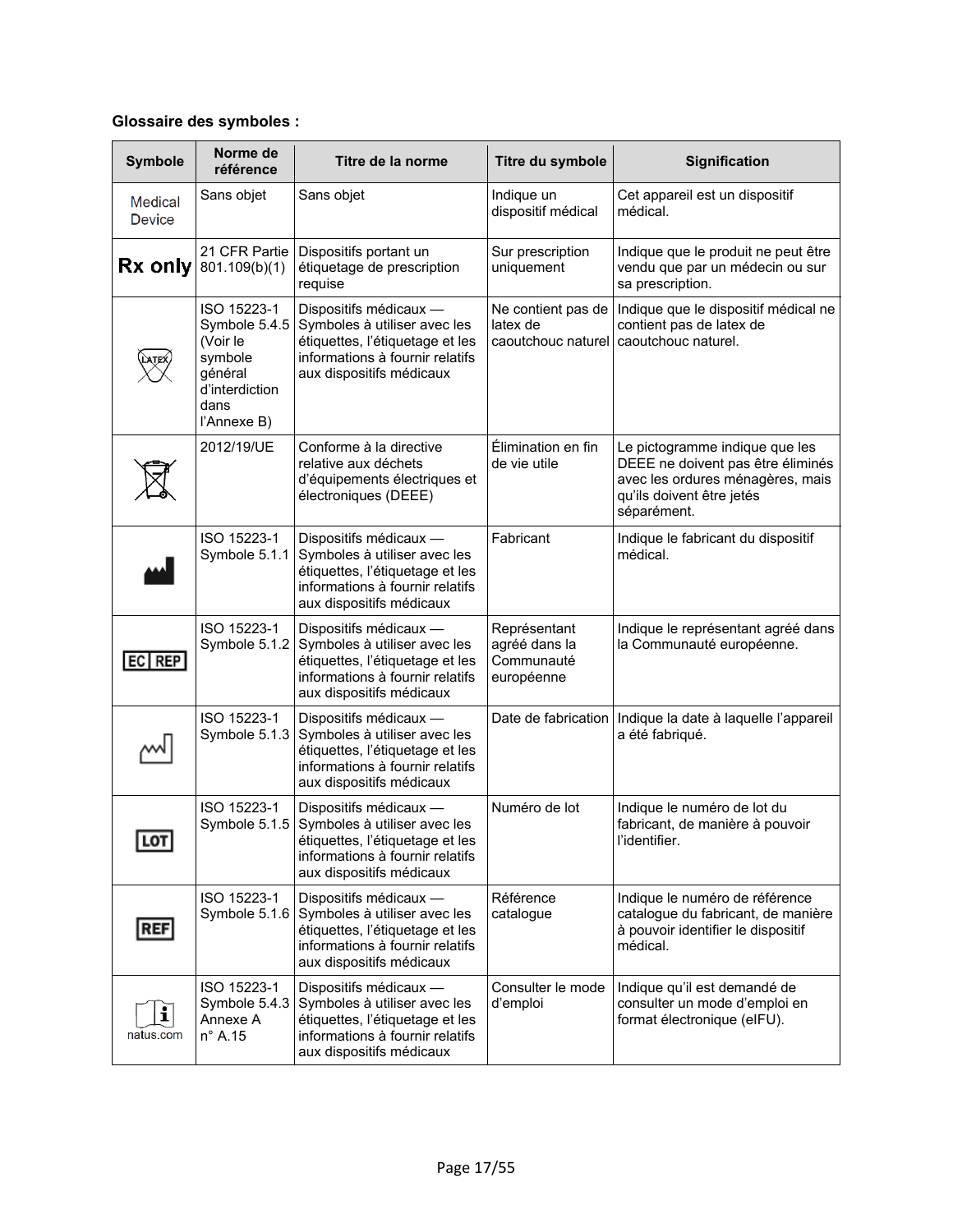| <b>Symbole</b> | Norme de<br>référence                        | Titre de la norme                                                                                                                                        | Titre du symbole                        | <b>Signification</b>                                                                                                                                                                      |
|----------------|----------------------------------------------|----------------------------------------------------------------------------------------------------------------------------------------------------------|-----------------------------------------|-------------------------------------------------------------------------------------------------------------------------------------------------------------------------------------------|
|                | CEI 60601-1<br>Tableau D.2<br>$n^{\circ}$ 10 | Appareils électromédicaux -<br>Partie 1 : Exigences générales<br>pour la sécurité de base et les<br>performances essentielles                            | Suivre le mode<br>d'emploi              | Se reporter au manuel<br>d'instructions d'utilisation.<br>AVIS « Suivre le mode d'emploi »<br>apposé sur un APPAREIL<br>ÉLECTROMÉDICAL.                                                   |
|                | ISO 15223-1<br>Symbole 5.4.4                 | Dispositifs médicaux -<br>Symboles à utiliser avec les<br>étiquettes, l'étiquetage et les<br>informations à fournir relatifs<br>aux dispositifs médicaux | Attention                               | Indique que l'utilisateur doit<br>consulter le mode d'emploi et lire<br>attentivement les avertissements et<br>précautions qui ne figurent pas sur<br>le dispositif médical pour diverses |
|                | CEI 60601-1<br>Tableau D.1<br>$n^{\circ}$ 10 | Appareils électromédicaux -<br>Partie 1 : Exigences générales<br>pour la sécurité de base et les<br>performances essentielles                            |                                         | raisons.                                                                                                                                                                                  |
|                | CEI 60601-1<br>Tableau D.2<br>$n^{\circ}$ 2  | Appareils électromédicaux -<br>Partie 1 : Exigences générales<br>pour la sécurité de base et les<br>performances essentielles                            | Étiquette<br>d'avertissement<br>général | Indique un danger ou un risque de<br>blessures au patient ou à<br>l'opérateur.                                                                                                            |
| $\overline{C}$ | <b>MDR</b><br>2017/745                       | Règlement relatif aux<br>dispositifs médicaux en UE                                                                                                      | Marquage CE                             | Signifie la conformité technique<br>européenne.                                                                                                                                           |
|                | ISO 15223-1<br>Symbole 5.3.7                 | Dispositifs médicaux -<br>Symboles à utiliser avec les<br>étiquettes, l'étiquetage et les<br>informations à fournir relatifs<br>aux dispositifs médicaux | Limites de<br>température               | Indique les températures minimale<br>et maximale limites auxquelles le<br>dispositif médical peut être exposé<br>pendant son entreposage sans<br>danger.                                  |
|                | ISO 15223-1<br>Symbole 5.3.8                 | Dispositifs médicaux -<br>Symboles à utiliser avec les<br>étiquettes, l'étiquetage et les<br>informations à fournir relatifs<br>aux dispositifs médicaux | Limites d'humidité                      | Indique la plage d'humidité à<br>laquelle l'appareil peut être exposé<br>pendant son entreposage sans<br>danger.                                                                          |
|                | ISO 15223-1<br>Symbole 5.3.9                 | Dispositifs médicaux -<br>Symboles à utiliser avec les<br>étiquettes, l'étiquetage et les<br>informations à fournir relatifs<br>aux dispositifs médicaux | Limites de<br>pression<br>atmosphérique | Indique les limites maximale et<br>minimale de pression<br>atmosphérique acceptables pour le<br>transport et l'entreposage.                                                               |

**034384\_02 02/2021**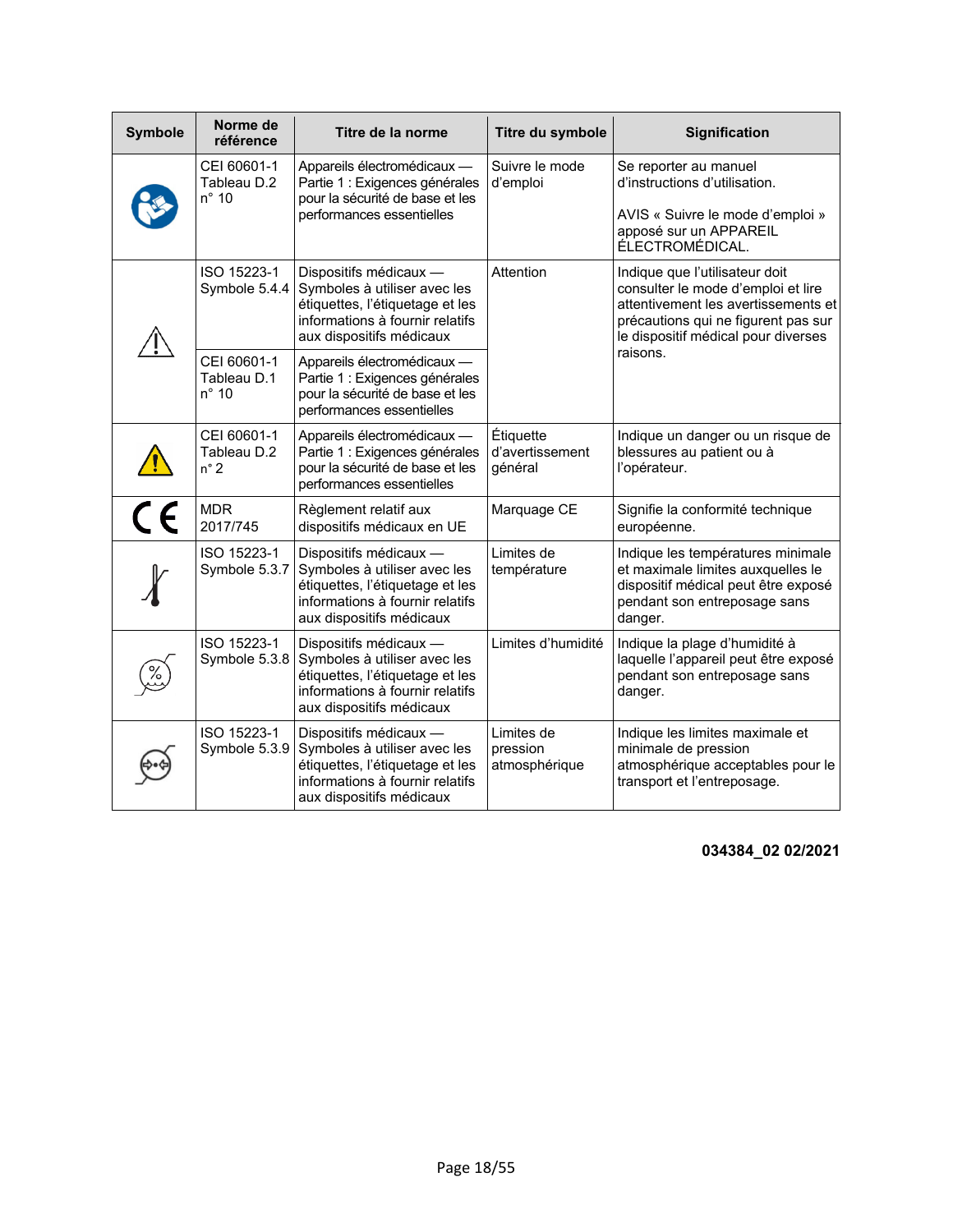## natus.

### **Terminali e kit per terminali Protektor32**

#### **Istruzioni per l'uso:**

Natus Medical Incorporated DBA Excel-Tech Ltd. (XLTEK) 2568 Bristol Circle Oakville, Ontario, L6H 5S1 Canada Tel: +1 905-829-5300 Sito Web: [natus.com](https://natus.com/)

**EC REP** Rappresentante per l'Unione Europea/Importatore Natus Manufacturing Limited IDA Business Park Gort, Co. Galway, Irlanda

### CE Rx only

#### **Codici prodotto associati:**

| Terminali di stimolazione                                                            | 20 piedi: 002510, 002511, 002512 e 002513<br>19 piedi: 017870, 017871, 017872 e 017873<br>10 piedi: 002506, 002507, 002508 e 002509<br>9 piedi: 017866, 017867, 017868 e 017869<br>1 piede: 017882, 017883, 017884 e 017885 |
|--------------------------------------------------------------------------------------|-----------------------------------------------------------------------------------------------------------------------------------------------------------------------------------------------------------------------------|
| Terminali di acquisizione                                                            | 20 piedi: 002498, 002499, 002500 e 002501<br>19 piedi: 017851, 017852, 017853 e 017854<br>10 piedi: 002494, 002495, 002496 e 002497<br>9 piedi: 017846, 017847, 017848 e 017849<br>1 piede: 017878, 017879, 017880 e 017881 |
| Cavi d'interfaccia della headbox di<br>acquisizione e della headbox di<br>isolamento | 004770 Cavo Acq-ISO Comm 6 piedi - "Cavo di<br>comunicazione Modulo di acquisizione - Modulo di isolamento"<br>002934 Cavo Acq-ISO Comm 20 piedi - "Cavo di<br>comunicazione Modulo di acquisizione - Modulo di isolamento" |
| Cavi d'interfaccia headbox di<br>acquisizione e headbox stimolatore                  | 003040 Cavo Acq-Stim Comm 6 piedi - "Cavo di<br>comunicazione Modulo di acquisizione - Modulo di<br>stimolazione"                                                                                                           |
| Terminale di stimolazione TcMEP                                                      | 002514                                                                                                                                                                                                                      |
| Terminale sonda di stimolazione                                                      | 003708                                                                                                                                                                                                                      |
| P32 ACQ Kit combinatore terminale                                                    | 017900                                                                                                                                                                                                                      |
| P32 STIM Kit combinatore terminale                                                   | 021057                                                                                                                                                                                                                      |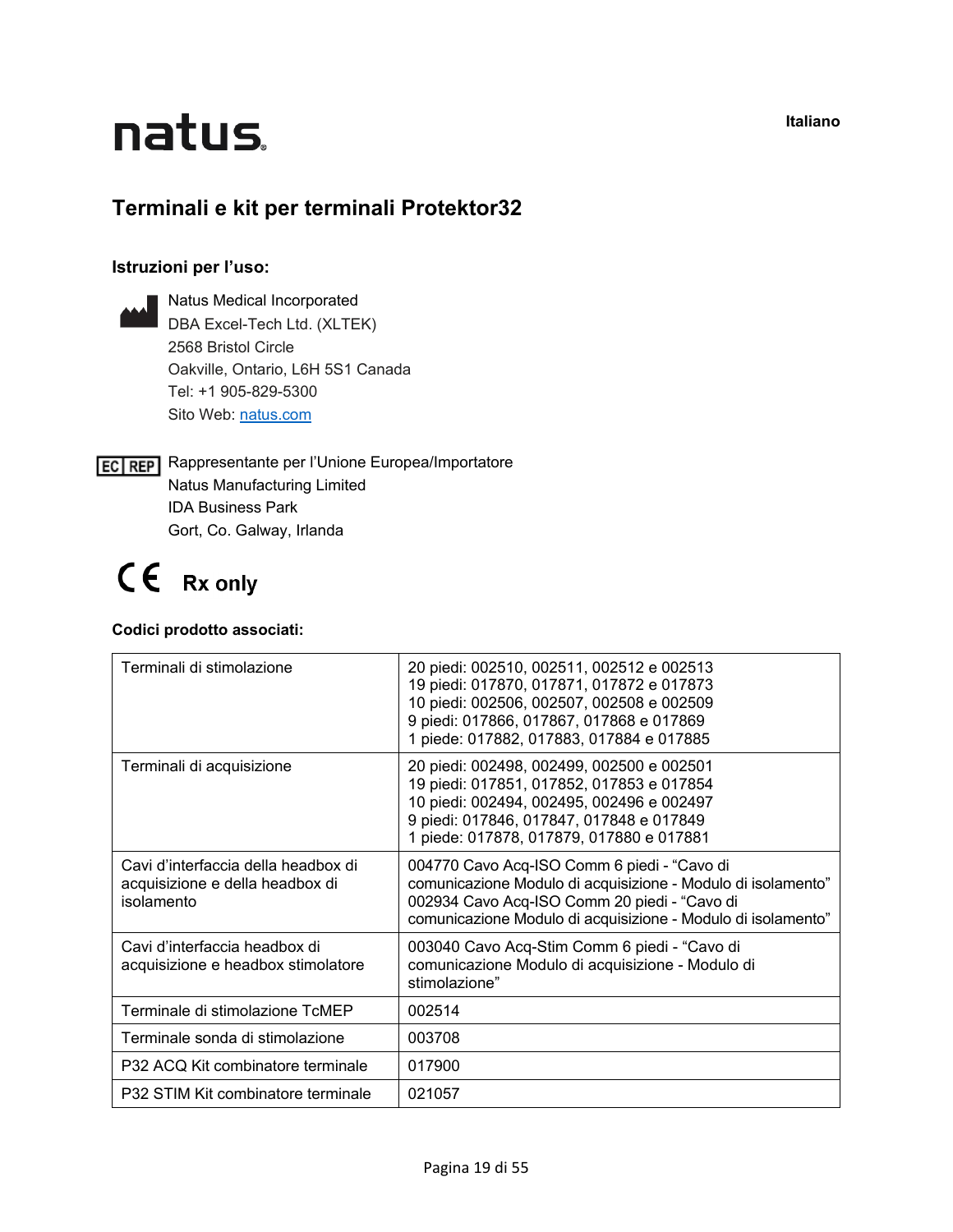Copyright © 2021 Natus Medical Incorporated. Tutti i diritti riservati. Tutti i nomi dei prodotti riportati in questo documento sono marchi o marchi depositati di proprietà, concessi in licenza, promossi o distribuiti da Natus Medical Incorporated, relative sussidiarie o affiliate.

CaviWipes è un marchio di Metrex Research, LLC. Sani-Cloth è un marchio registrato di PDI, Inc.

#### **Descrizione:**

I terminali di acquisizione (ACQ) e di stimolazione (STIM) facilitano le connessioni al sistema Protektor32. Sono disponibili a scelta terminali fissi e rimovibili e sono codificati a colori per una facile identificazione.

#### **Uso previsto:**

Gli usi previsti per i terminali e i kit terminali Protektor32 sono i seguenti:

#### **Terminali di acquisizione (ACQ) e terminali di stimolazione (STIM)**

I terminali di acquisizione (ACQ) e di stimolazione (STIM) Protektor32 forniscono la connettività tra gli elettrodi e il sistema Protektor32.

#### **Cavi d'interfaccia della headbox di acquisizione e della headbox di isolamento**

Il cavo di interfaccia di comunicazione ACQ-ISO viene utilizzato per collegare la headbox di acquisizione e la headbox di isolamento.

#### **Cavi d'interfaccia headbox di acquisizione e headbox stimolatore**

Il cavo di interfaccia di comunicazione ACQ-STIM viene utilizzato per collegare la headbox di acquisizione e la headbox dello stimolatore.

#### **Kit combinatori**

I kit combinatori terminale ACQ e terminale STIM possono essere utilizzati per tenere insieme due terminali per comodità.

#### **Utenti di riferimento e gruppo target di pazienti:**

I terminali e i kit terminali Protektor32 sono destinati all'uso da parte di tecnici esperti, specializzati nell'esame del monitoraggio neurologico intraoperatorio.

La popolazione di pazienti target è costituita da pazienti pediatrici e adulti per i quali si rende necessario il monitoraggio neurologico intraoperatorio nella sala operatoria o nell'ambiente clinico.

#### **Vantaggi clinici:**

il sistema Protektor32, comprensivo di questi dispositivi, aiuta a valutare lo stato neurologico del paziente durante l'intervento chirurgico.

#### **Controindicazioni ed effetti collaterali:**

Non vi sono controindicazioni o effetti collaterali noti per i terminali e i kit terminali Protektor32.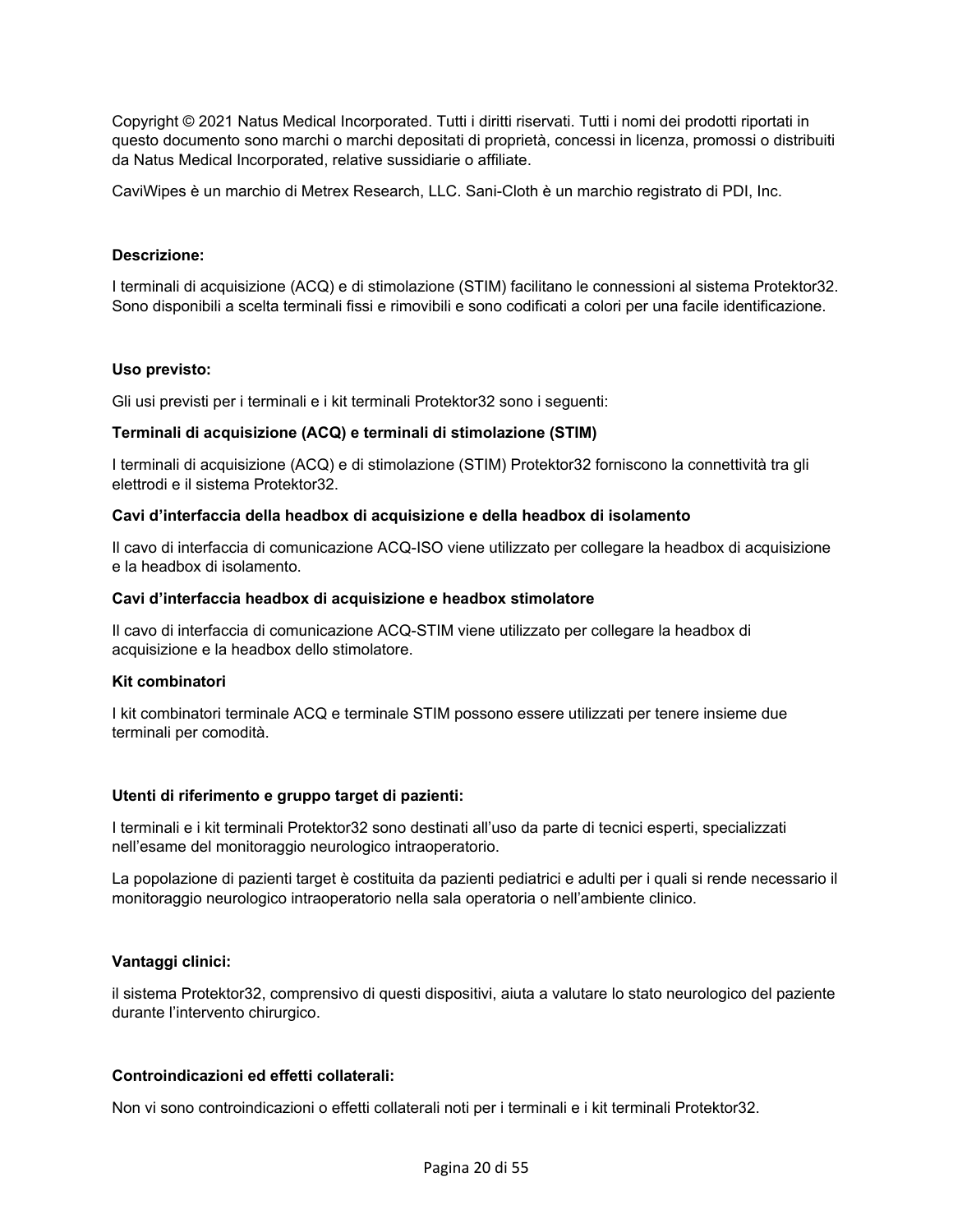#### **Istruzioni operative:**

Le istruzioni riportate di seguito spiegano come collegare la testina di registrazione del Protektor32 a un PC o un portatile.

1. Collegare il cavo di alimentazione alla centralina di isolamento.



*Figura 11: alimentazione collegata alla headbox* 

2. Collegare il cavo di isolamento-acquisizione alla centralina di isolamento e alla centralina di acquisizione.





*Figura 12: cavo di isolamento-acquisizione collegato alla centralina di isolamento*

3. Collegare la centralina di acquisizione alla centralina dello stimolatore usando il cavo acquisizionestimolatore.





*Figura 13: centralina di acquisizione collegata alla centralina dello stimolatore*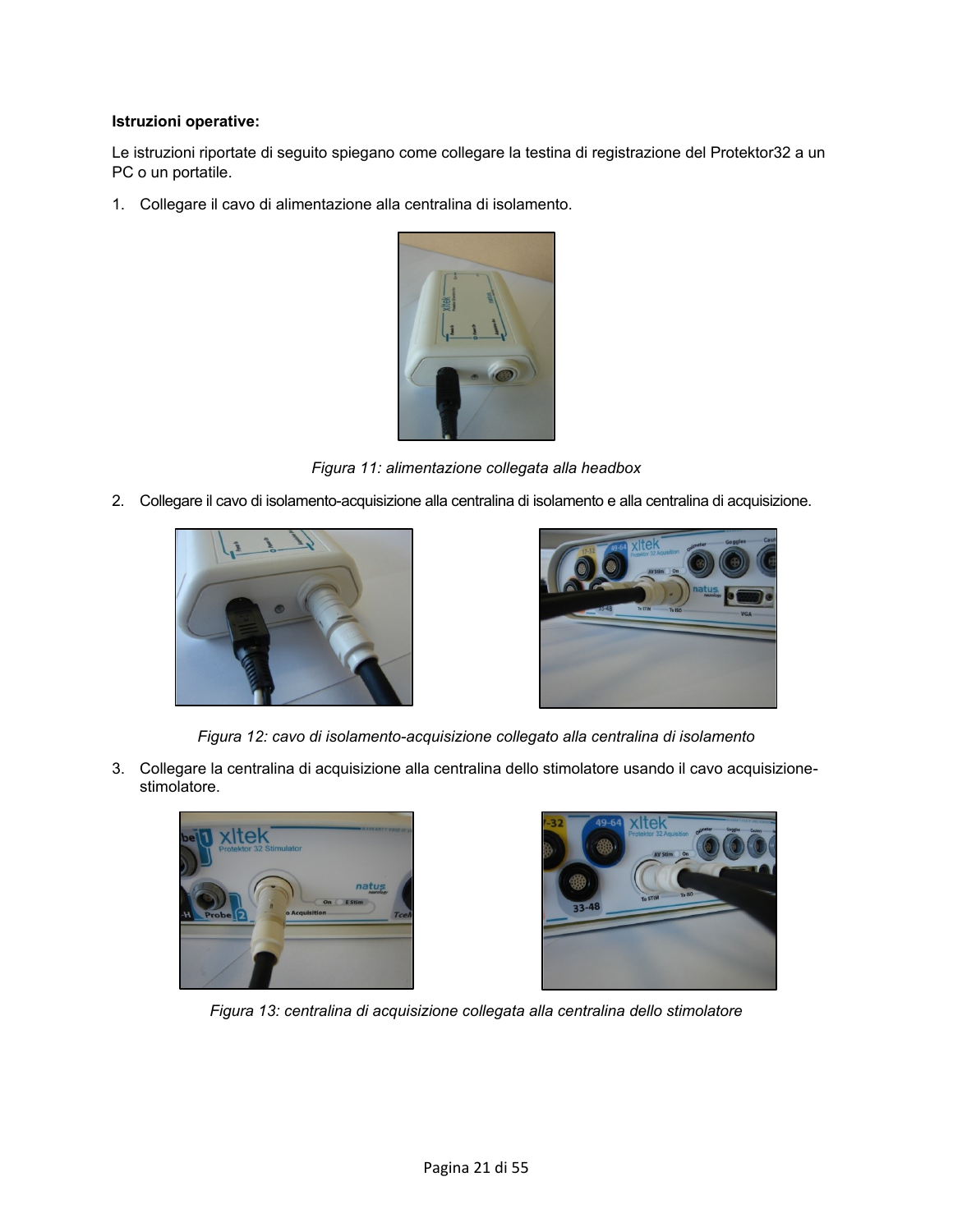4. Collegare il cavo USB alla centralina di isolamento e PC/portatile.





*Figura 14: centralina di isolamento collegata al portatile*

5. Collegare i terminali di Acquisizione oppure dello Stimolatore alle centraline di Acquisizione e dello Stimolatore.



*Figura 15: terminale di stimolazione collegato alla centralina dello stimolatore*



*Terminale di stimolazione Terminale di acquisizione*

*Esempi di terminali scollegabili*



*Esempio di supporto per terminale con clip per cavi*



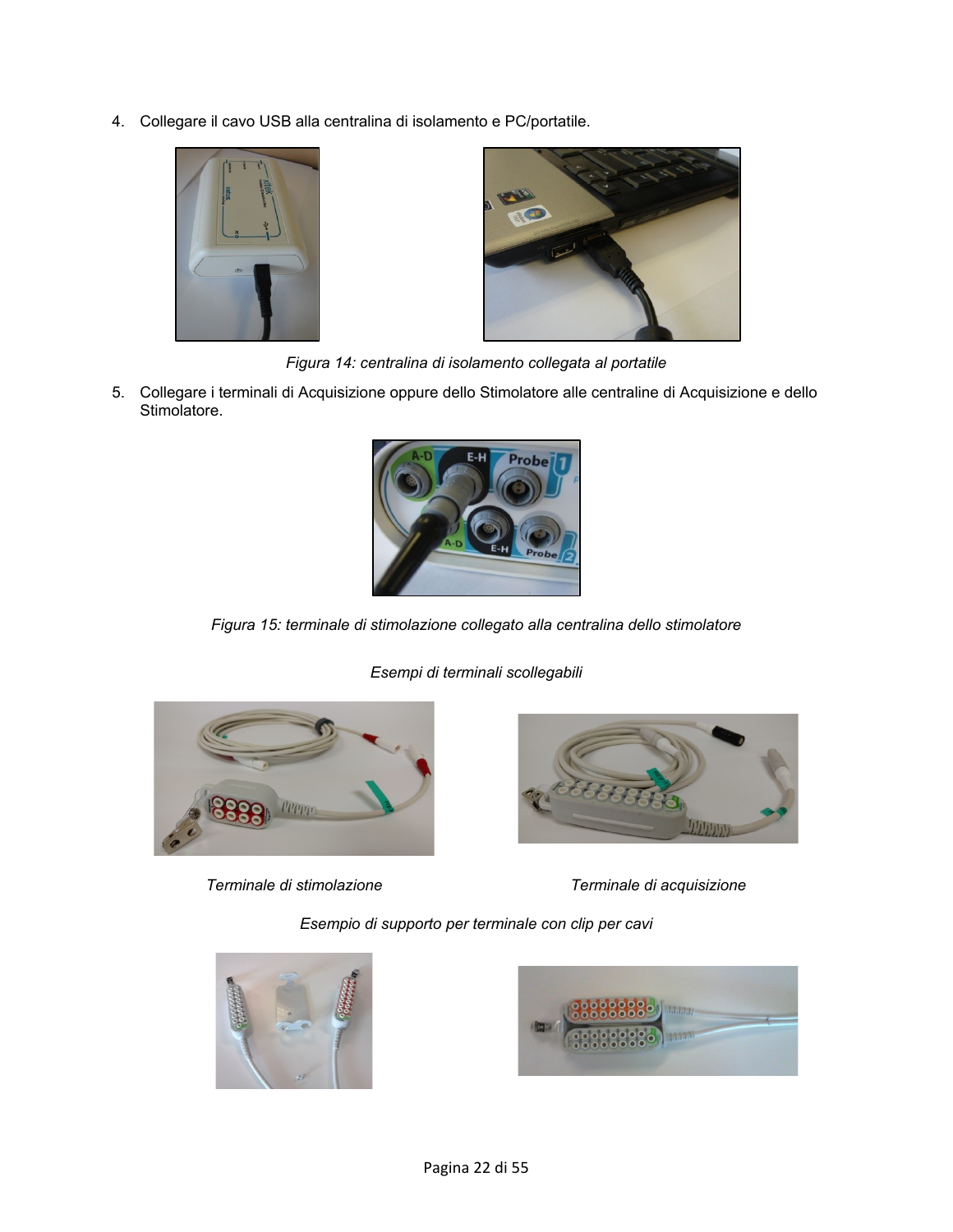#### **Istruzioni per la pulizia:**

- 1. Pulire con una salvietta disponibile in commercio, ad esempio CaviWipes™ o Sani-Cloth<sup>®</sup> per rimuovere lo sporco visibile.
- 2. Strofinare l'articolo con un panno privo di lanugine e lasciare asciugare all'aria.

#### **Comprensione delle dichiarazioni di avvertenza e attenzione:**

#### **AVVERTENZA**

**ATTENZIONE** 

**Indica una situazione pericolosa che, se non evitata, può causare lesioni gravi o mortali.** 

• Informazioni su come evitare una situazione pericolosa.

**Indica una situazione pericolosa che, se non evitata, può causare lesioni lievi o moderate o danni materiali.**

• Informazioni su come evitare una situazione pericolosa.

#### **Avvertenze e precauzioni:**

#### **AVVERTENZA**

**I componenti del sistema immersi o a contatto con liquidi possono causare shock elettrico.**

• Non immergere, far colare o spruzzare liquidi sul dispositivo o sui connettori.

#### **ATTENZIONE**

**La caduta o il danneggiamento durante il trasporto o l'uso può comportare mancato funzionamento o ritardi nella diagnosi.**

• Ispezionare il dispositivo prima di ogni utilizzo e non utilizzarlo in presenza di danni.

#### **La sterilizzazione del dispositivo può portare alla perdita di funzionalità.**

• Non sterilizzare il dispositivo.

**Modifiche e riparazioni non autorizzate o l'uso di accessori o componenti non approvati da Natus possono comportare mancato funzionamento o degrado delle prestazioni del dispositivo.**

• Non modificare il dispositivo né utilizzare componenti non approvati.

#### **Specifiche ambientali:**

Condizioni di funzionamento:

- Temperatura: da +10 °C a +40 °C (da +50 °F a +104 °F)
- Umidità relativa: dal 30% all 75%
- Pressione atmosferica: da 700 hPa a 1.060 hPa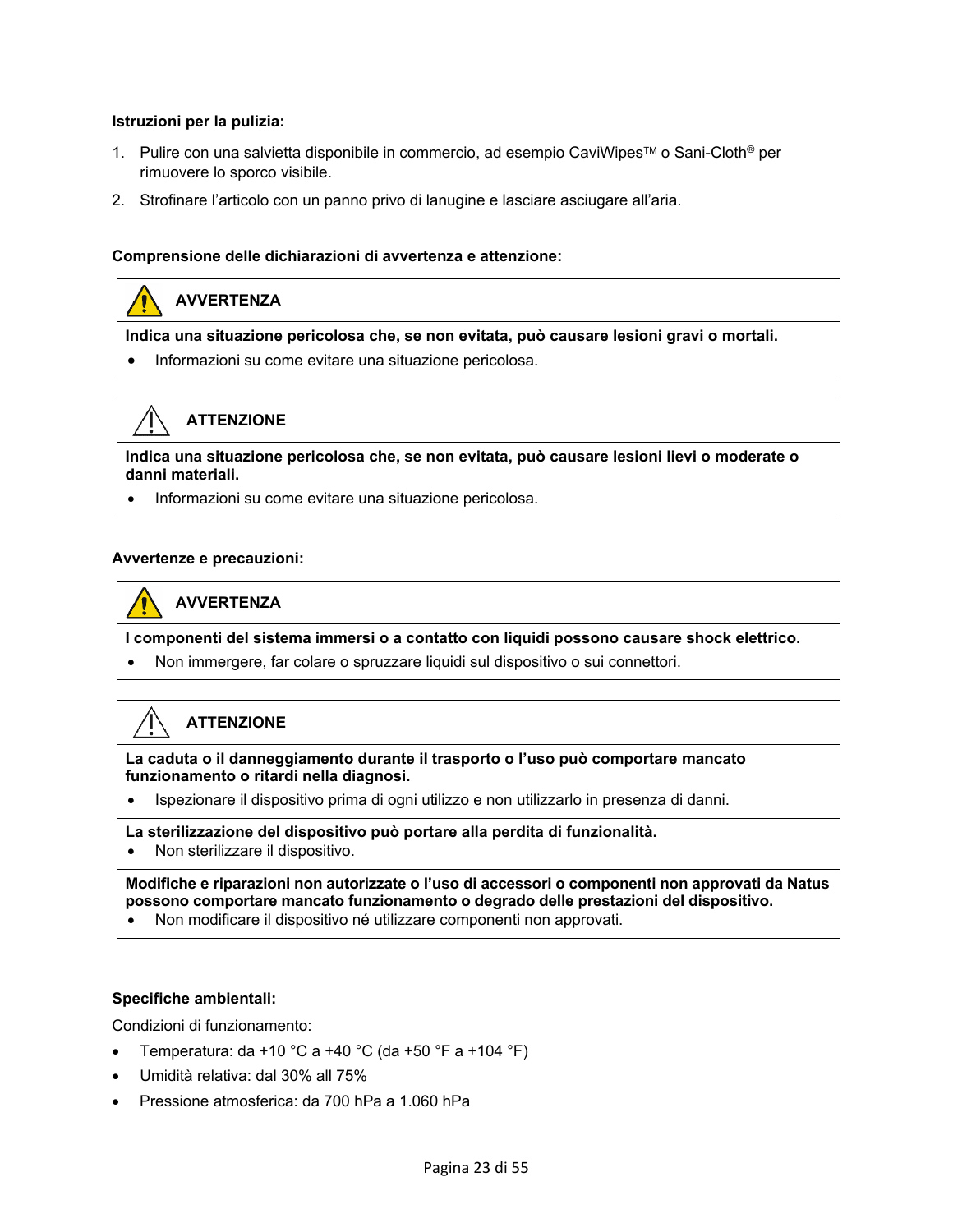Condizioni di conservazione:

- Temperatura: da -40 °C a +70 °C (da -40 °F a +158 °F)
- Umidità relativa: dal 10% al 100%
- Pressione atmosferica: da 500 hPa a 1.060 hPa

#### **Standard di conformità:**

• ISO 10993-1: 2018 Valutazione biologica dei dispositivi medici - Parte 1: Valutazione e prove all'interno di un processo di gestione del rischio

#### **Istruzioni per lo smaltimento:**

Natus si impegna a soddisfare i requisiti della normativa dell'Unione Europea RAEE (Rifiuti di apparecchiature elettriche ed elettroniche) del 2014. Questa normativa stabilisce che lo smaltimento dei rifiuti delle apparecchiature elettriche ed elettroniche deve essere effettuato separatamente per consentirne un trattamento specifico e il recupero, al fine di assicurarsi che i rifiuti delle apparecchiature elettriche ed elettroniche (RAEE) siano recuperati o riciclati in sicurezza. In linea con questo impegno, Natus può trasferire l'obbligo di recupero e riciclaggio all'utente finale, salvo non siano stati presi altri accordi. Per dettagli circa il sistema di raccolta e recupero disponibile nella propria regione, visitare il sito [natus.com.](https://natus.com/)

Le apparecchiature elettriche ed elettroniche (AEE) contengono materiali, componenti e sostanze che possono essere pericolose e presentare un rischio per la salute umana e per l'ambiente quando i RAEE non sono gestiti correttamente. Pertanto, anche gli utenti finali hanno un ruolo da svolgere per garantire che i RAEE vengano riutilizzati e riciclati in modo sicuro. Gli utenti di apparecchiature elettriche ed elettroniche non devono smaltire i RAEE insieme ad altri rifiuti. Gli utenti devono utilizzare i programmi comunali di raccolta o l'obbligo di ritiro da parte del produttore/importatore o del trasportatore autorizzato per ridurre gli impatti ambientali negativi in relazione allo smaltimento dei rifiuti di apparecchiature elettriche ed elettroniche e per aumentare le opportunità di riutilizzo, riciclaggio e recupero dei rifiuti di apparecchiature elettriche ed elettroniche.

Le apparecchiature contrassegnate con il bidone della spazzatura su ruote barrato in basso sono apparecchiature elettriche ed elettroniche. Il simbolo del bidone barrato indica che i rifiuti di apparecchiature elettriche ed elettroniche non devono essere smaltiti insieme ai rifiuti non differenziati, ma devono essere raccolti separatamente.



#### **Esclusione di responsabilità:**

Natus Medical Incorporated operante come Excel-Tech Ltd. (Xltek) declina ogni responsabilità per lesioni, infezioni o altri danni risultanti dall'uso di questo prodotto.

Qualsiasi incidente grave verificatosi in riferimento al dispositivo va segnalato a Natus Medical Incorporated operante come Excel-Tech Ltd. (Xltek) e alle autorità competenti dello Stato membro in cui risiede l'utente e/o il paziente.

La copia elettronica di questo documento è reperibile sul sito Web di Natus.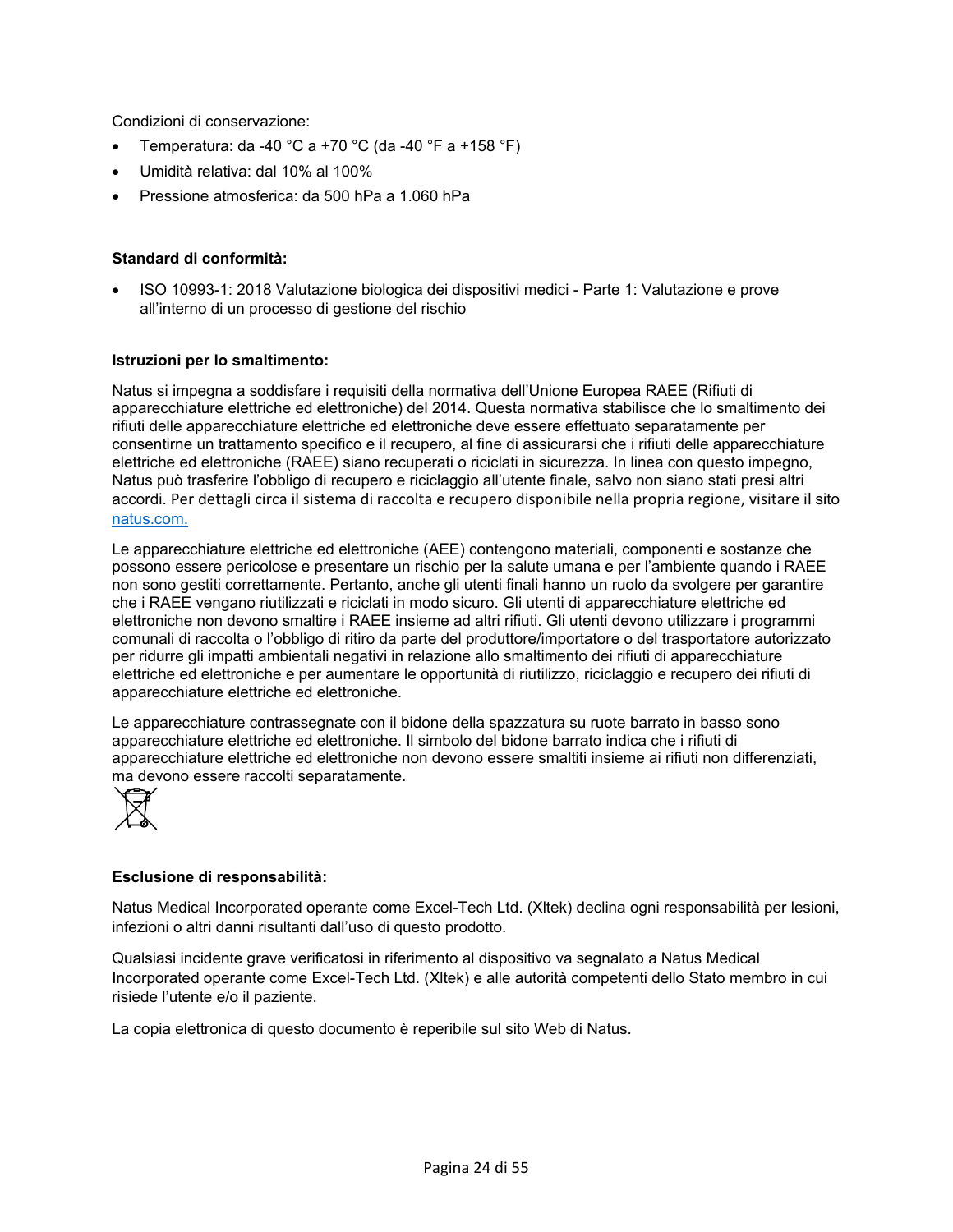#### **Istruzioni per accedere alle Istruzioni per l'uso elettroniche (eIFU):**

Una copia delle Istruzioni per l'uso in formato PDF è reperibile nell'area prodotti associata:

• Neurologia:<https://neuro.natus.com/neuro-support>

Cercare "Istruzioni per l'uso dei terminali e kit terminali Protektor32" (fare riferimento ai codici prodotto) e scegliere la versione delle istruzioni per l'uso nella lingua locale.

I file possono essere stampati, salvati o utilizzati per effettuare ricerche con Adobe Reader. Una copia di Adobe Reader può essere scaricata direttamente da Adobe Systems (www.adobe.com).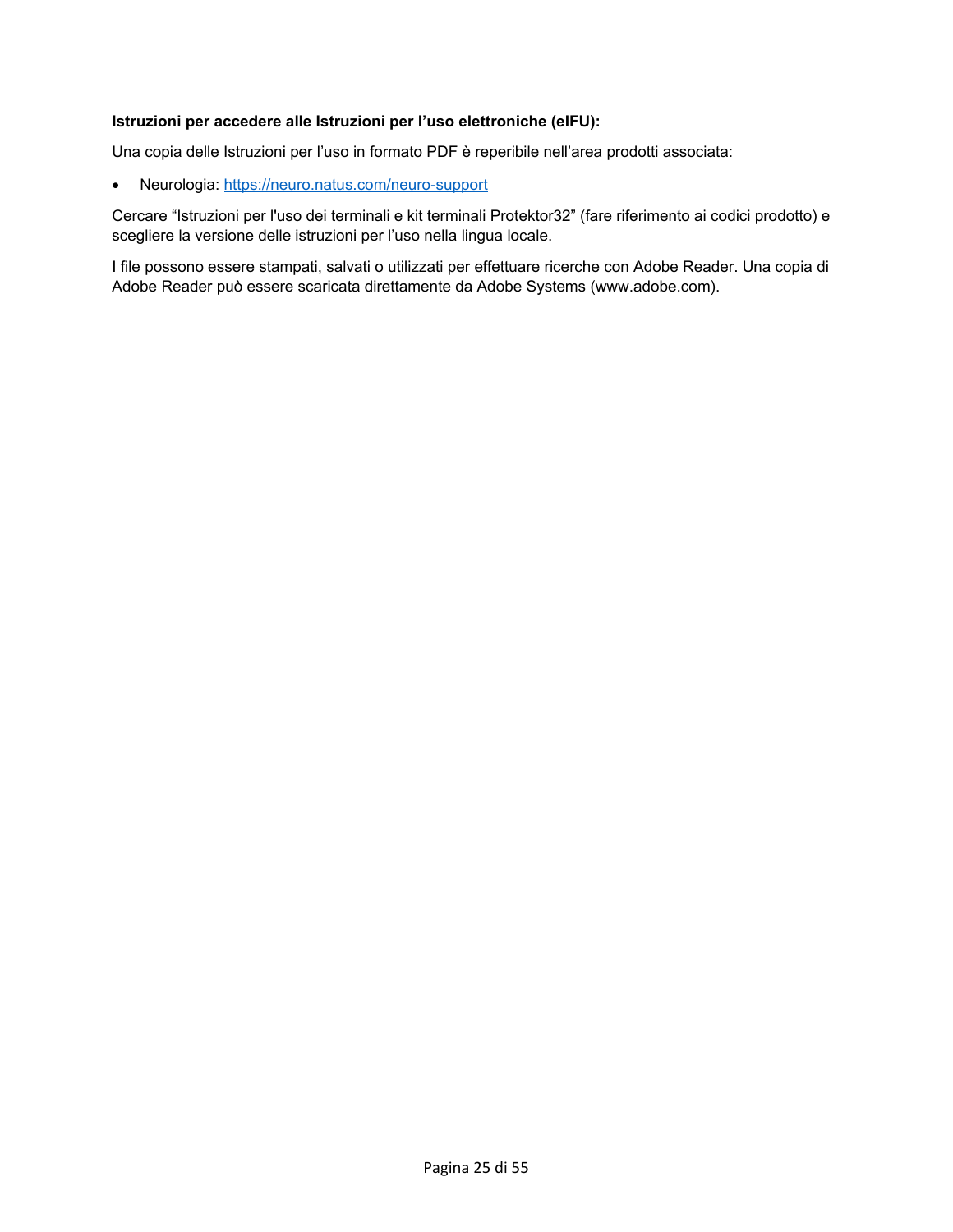#### **Glossario dei simboli:**

| <b>Simbolo</b>           | <b>Riferimento</b><br>normativo                                                                            | Titolo della norma                                                                                                                                                      | Titolo dei simboli                                             | Spiegazione                                                                                                                                                                                 |
|--------------------------|------------------------------------------------------------------------------------------------------------|-------------------------------------------------------------------------------------------------------------------------------------------------------------------------|----------------------------------------------------------------|---------------------------------------------------------------------------------------------------------------------------------------------------------------------------------------------|
| Medical<br><b>Device</b> | Non di<br>pertinenza                                                                                       | Non di pertinenza                                                                                                                                                       | Indicazione di<br>dispositivo medico                           | Il prodotto è un dispositivo medico.                                                                                                                                                        |
| Rx only                  | 21 CFR Parte<br>801.109(b)(1)                                                                              | Dispositivi soggetti a<br>prescrizione medica                                                                                                                           | Solo su prescrizione<br>medica                                 | Indica che il prodotto può essere<br>venduto solo a medici o dietro<br>prescrizione.                                                                                                        |
|                          | ISO 15223-1<br>Simbolo 5.4.5<br>(Allegato B di<br>riferimento<br>per il simbolo<br>di divieto<br>generale) | Dispositivi medici -<br>Simboli da utilizzare<br>nelle etichette del<br>dispositivo medico,<br>nell'etichettatura e nelle<br>informazioni che devono<br>essere fornite. | Non prodotto con<br>lattice di gomma<br>naturale               | Indica che il dispositivo medico<br>non è stato fabbricato con lattice di<br>gomma naturale.                                                                                                |
|                          | 2012/19/EU                                                                                                 | Rifiuti di<br>Apparecchiature<br>Elettriche ed<br>Elettroniche (RAEE)                                                                                                   | Istruzioni per lo<br>smaltimento alla fine<br>della vita utile | Indica che i rifiuti di<br>apparecchiature elettriche ed<br>elettroniche non devono essere<br>smaltiti insieme ai rifiuti non<br>differenziati, ma devono essere<br>raccolti separatamente. |
|                          | ISO 15223-1<br>Simbolo 5.1.1                                                                               | Dispositivi medici -<br>Simboli da utilizzare<br>nelle etichette del<br>dispositivo medico,<br>nell'etichettatura e nelle<br>informazioni che devono<br>essere fornite. | Produttore                                                     | Indica il produttore del dispositivo<br>medico.                                                                                                                                             |
| $EC$ REP                 | ISO 15223-1<br>Simbolo 5.1.2                                                                               | Dispositivi medici -<br>Simboli da utilizzare<br>nelle etichette del<br>dispositivo medico,<br>nell'etichettatura e nelle<br>informazioni che devono<br>essere fornite. | Rappresentante<br>autorizzato per la<br>Comunità Europea       | Indica il rappresentante autorizzato<br>per la Comunità Europea.                                                                                                                            |
|                          | ISO 15223-1<br>Simbolo 5.1.3                                                                               | Dispositivi medici -<br>Simboli da utilizzare<br>nelle etichette del<br>dispositivo medico,<br>nell'etichettatura e nelle<br>informazioni che devono<br>essere fornite. | Data di produzione                                             | Indica la data in cui il dispositivo<br>medico è stato prodotto.                                                                                                                            |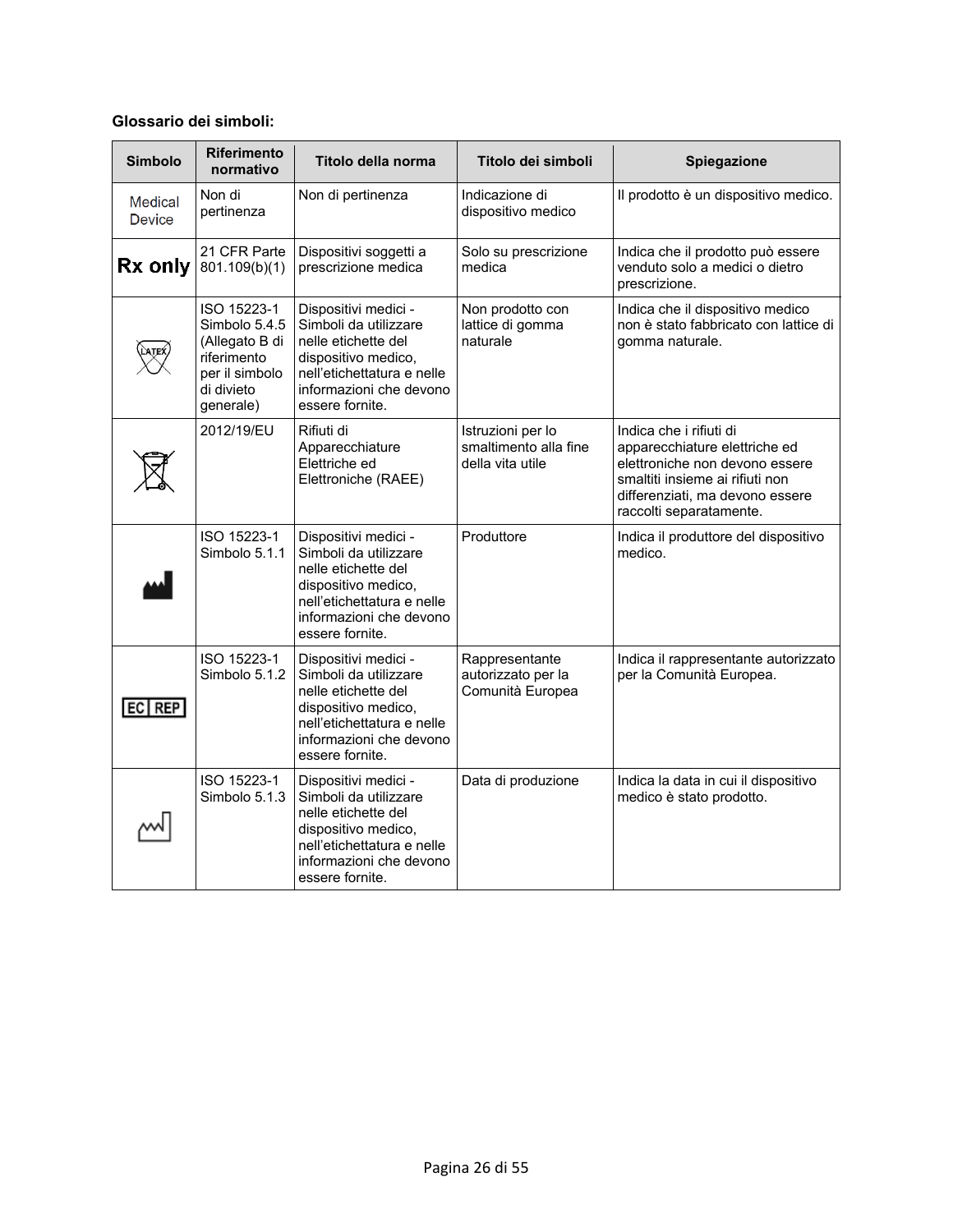| <b>Simbolo</b> | Riferimento<br>normativo                              | Titolo della norma                                                                                                                                                      | Titolo dei simboli                     | Spiegazione                                                                                                                                                                                                                           |
|----------------|-------------------------------------------------------|-------------------------------------------------------------------------------------------------------------------------------------------------------------------------|----------------------------------------|---------------------------------------------------------------------------------------------------------------------------------------------------------------------------------------------------------------------------------------|
| LOT            | ISO 15223-1<br>Simbolo 5.1.5                          | Dispositivi medici -<br>Simboli da utilizzare<br>nelle etichette del<br>dispositivo medico,<br>nell'etichettatura e nelle<br>informazioni che devono<br>essere fornite. | Codice lotto                           | Indica il codice lotto del produttore<br>per consentire l'identificazione<br>della partita o del lotto.                                                                                                                               |
| REF            | ISO 15223-1<br>Simbolo 5.1.6                          | Dispositivi medici -<br>Simboli da utilizzare<br>nelle etichette del<br>dispositivo medico,<br>nell'etichettatura e nelle<br>informazioni che devono<br>essere fornite. | Numero di catalogo                     | Indica il numero di catalogo del<br>produttore per consentire<br>l'identificazione del dispositivo<br>medico.                                                                                                                         |
| i<br>natus.com | ISO 15223-1<br>Simbolo 5.4.3<br>Allegato A<br>n. A.15 | Dispositivi medici -<br>Simboli da utilizzare<br>nelle etichette del<br>dispositivo medico,<br>nell'etichettatura e nelle<br>informazioni che devono<br>essere fornite. | Consultare le istruzioni<br>per l'uso  | Indica di consultare le istruzioni<br>elettroniche per l'uso (eIFU).                                                                                                                                                                  |
|                | IEC 60601-1<br>Tabella D.2<br>n. 10                   | Apparecchi<br>elettromedicali - Parte 1:<br>Requisiti generali per la<br>sicurezza di base e le<br>prestazioni essenziali.                                              | Attenersi alle istruzioni<br>per l'uso | Fare riferimento al libretto/manuale<br>di istruzioni.<br>NOTA sugli APPARECCHI<br><b>ELETTROMEDICALI "Attenersi</b><br>alle istruzioni per l'uso".                                                                                   |
|                | ISO 15223-1<br>Simbolo 5.4.4                          | Dispositivi medici -<br>Simboli da utilizzare<br>nelle etichette del<br>dispositivo medico,<br>nell'etichettatura e nelle<br>informazioni che devono<br>essere fornite. | Attenzione                             | Indica all'utente la necessità di<br>consultare le istruzioni per l'uso<br>per informazioni importanti come<br>avvertenze e precauzioni che per<br>numerose ragioni non possono<br>essere riportate sul dispositivo<br>medico stesso. |
|                | IEC 60601-1<br>Tabella D.1<br>n. 10                   | Apparecchi<br>elettromedicali - Parte 1:<br>Requisiti generali per la<br>sicurezza di base e le<br>prestazioni essenziali.                                              |                                        |                                                                                                                                                                                                                                       |
|                | IEC 60601-1<br>Tabella D.2<br>n. 2                    | Apparecchi<br>elettromedicali - Parte 1:<br>Requisiti generali per la<br>sicurezza di base e le<br>prestazioni essenziali.                                              | Simbolo di avvertenza<br>generale      | Indica il rischio di potenziali lesioni<br>personali per il paziente o<br>l'operatore.                                                                                                                                                |
| $\epsilon$     | <b>MDR</b><br>2017/745                                | Regolamento UE sui<br>dispositivi medici                                                                                                                                | Marchio CE                             | Indica la conformità tecnica<br>europea.                                                                                                                                                                                              |
|                | ISO 15223-1<br>Simbolo 5.3.7                          | Dispositivi medici -<br>Simboli da utilizzare<br>nelle etichette del<br>dispositivo medico,<br>nell'etichettatura e nelle<br>informazioni che devono<br>essere fornite. | Limite di temperatura                  | Indica i limiti della temperatura (di<br>conservazione) a cui il dispositivo<br>medico può essere esposto in<br>modo sicuro.                                                                                                          |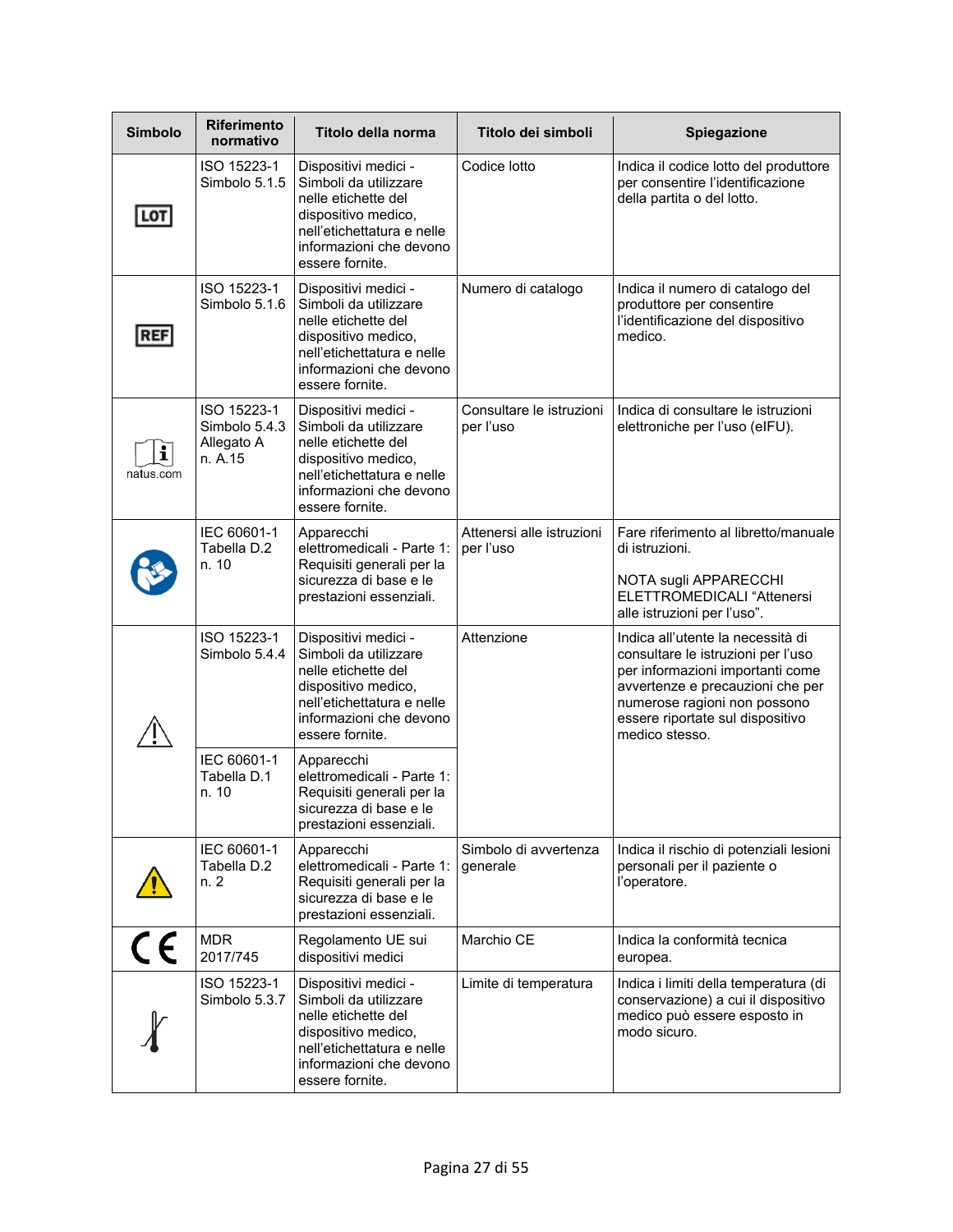| <b>Simbolo</b> | <b>Riferimento</b><br>normativo | Titolo della norma                                                                                                                                                      | Titolo dei simboli                      | Spiegazione                                                                                                               |
|----------------|---------------------------------|-------------------------------------------------------------------------------------------------------------------------------------------------------------------------|-----------------------------------------|---------------------------------------------------------------------------------------------------------------------------|
| %)<br>sv       | ISO 15223-1<br>Simbolo 5.3.8    | Dispositivi medici -<br>Simboli da utilizzare<br>nelle etichette del<br>dispositivo medico,<br>nell'etichettatura e nelle<br>informazioni che devono<br>essere fornite. | Limite di umidità                       | Indica l'intervallo di umidità (di<br>conservazione) a cui il dispositivo<br>medico può essere esposto in<br>modo sicuro. |
|                | ISO 15223-1<br>Simbolo 5.3.9    | Dispositivi medici -<br>Simboli da utilizzare<br>nelle etichette del<br>dispositivo medico,<br>nell'etichettatura e nelle<br>informazioni che devono<br>essere fornite. | Limitazione di<br>pressione atmosferica | Indica i limiti superiore e inferiore<br>accettabili della pressione<br>atmosferica per il trasporto e lo<br>stoccaggio.  |

**034384\_02 02/2021**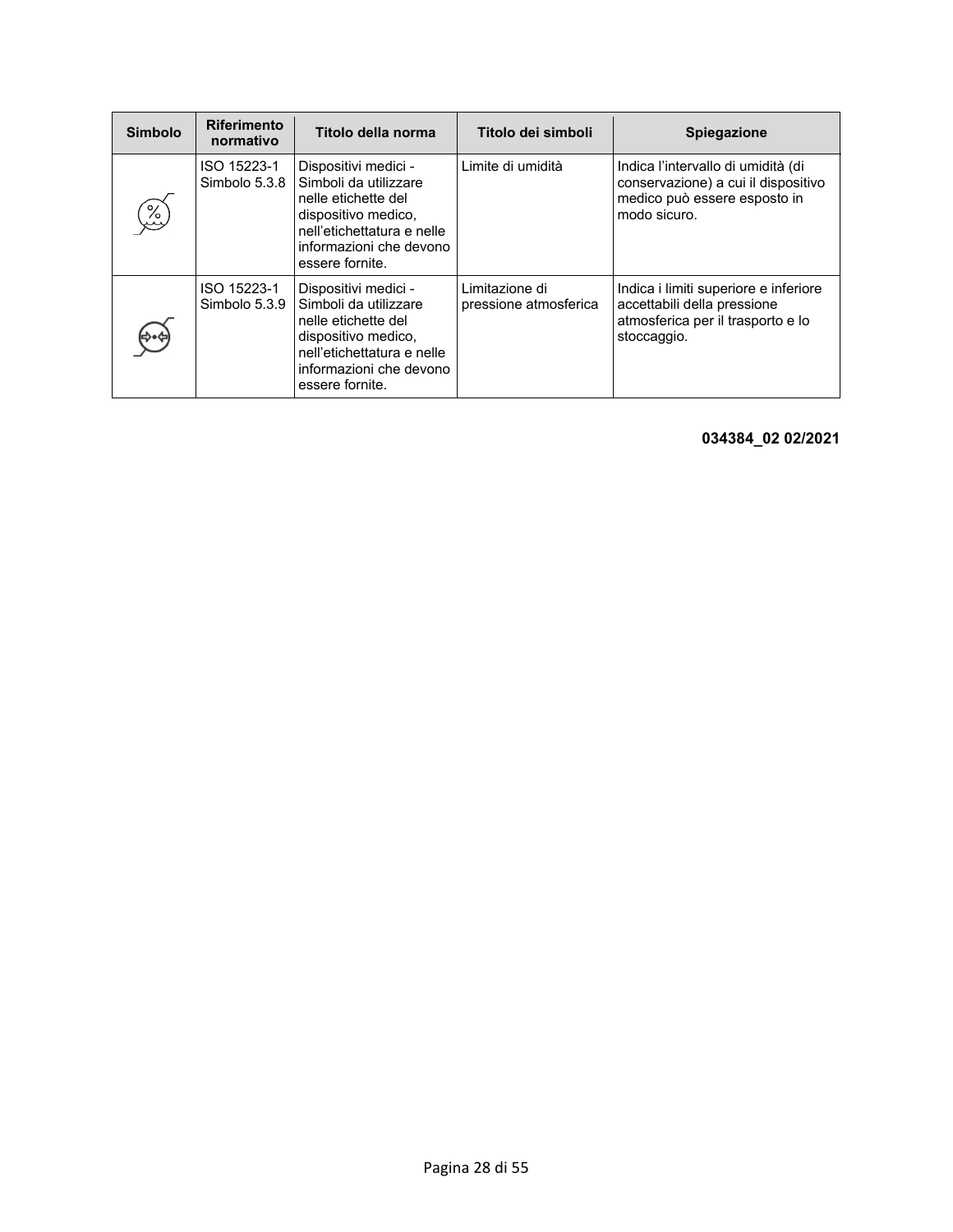**Deutsch**

# natus.

#### **Protektor32 Pods und Podkits**

#### **Gebrauchsanweisung:**

| Natus Medical Incorporated        |  |  |  |
|-----------------------------------|--|--|--|
| DBA Excel-Tech Ltd. (XLTEK)       |  |  |  |
| 2568 Bristol Circle               |  |  |  |
| Oakville, Ontario, L6H 5S1 Kanada |  |  |  |
| Tel: $+1-905-829-5300$            |  |  |  |
| Website: natus.com                |  |  |  |

EC REP EU-Bevollmächtigter/Importeur Natus Manufacturing Limited IDA Business Park Gort, Co. Galway, Irland

## $C \in Rx$  only

#### **Zugehörige Artikelnummer:**

| Stimulations-Pods                                            | 20 Fuß: 002510, 002511, 002512 und 002513<br>19 Fuß: 017870, 017871, 017872 und 017873<br>10 Fuß: 002506, 002507, 002508 und 002509<br>9 Fuß: 017866, 017867, 017868 und 017869<br>1 Fuß: 017882, 017883, 017884 und 017885 |
|--------------------------------------------------------------|-----------------------------------------------------------------------------------------------------------------------------------------------------------------------------------------------------------------------------|
| Erfassungs-Pods                                              | 20 Fuß: 002498, 002499, 002500 und 002501<br>19 Fuß: 017851, 017852, 017853 und 017854<br>10 Fuß: 002494, 002495, 002496 und 002497<br>9 Fuß: 017846, 017847, 017848 und 017849<br>1 Fuß: 017878, 017879, 017880 und 017881 |
| Schnittstellenkabel für Erfassungsbox<br>und Trennbox        | 004770 Acq-ISO 6-Fuß-Kommunikationskabel -<br>"Kommunikationskabel Erfassungsmodul - Isolationsmodul"<br>002934 Acq-ISO 20-Fuß-Kommunikationskabel-<br>"Kommunikationskabel Erfassungsmodul - Isolationsmodul"              |
| Schnittstellenkabel für Erfassungsbox<br>und Stimulationsbox | 003040 Acq-Stim 6-Fuß-Kommunikationskabel-<br>"Kommunikationskabel Erfassungsmodul –<br>Stimulationsmodul"                                                                                                                  |
| <b>TcMEP Stimulations-Pod</b>                                | 002514                                                                                                                                                                                                                      |
| Stimulationsonden-Pod                                        | 003708                                                                                                                                                                                                                      |
| P32 ACQ Pod-Kombinationskit                                  | 017900                                                                                                                                                                                                                      |
| P32 STIM Pod-Kombinationskit                                 | 021057                                                                                                                                                                                                                      |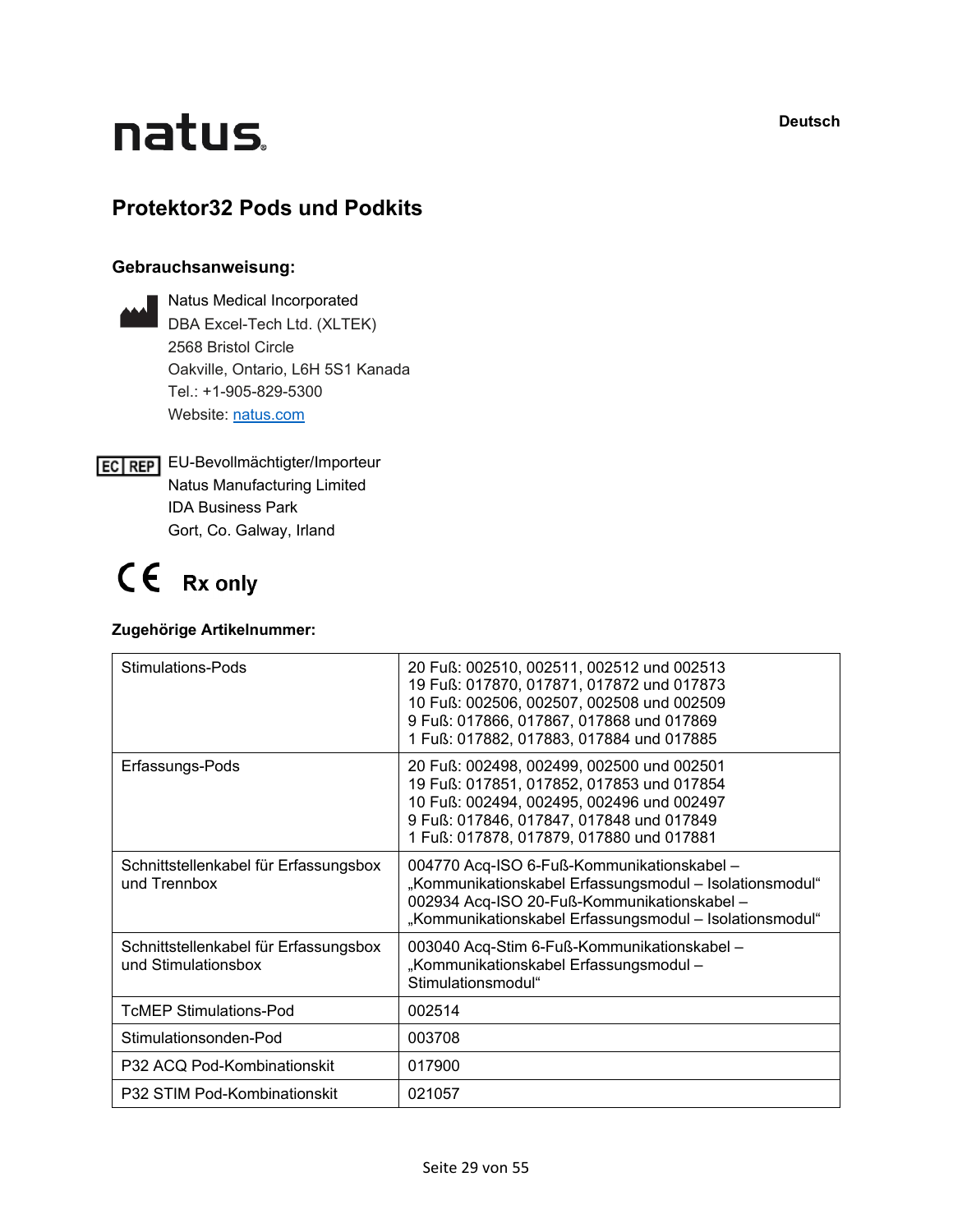Copyright © 2021 Natus Medical Incorporated. Alle Rechte vorbehalten. Alle in diesem Dokument aufgeführten Produktnamen sind Marken oder eingetragene Marken, deren Inhaber Natus Medical Incorporated oder ihre Tochtergesellschaften sind oder für die Natus Medical Incorporated, ihre Tochtergesellschaften oder verbundenen Unternehmen eine Lizenz besitzen bzw. für die sie werben oder die sie vertreiben.

CaviWipes ist eine Marke von Metrex Research, LLC. Sani-Cloth ist eine eingetragene Marke von PDI, Inc.

#### **Beschreibung:**

Erfassungs-Pods (ACQ) und Stimulations-Pods (STIM) ermöglichen eine Verbindung zum Protektor32 System. Die Pods sind in festen und abnehmbaren Varianten erhältlich und zur einfachen Identifizierung farbcodiert.

#### **Verwendungszweck:**

Die Protektor32 Pods und Podkits haben die folgenden Verwendungszwecke:

#### **Erfassungs-Pods (ACQ) und Stimulations-Pods (STIM)**

Die Protektor32 Erfassungs-Pods (ACQ) und Stimulations-Pods (STIM) ermöglichen eine Verbindung zwischen den Elektroden und dem Protektor32 System.

#### **Schnittstellenkabel für Erfassungsbox und Trennbox**

Das ACQ-ISO Kommunikationsschnittstellenkabel dient zum Verbinden von Erfassungsbox und Trennbox.

#### **Schnittstellenkabel für Erfassungsbox und Stimulationsbox**

Das ACQ-STIM Kommunikationsschnittstellenkabel dient zum Verbinden von Erfassungsbox und Stimulationsbox.

#### **Kombinationskits**

Die ACQ Pod und STIM Pod Kombinationskits können verwendet werden, um bequem zwei Pods zusammenzuhalten.

#### **Vorgesehene Anwender und Patientenzielgruppe:**

Die Protektor32 Pods und Podkits sind für die Verwendung durch erfahrene MTAs bestimmt, die im Fachgebiet der intraoperativen neurologischen Überwachung geschult sind.

Die Zielpopulation sind pädiatrische und erwachsene Patienten, die im OP-Saal oder in einer klinischen Umgebung einer intraoperativen neurologischen Überwachung unterzogen werden müssen.

#### **Klinischer Nutzen:**

Mit dem Protektor32 System einschließlich dieser Produkte kann der neurologische Status von Patienten während eines chirurgischen Eingriffs beurteilt werden.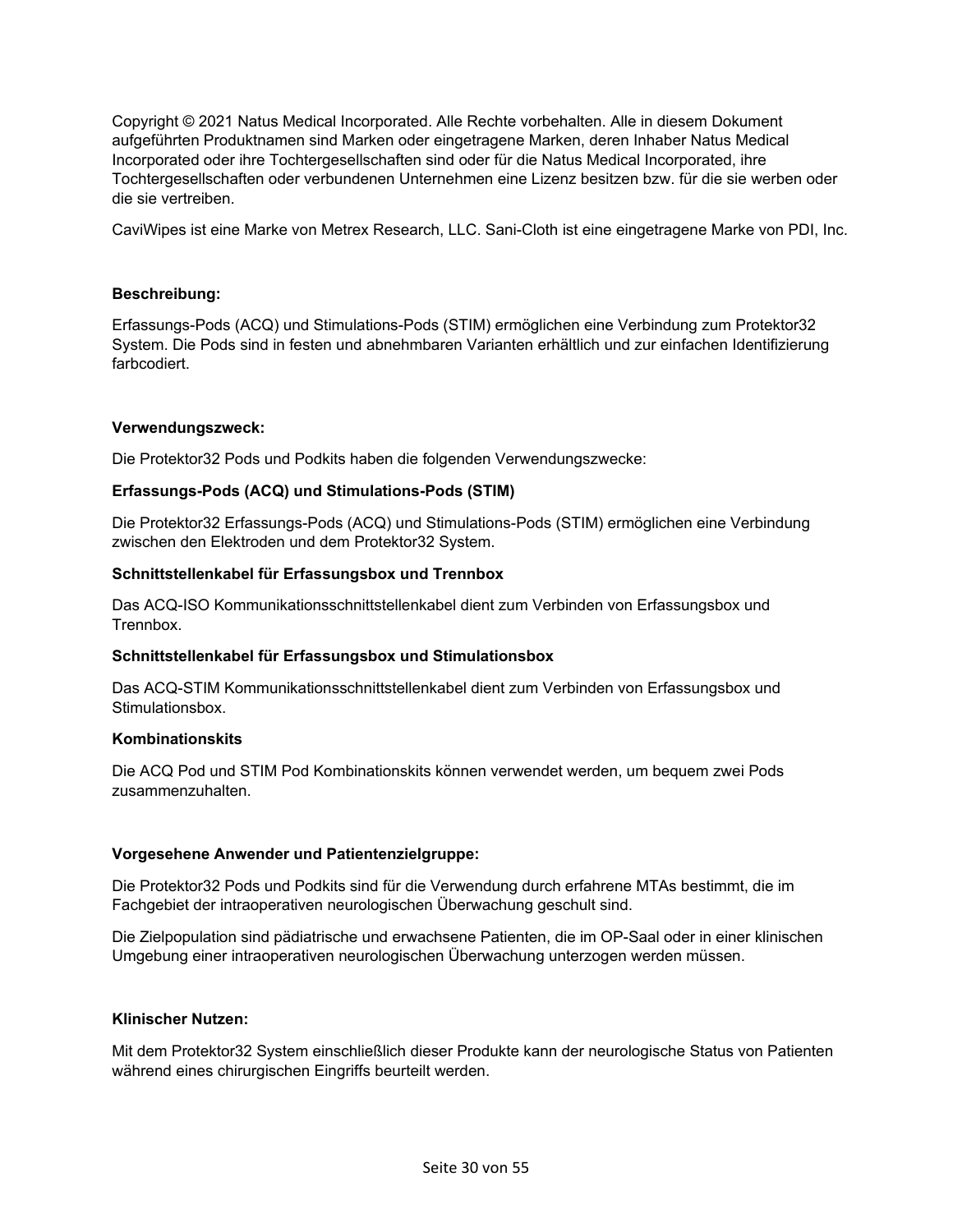#### **Kontraindikationen und Nebenwirkungen:**

Es sind keine Kontraindikationen oder Nebenwirkungen für die Protektor32 Pods und Podkits bekannt.

#### **Bedienungsanleitung:**

Die nachstehenden Anweisungen demonstrieren, wie die Protektor32 Headbox an einen Laptop bzw. einen Desktop-Computer angeschlossen wird.

1. Schließen Sie das Netzkabel an die Trennbox an.



*Abbildung 16: Stromversorgung an die Headbox angeschlossen* 

2. Schließen Sie das Trenn-/Erfassungskabel an Trennbox und Erfassungsbox an.





*Abbildung 17: Trenn-/Erfassungskabel an die Trennbox angeschlossen*

3. Verbinden Sie Erfassungsbox und Stimulationsbox unter Verwendung des Erfassungs-/Stimulatorkabels.





*Abbildung 18: Erfassungsbox an die Stimulationsbox angeschlossen*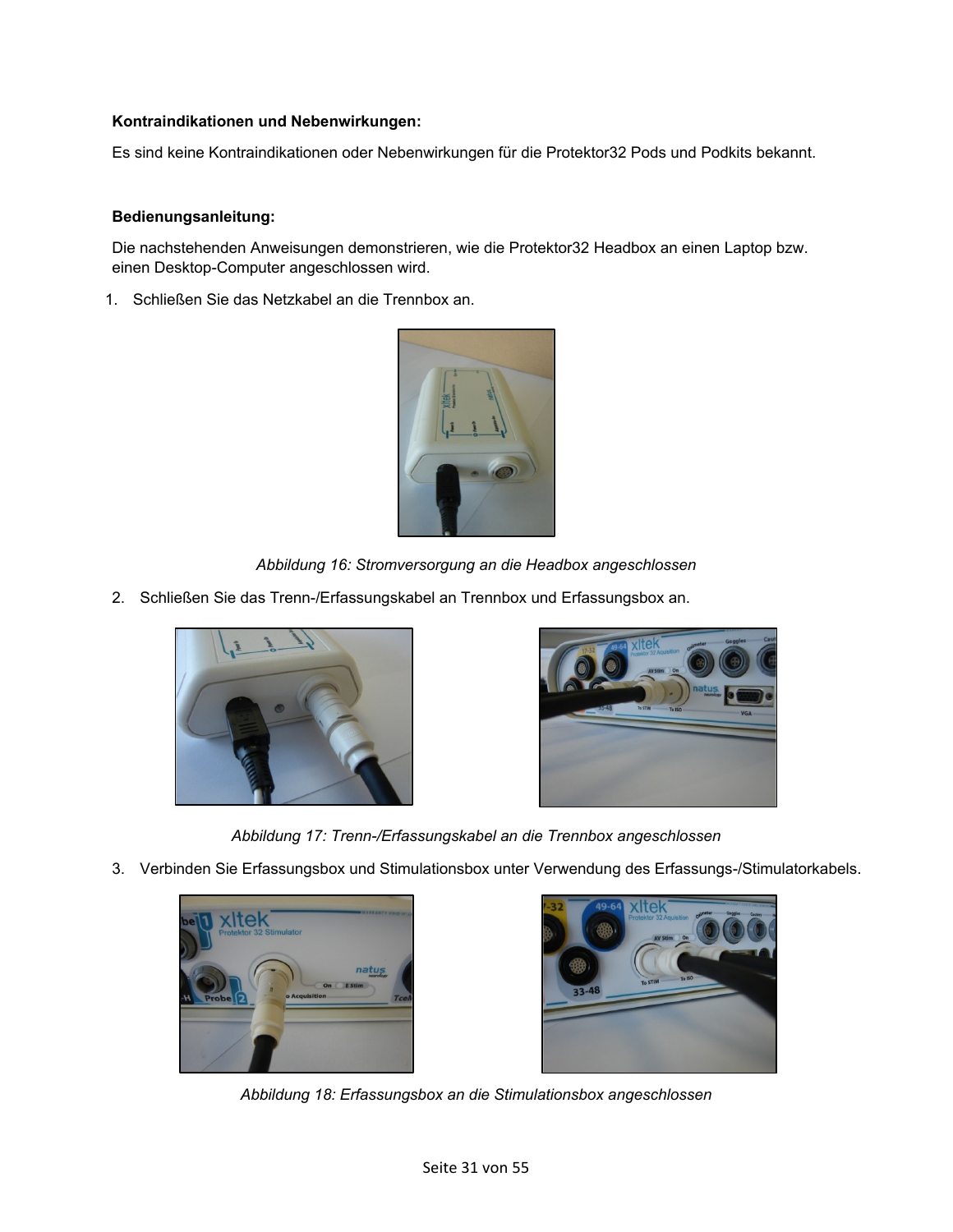4. Schließen Sie das USB-Kabel an die Trennbox und den Laptop bzw. Desktop-PC an.





*Abbildung 19: Trennbox an den Laptop angeschlossen*

5. Schließen Sie die Erfassungs- oder Stimulations-Pods an Erfassungsbox und Stimulationsbox an.



*Abbildung 20: Stimulations-Pod an die Stimulationsbox angeschlossen*

*Beispiele von abnehmbaren Pods*



*Stimulations-Pod Erfassungs-Pod*



*Beispiel eines Podhalters mit Kabelclip*



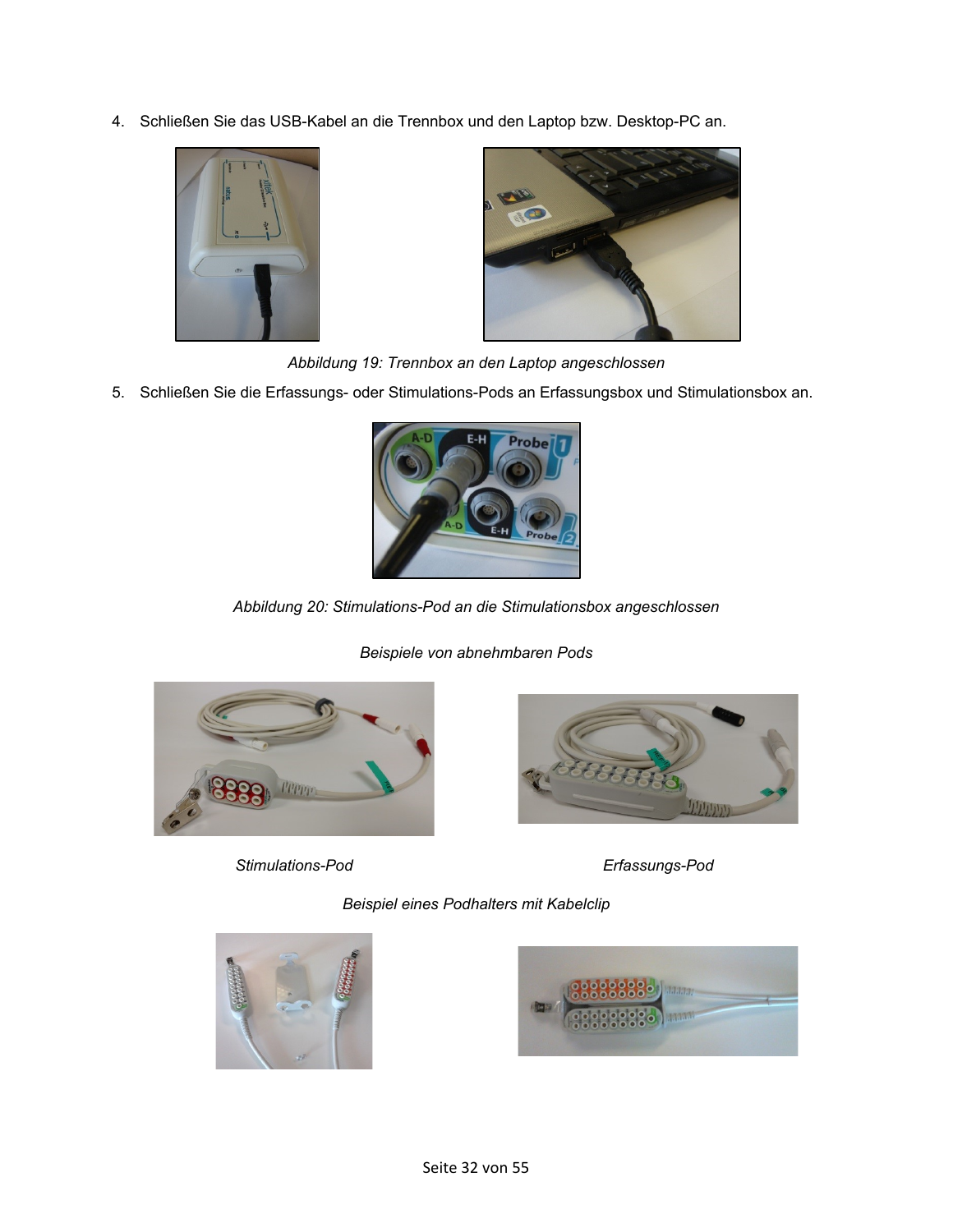#### **Reinigungsanweisungen:**

- 1. Alle sichtbaren Verschmutzungen mit im Handel erhältlichen Reinigungstüchern (z. B. CaviWipesTM oder Sani-Cloth®) entfernen.
- 2. Mit einem flusenfreien Tuch nachwischen und an der Luft trocknen lassen.

#### **Erläuterung der Warnhinweise und Vorsichtsmaßnahmen:**

#### **WARNUNG**

**Bezieht sich auf eine gefährliche Situation, die zu schweren oder tödlichen Verletzungen führen kann, wenn sie nicht vermieden wird.** 

• Informationen zur Vermeidung der gefährlichen Situation.



#### **VORSICHT**

**Bezieht sich auf eine gefährliche Situation, die zu geringfügigen bis mittelschweren Verletzungen oder Sachschäden führen kann, wenn sie nicht vermieden wird.**

• Informationen zur Vermeidung der gefährlichen Situation.

#### **Warnhinweise und Vorsichtsmaßnahmen:**

### **WARNUNG**

**In Flüssigkeiten eingetauchte oder damit in Kontakt stehende Komponenten des Produkts können einen elektrischen Stromschlag verursachen.**

• Das Produkt oder die Anschlüsse nicht in Flüssigkeiten tauchen und keine Flüssigkeiten darauf tropfen lassen oder sprühen.

#### **VORSICHT**

**Wenn das Produkt beim Transport oder Gebrauch herunterfällt oder beschädigt wird, kann dies zu Funktionsverlusten oder Verzögerungen der Diagnose führen.**

• Das Produkt vor jedem Gebrauch prüfen und nicht verwenden, wenn es beschädigt ist.

**Eine Sterilisierung des Produkts kann einen Funktionsverlust verursachen.**

• Das Produkt nicht sterilisieren.

**Unbefugte Modifikationen, Wartungsmaßnahmen oder Verwendung von nicht von Natus genehmigten Zubehörteilen oder Komponenten können zum Verlust der Funktion oder Leistungsmerkmalen des Produkts führen.**

• Das Produkt nicht modifizieren und keine nicht genehmigten Verbrauchsmaterialien oder Komponenten verwenden.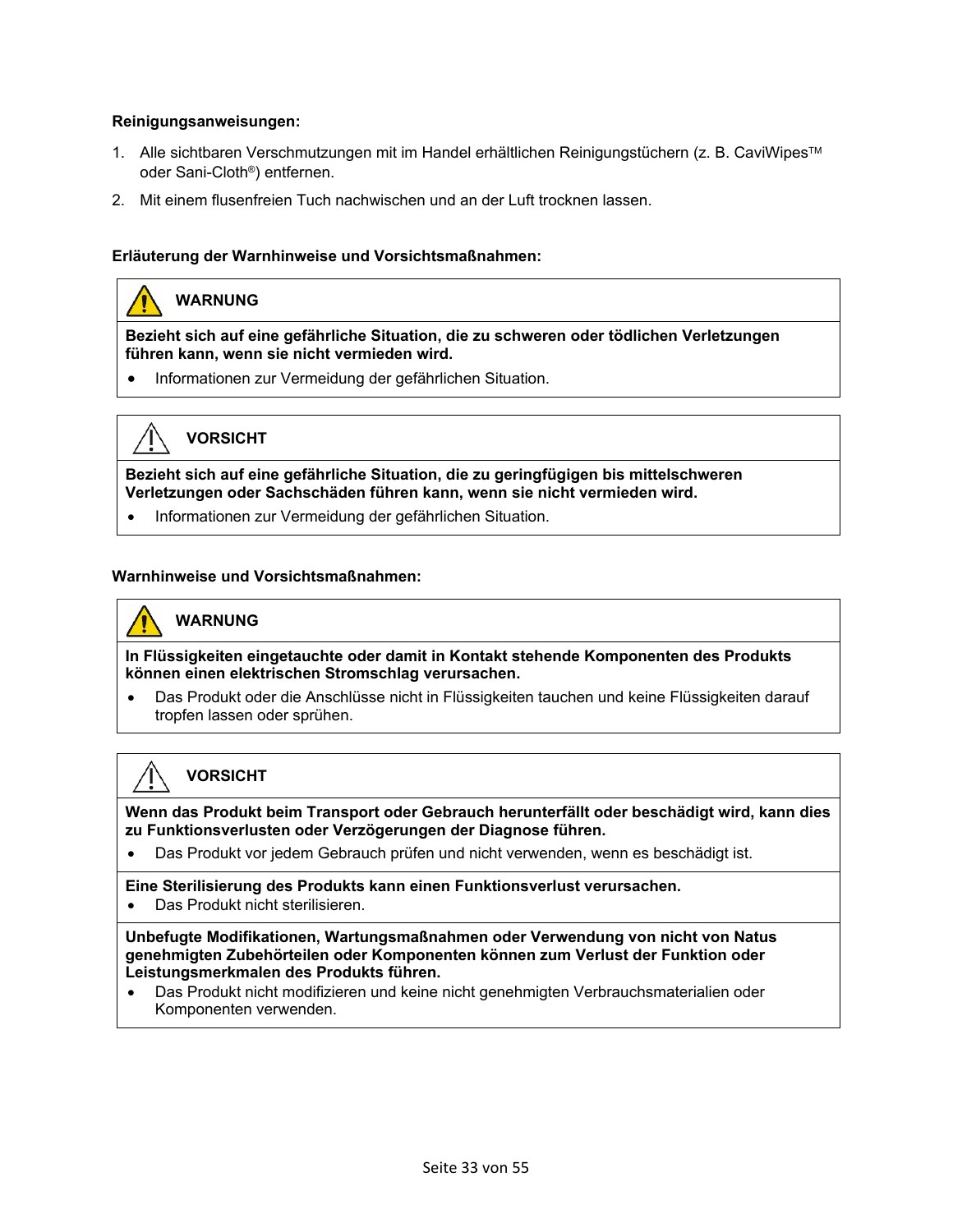#### **Umgebungsspezifikationen:**

Betriebsbedingungen:

- Temperatur:  $+10$  °C bis  $+40$  °C ( $+50$  °F bis  $+104$  °F)
- Relative Luftfeuchtigkeit: 30 % bis 75 %
- Luftdruck: 700 hPa bis 1060 hPa

Lagerbedingungen:

- Temperatur: -40 °C bis +70 °C (-40 °F bis +158 °F)
- Relative Luftfeuchtigkeit: 10 % bis 100 %
- Luftdruck: 500 hPa bis 1060 hPa

#### **Einhaltung von Vorschriften:**

• ISO 10993-1: 2018 Biologische Beurteilung von Medizinprodukten – Teil 1: Beurteilung und Prüfungen im Rahmen eines Risikomanagementsystems

#### **Entsorgungshinweise:**

Natus verpflichtet sich zur Einhaltung der Anforderungen der WEEE-Richtlinie von 2014 (Elektro- und Elektronikaltgeräte). Diese Richtlinie besagt, dass Elektro- und Elektronikaltgeräte zur ordnungsgemäßen Handhabung und Verwertung getrennt gesammelt werden müssen, um die Wiederverwendung oder ein sicheres Recycling von Elektro- und Elektronikaltgeräten zu gewährleisten. Dementsprechend kann Natus die Verpflichtung zur Rücknahme und zum Recycling an den Endnutzer übertragen, sofern keine anderen Vorkehrungen getroffen wurden. Einzelheiten zu Sammelstellen und Wiederverwertungssystemen, die in Ihrer Region zur Verfügung stehen, erhalten Sie unte[r natus.com.](https://natus.com/)

Elektro- und Elektronikgeräte (EEE) enthalten Materialien, Komponenten und Stoffe, die gefährlich sein und eine Gefahr für die menschliche Gesundheit und die Umwelt darstellen können, wenn WEEE nicht richtig gehandhabt werden. Daher haben auch die Endanwender die Verpflichtung sicherzustellen, dass WEEE (Elektro- und Elektronikaltgeräte) wiederverwendet und sicher recycelt werden. Die Anwender von Elektro- und Elektronikgeräten dürfen WEEE (Elektro- und Elektronikaltgeräte) nicht zusammen mit anderem Abfall entsorgen. Die Anwender müssen die städtischen Sammelsysteme oder den lizenzierten Abfallspediteur verwenden oder sich die Rücknahmepflicht der Hersteller/Importeure zunutze machen, um nachteilige Auswirkungen auf die Umwelt im Zusammenhang mit der Entsorgung von elektrischen und elektronischen Geräten zu verringern und mehr Möglichkeiten zur Wiederverwendung, zum Recycling und zur Wiederverwertung von Elektro- und Elektronikaltgeräten zu schaffen.

Mit dem nachstehenden Symbol einer durchkreuzten Mülltonne auf Rädern markierte Geräte sind Elektro- und Elektronikgeräte. Die durchkreuzte Mülltonne auf Rädern symbolisiert, dass Elektro- und Elektronikaltgeräte nicht zusammen mit unsortiertem Abfall entsorgt werden dürfen, sondern separat gesammelt werden müssen.

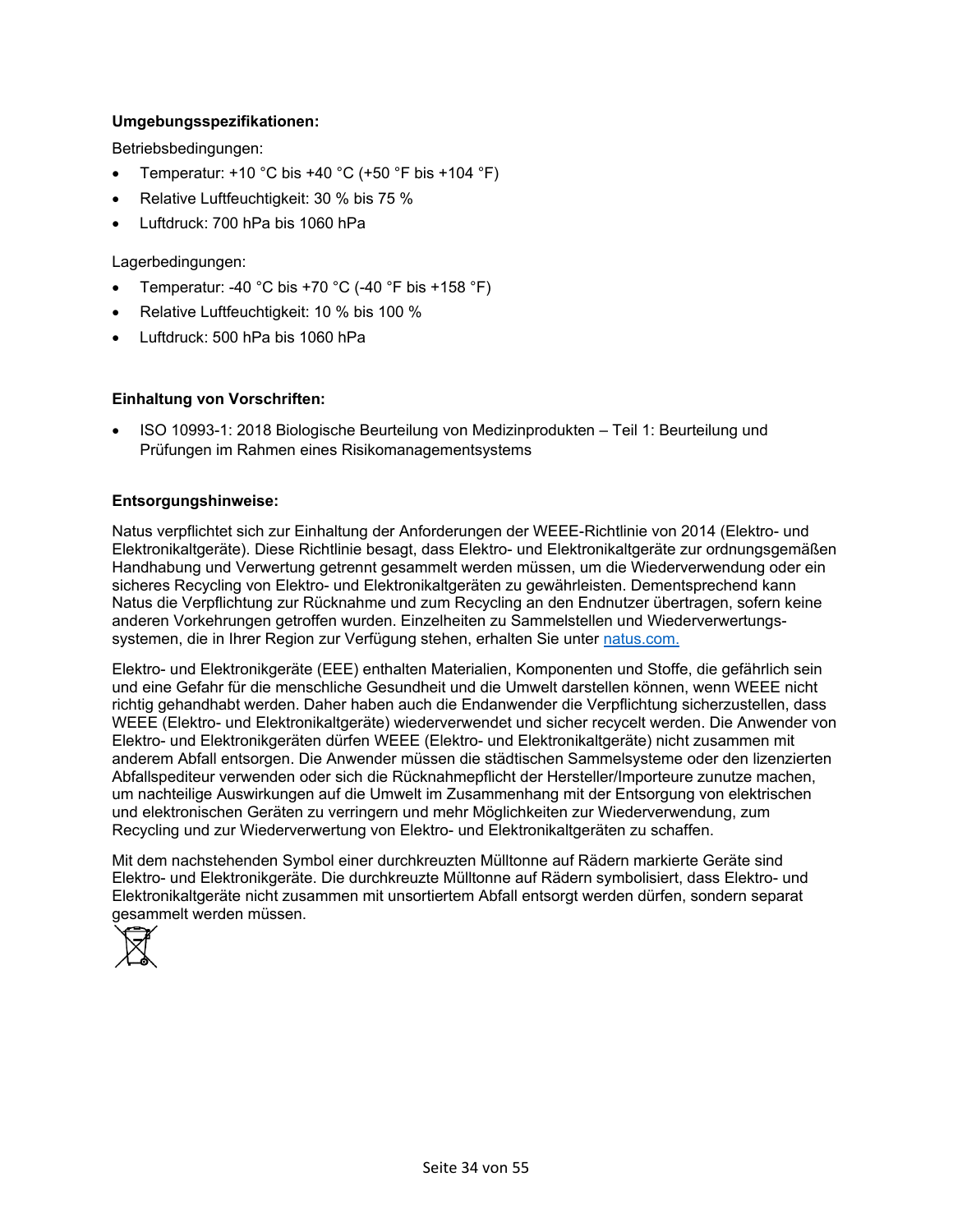#### **Haftungsausschluss:**

Natus Medical Incorporated DBA Excel-Tech Ltd. (Xltek) ist nicht für Verletzungen, Infektionen oder andere durch den Einsatz dieses Produkts verursachte Schäden verantwortlich.

Jeder schwerwiegende Vorfall im Zusammenhang mit dem Produkt muss sofort Natus Medical Incorporated DBA Excel-Tech Ltd. (Xltek) und der zuständigen Behörde des Mitgliedsstaates gemeldet werden, in dem der Anwender und/oder Patient ansässig ist.

Ein elektronisches Exemplar dieses Dokuments ist auf der Website von Natus zu finden.

#### **Zugang zur elektronischen Gebrauchsanweisung:**

Eine Kopie der Gebrauchsanweisung als PDF-Datei befindet sich im entsprechenden Produktbereich:

• Neurologie:<https://neuro.natus.com/neuro-support>

Suchen Sie nach "Protektor32 Pods und Podkits IFU" (unter Bezugnahme auf die Artikelnummern) und wählen Sie die Version der Gebrauchsanweisung in Ihrer Landessprache.

Die Dateien können mit Adobe Reader ausgedruckt, gespeichert oder durchsucht werden. Adobe Reader kann direkt von Adobe Systems (www.adobe.com) heruntergeladen werden.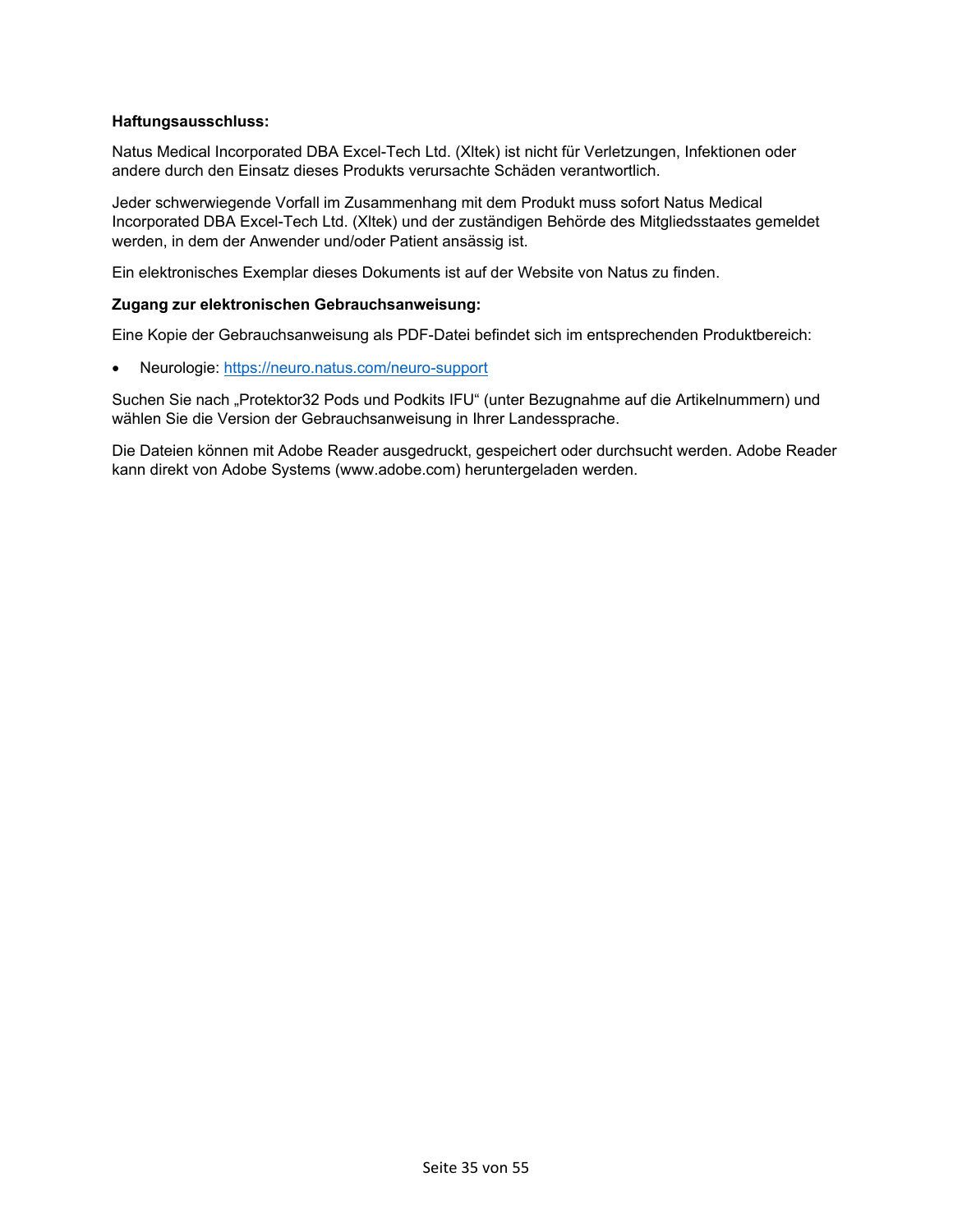#### **Symbolglossar:**

| <b>Symbol</b>            | Anwendbare<br><b>Norm</b>                                                                            | <b>Titel der Norm</b>                                                                                                                       | <b>Bezeichnung</b>                                         | Erläuterung                                                                                                                                                       |
|--------------------------|------------------------------------------------------------------------------------------------------|---------------------------------------------------------------------------------------------------------------------------------------------|------------------------------------------------------------|-------------------------------------------------------------------------------------------------------------------------------------------------------------------|
| Medical<br><b>Device</b> | <b>Nicht</b><br>zutreffend                                                                           | Nicht zutreffend                                                                                                                            | Hinweis auf ein<br>Medizinprodukt                          | Dieses Produkt ist ein<br>Medizinprodukt.                                                                                                                         |
| Rx only                  | 21 CFR Teil<br>801.109(b)(1)                                                                         | Kennzeichnung-<br>verschreibungs-<br>pflichtiges Produkt                                                                                    | Verschreibungspflichtig                                    | Gibt an, dass dieses Produkt nur<br>von einem zugelassenen Arzt oder<br>im Auftrag eines zugelassenen<br>Arztes verkauft werden darf.                             |
|                          | ISO 15223-1<br>Symbol 5.4.5<br>(das<br>allgemeine<br>Verbotssymbol<br>ist in Anhang B<br>aufgeführt) | Medizinprodukte - Bei<br>Aufschriften von<br>Medizinprodukten zu<br>verwendende Symbole,<br>Kennzeichnung und zu<br>liefernde Informationen | Enthält keinen<br>Naturkautschuk                           | Bedeutet, dass ein Medizinprodukt<br>keinen Naturgummilatex enthält.                                                                                              |
|                          | 2012/19/EU                                                                                           | Elektro- und<br>Elektronikaltgeräte<br>(WEEE)                                                                                               | Anweisungen zur<br>Entsorgung am Ende der<br>Nutzungsdauer | Bedeutet, dass Elektro- und<br>Elektronikaltgeräte nicht zusammen<br>mit unsortiertem Müll entsorgt<br>werden dürfen, sondern separat<br>gesammelt werden müssen. |
|                          | ISO 15223-1<br>Symbol 5.1.1                                                                          | Medizinprodukte - Bei<br>Aufschriften von<br>Medizinprodukten zu<br>verwendende Symbole,<br>Kennzeichnung und zu<br>liefernde Informationen | Hersteller                                                 | Gibt den Hersteller des<br>Medizinprodukts an.                                                                                                                    |
| EC REP                   | ISO 15223-1<br>Symbol 5.1.2                                                                          | Medizinprodukte - Bei<br>Aufschriften von<br>Medizinprodukten zu<br>verwendende Symbole,<br>Kennzeichnung und zu<br>liefernde Informationen | Bevollmächtigter in der<br>Europäischen<br>Gemeinschaft    | Gibt den Bevollmächtigten in der<br>Europäischen<br>Gemeinschaft an.                                                                                              |
|                          | ISO 15223-1<br>Symbol 5.1.3                                                                          | Medizinprodukte - Bei<br>Aufschriften von<br>Medizinprodukten zu<br>verwendende Symbole,<br>Kennzeichnung und zu<br>liefernde Informationen | Herstellungsdatum                                          | Das Datum, an dem das<br>Medizinprodukt hergestellt wurde.                                                                                                        |
| <b>LOT</b>               | ISO 15223-1<br>Symbol 5.1.5                                                                          | Medizinprodukte - Bei<br>Aufschriften von<br>Medizinprodukten zu<br>verwendende Symbole,<br>Kennzeichnung und zu<br>liefernde Informationen | Batchcode                                                  | Der Batchcode des Herstellers zur<br>Identifizierung der Charge.                                                                                                  |
| <b>REF</b>               | ISO 15223-1<br>Symbol 5.1.6                                                                          | Medizinprodukte - Bei<br>Aufschriften von<br>Medizinprodukten zu<br>verwendende Symbole,<br>Kennzeichnung und zu<br>liefernde Informationen | Katalognummer                                              | Die Katalognummer des Herstellers<br>zur Identifizierung des<br>Medizinprodukts.                                                                                  |
| i<br>natus.com           | ISO 15223-1<br>Symbol 5.4.3<br>Anhang A<br>Nr. A.15                                                  | Medizinprodukte - Bei<br>Aufschriften von<br>Medizinprodukten zu<br>verwendende Symbole,<br>Kennzeichnung und zu<br>liefernde Informationen | Gebrauchsanweisung<br>zurate ziehen                        | Gibt an, dass der Benutzer eine<br>elektronische Gebrauchsanweisung<br>(eIFU) zurate ziehen sollte.                                                               |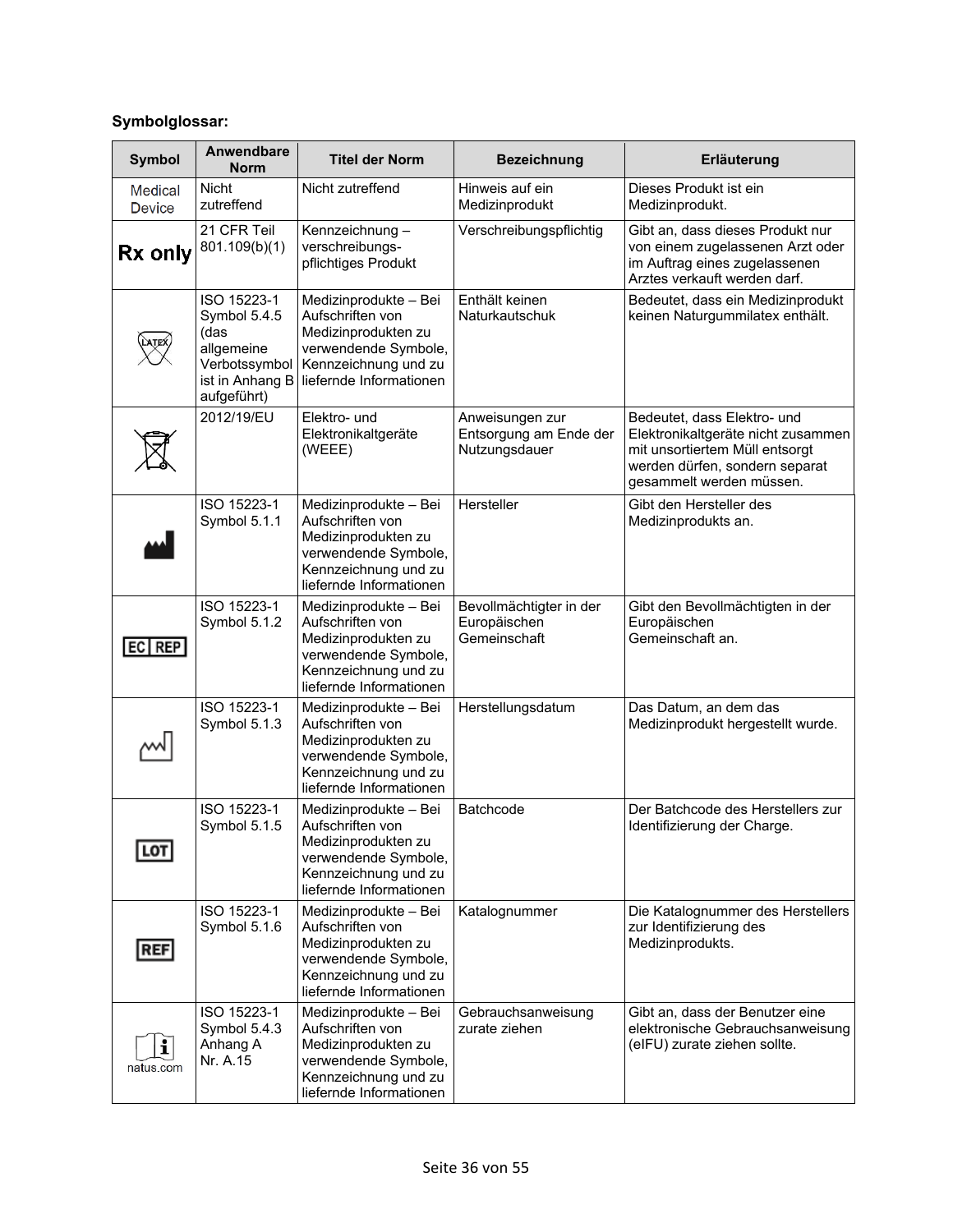| <b>Symbol</b> | Anwendbare<br><b>Norm</b>            | <b>Titel der Norm</b>                                                                                                                                      | <b>Bezeichnung</b>               | Erläuterung                                                                                                                                                                            |
|---------------|--------------------------------------|------------------------------------------------------------------------------------------------------------------------------------------------------------|----------------------------------|----------------------------------------------------------------------------------------------------------------------------------------------------------------------------------------|
|               | IEC 60601-1<br>Tabelle D.2<br>Nr. 10 | Medizinische<br>elektrische Geräte-<br>Teil 1: Allgemeine<br>Festlegungen für die<br>Sicherheit<br>einschließlich der<br>wesentlichen<br>Leistungsmerkmale | Gebrauchsanweisung<br>befolgen   | Siehe Bedienungshandbuch/<br>Broschüre.<br>HINWEIS auf MEDIZINISCHEN<br>ELEKTRISCHEN GERÄTEN<br>"Gebrauchsanweisung beachten".                                                         |
|               | ISO 15223-1<br>Symbol 5.4.4          | Medizinprodukte - Bei<br>Aufschriften von<br>Medizinprodukten zu<br>verwendende Symbole,<br>Kennzeichnung und zu<br>liefernde Informationen                | Vorsicht                         | Der Benutzer sollte die<br>Gebrauchsanweisung für wichtige<br>Sicherheits-informationen, wie<br>Warnhinweise und<br>Vorsichtsmaßnahmen, konsultieren,<br>die aus verschiedenen Gründen |
|               | IEC 60601-1<br>Tabelle D.1 Nr.<br>10 | Medizinische<br>elektrische Geräte-<br>Teil 1: Allgemeine<br>Festlegungen für die<br>Sicherheit<br>einschließlich der<br>wesentlichen<br>Leistungsmerkmale |                                  | nicht direkt auf dem Medizinprodukt<br>vermerkt werden können.                                                                                                                         |
|               | IEC 60601-1<br>Tabelle D.2<br>Nr. 2  | Medizinische<br>elektrische Geräte-<br>Teil 1: Allgemeine<br>Festlegungen für die<br>Sicherheit<br>einschließlich der<br>wesentlichen<br>Leistungsmerkmale | Allgemeiner Warnhinweis          | Bedeutet, dass potenziell die<br>Gefahr von Verletzungen des<br>Patienten oder Bedieners besteht.                                                                                      |
| $\epsilon$    |                                      | MDR 2017/745 EU-Verordnung über<br>Medizinprodukte                                                                                                         | CE-Zeichen                       | Gibt die Konformität mit<br>europäischen technischen<br>Zulassungen an.                                                                                                                |
|               | ISO 15223-1<br>Symbol 5.3.7          | Medizinprodukte - Bei<br>Aufschriften von<br>Medizinprodukten zu<br>verwendende Symbole,<br>Kennzeichnung und zu<br>liefernde Informationen                | Temperaturbegrenzung             | Gibt den Temperaturbereich<br>(oberer und unterer Grenzwert) (für<br>die Lagerung) an, dem das<br>Medizinprodukt gefahrlos<br>ausgesetzt werden kann.                                  |
|               | ISO 15223-1<br>Symbol 5.3.8          | Medizinprodukte - Bei<br>Aufschriften von<br>Medizinprodukten zu<br>verwendende Symbole,<br>Kennzeichnung und zu<br>liefernde Informationen                | Luftfeuchtigkeits-<br>begrenzung | Gibt den Feuchtigkeitsbereich<br>(oberer und unterer Grenzwert) (für<br>die Lagerung) an, dem das<br>Medizinprodukt gefahrlos<br>ausgesetzt werden kann.                               |
|               | ISO 15223-1<br>Symbol 5.3.9          | Medizinprodukte - Bei<br>Aufschriften von<br>Medizinprodukten zu<br>verwendende Symbole,<br>Kennzeichnung und zu<br>liefernde Informationen                | Luftdruckbereich                 | Gibt den akzeptablen oberen und<br>unteren Grenzwert für den<br>Atmosphärendruck für Transport<br>und Lagerung an.                                                                     |

**034384\_02 02/2021**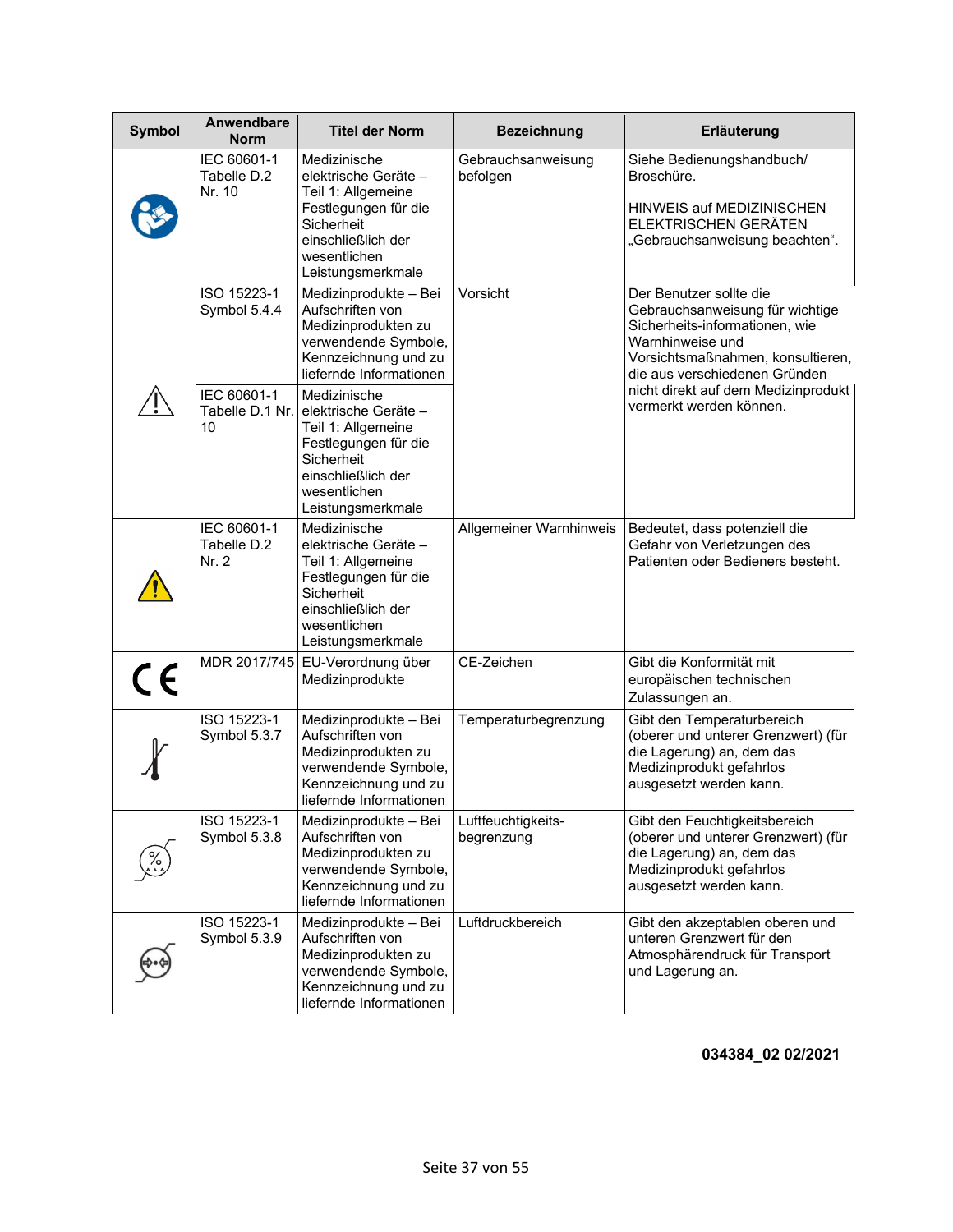## natus.

#### **Cables Protektor32 y kits de cables**

#### **Instrucciones de uso:**

- Natus Medical Incorporated DBA Excel-Tech Ltd. (XLTEK) 2568 Bristol Circle Oakville, Ontario, L6H 5S1 Canadá Tel.: +1 905-829-5300 Sitio web: [natus.com](https://natus.com/)
- **EC REP** Representante en la UE / Importador Natus Manufacturing Limited IDA Business Park Gort, Co. Galway, Irlanda

## CE Rx only

#### **Números de pieza de los productos asociados:**

| Cables de estimulación                                                                                      | 20 ft: 002510, 002511, 002512 y 002513<br>19 ft: 017870, 017871, 017872 y 017873<br>10 ft: 002506, 002507, 002508 y 002509<br>9 ft: 017866, 017867, 017868 y 017869<br>1 ft: 017882, 017883, 017884 y 017885                        |
|-------------------------------------------------------------------------------------------------------------|-------------------------------------------------------------------------------------------------------------------------------------------------------------------------------------------------------------------------------------|
| Cables (pods) de adquisición                                                                                | 20 ft: 002498, 002499, 002500 y 002501<br>19 ft: 017851, 017852, 017853 y 017854<br>10 ft: 002494, 002495, 002496 y 002497<br>9 ft: 017846, 017847, 017848 y 017849<br>1 ft: 017878, 017879, 017880 y 017881                        |
| Cables de interfaz de la caja<br>amplificadora de adquisición y de la<br>caja amplificadora de aislamiento  | 004770 Cable Acq-ISO Comm 6 ft - «Cable de comunicaciones<br>del Módulo de adquisición - Módulo de aislamiento»<br>002934 Cable Acq-ISO Comm 20 ft - «Cable de comunicaciones<br>del Módulo de adquisición - Módulo de aislamiento» |
| Cables de interfaz de la caja<br>amplificadora de adquisición y de la<br>caja amplificadora de estimulación | 003040 Cable Acq-Stim Comm 6 ft - «Cable de<br>comunicaciones del Módulo de adquisición - Módulo de<br>estimulación»                                                                                                                |
| Cable de estimulación TcMEP                                                                                 | 002514                                                                                                                                                                                                                              |
| Cable de sonda de estimulación                                                                              | 003708                                                                                                                                                                                                                              |
| Kit combinador de cable P32 ACQ                                                                             | 017900                                                                                                                                                                                                                              |
| Kit combinador de cable P32 STIM                                                                            | 021057                                                                                                                                                                                                                              |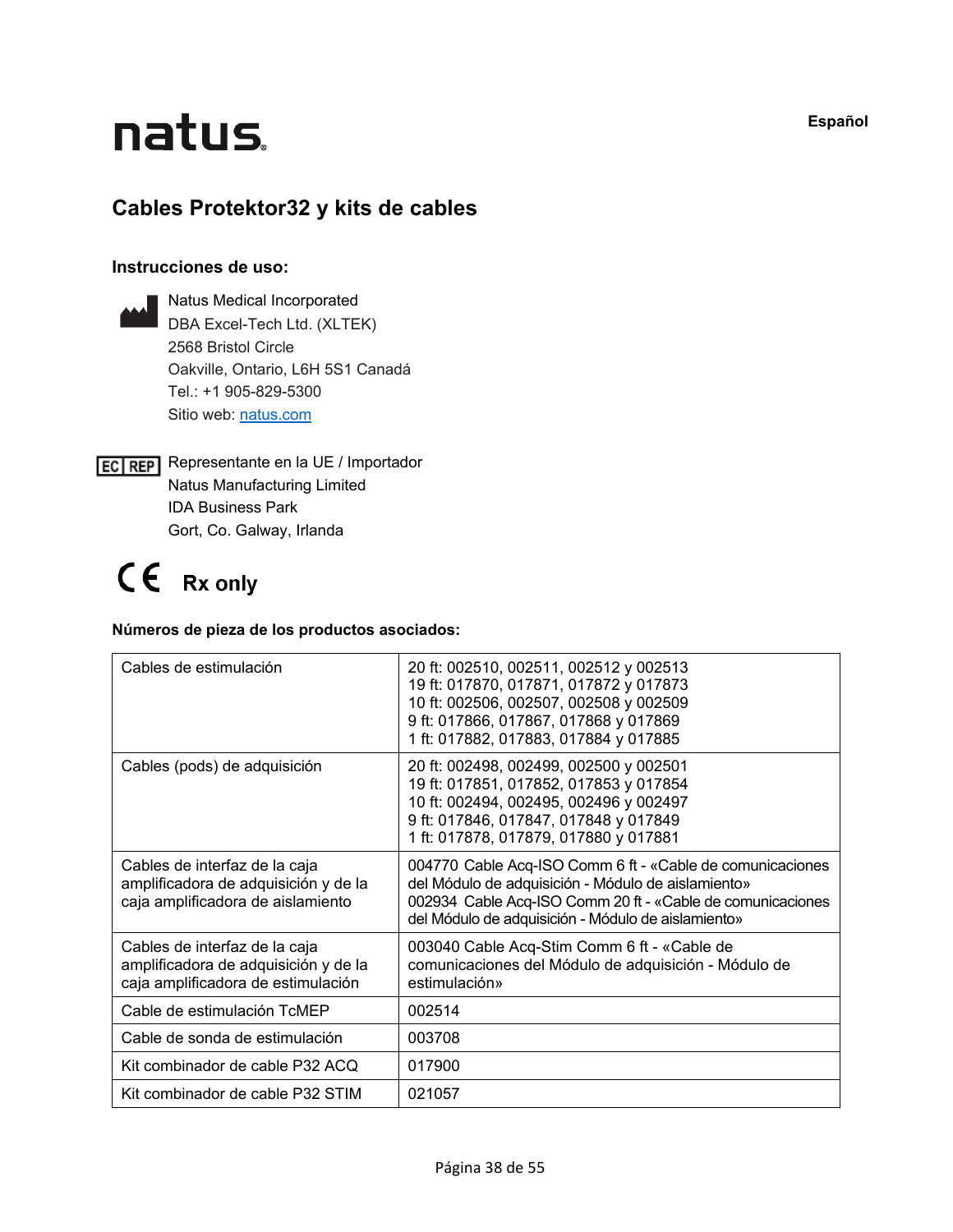Copyright © 2021 Natus Medical Incorporated. Reservados todos los derechos. Los nombres de los productos que aparecen en este documento son marcas comerciales o marcas comerciales registradas cuya propiedad, licencia, distribución o promoción pertenecen a Natus Medical Incorporated, o a sus empresas subsidiarias o afiliadas.

CaviWipes es una marca comercial de Metrex Research, LLC. Sani-Cloth es una marca registrada de PDI, Inc.

#### **Descripción:**

Los cables (pods) de adquisición (ACQ) y de estimulación (STIM) facilitan las conexiones con el sistema Protektor32. Existen opciones de cables fijas y desmontables, codificadas por colores para facilitar su identificación.

#### **Uso previsto:**

Los usos previstos para los cables y Kits de cables Protektor32 son los siguientes:

#### **Cables de adquisición (ACQ) y cables de estimulación (STIM)**

Los cables de adquisición (ACQ) y los cables de estimulación (STIM) Protektor32 proporcionan conectividad entre los electrodos y el sistema Protektor32.

#### **Cables de interfaz de la caja amplificadora de adquisición y de la caja amplificadora de aislamiento**

El cable de interfaz de comunicación ACQ-ISO se utiliza para conectar la caja amplificadora de adquisición y la caja amplificadora de aislamiento.

#### **Cables de interfaz de la caja amplificadora de adquisición y de la caja amplificadora de estimulación**

El cable de interfaz de comunicación ACQ-STIM se utiliza para conectar la caja amplificadora de adquisición y la caja amplificadora de estimulación.

#### **Kits combinadores**

Los kits combinadores del cable ACQ y el cable STIM pueden utilizarse para mantener dos cables juntos para mayor comodidad.

#### **Uso previsto y grupo de pacientes objetivo:**

Los cables y Kits de cables Protektor32 están diseñados para que los utilicen técnicos capacitados y formados en la especialidad de pruebas de monitorización neurológica intraoperatoria.

La población de pacientes a la que va dirigido este dispositivo son los pacientes pediátricos y adultos que necesitan someterse a una prueba de monitorización neurológica intraoperatoria en el quirófano o en el entorno clínico.

#### **Beneficios clínicos:**

El sistema Protektor32, que incluye estos dispositivos, ayuda a evaluar el estado neurológico del paciente durante la cirugía.

#### **Contraindicaciones y efectos secundarios:**

No se conocen contraindicaciones ni efectos secundarios de los cables y kits de cables Protektor32.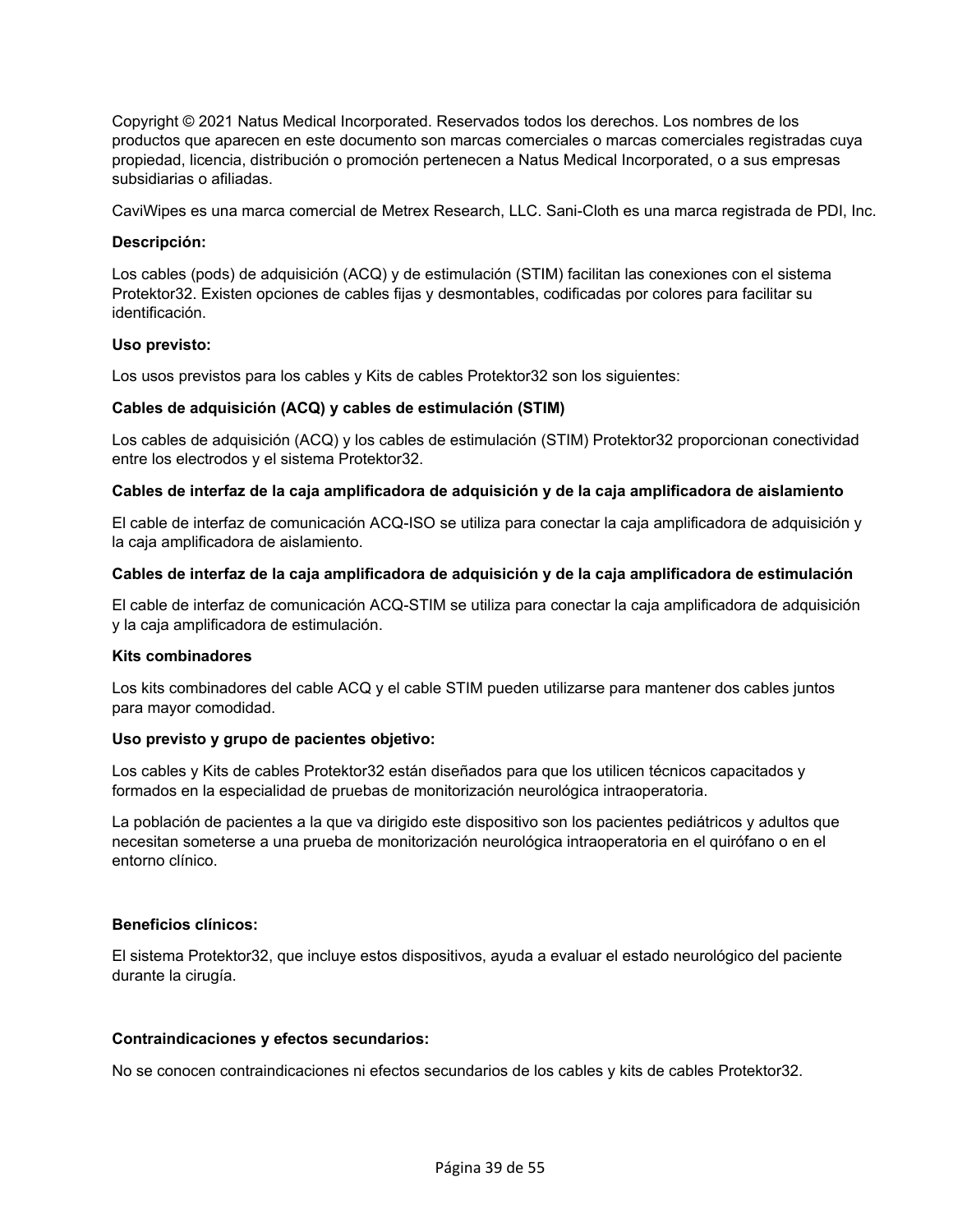#### **Instrucciones de funcionamiento:**

Las instrucciones que se incluyen a continuación describen cómo conectar la caja amplificadora Protektor32 a un ordenador portátil o de escritorio.

1. Enchufe el cable de alimentación en el cuadro de aislamiento.



*Figura 21: Cable de alimentación conectado a la caja amplificadora* 

2. Conecte el cable de aislamiento-adquisición a la caja de aislamiento y a la caja de adquisición.





*Figura 22: Cable de aislamiento-adquisición conectado a la caja de aislamiento*

3. Conecte la caja de adquisición a la caja del estimulador con el cable de adquisición-estimulador.





*Figura 23: Caja de adquisición conectada a la caja del estimulador*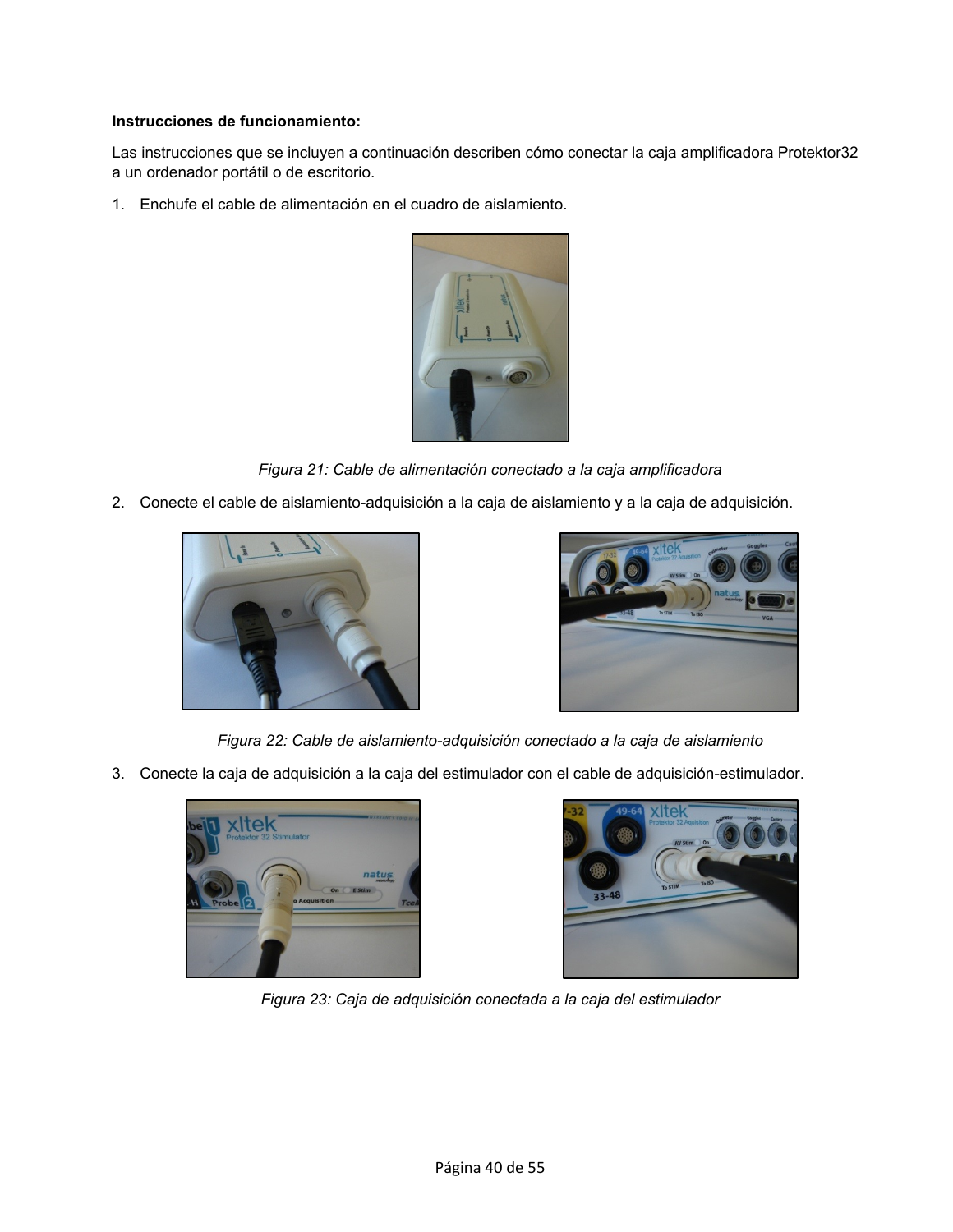4. Conecte el cable USB entre la caja de aislamiento y el ordenador portátil o de escritorio.





*Figura 24: Caja de aislamiento conectada al ordenador portátil*

5. Conecte los cables de adquisición o estimulación a las cajas de adquisición y del estimulador.



*Figura 25: Cable de estimulación conectado a la caja del estimulador Ejemplos de cables desmontables*



*Cable de estimulación Cable de adquisición*



*Ejemplo de porta*cable *con sujetacables*



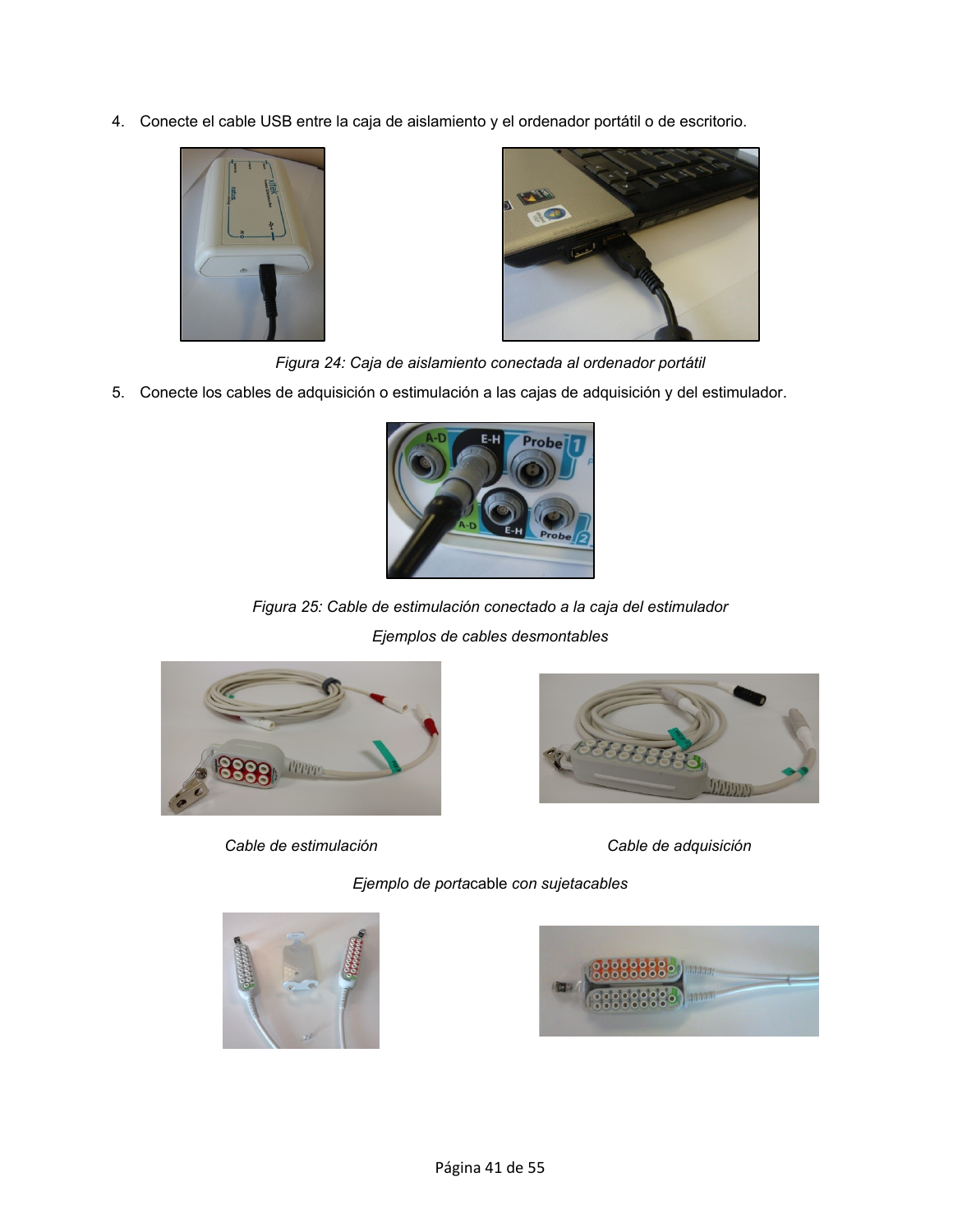#### **Instrucciones de limpieza:**

- 1. Limpie el producto con una toallita convencional como CaviWipes™ o Sani-Cloth® para eliminar los residuos visibles.
- 2. Limpie el producto con un paño que no deje pelusas y deje que se seque al aire.

#### **Explicación del significado de las frases de advertencia y precaución:**

#### **ADVERTENCIA**

**Hace referencia a una situación peligrosa que, si no se evita, puede ocasionar lesiones graves o la muerte.** 

• Información de cómo se evita la situación peligrosa.



#### **PRECAUCIÓN**

**Hace referencia a una situación peligrosa que, si no se evita, puede ocasionar daños materiales o lesiones de leves a moderadas.**

• Información de cómo se evita la situación peligrosa.

#### **Advertencias y precauciones:**

#### **ADVERTENCIA**

**Los componentes del sistema que estén sumergidos o en contacto con líquidos pueden producir una descarga eléctrica.**

• No sumerja, vierta ni pulverice ningún líquido sobre el dispositivo o sobre los conectores.

#### **PRECAUCIÓN**

**Si el dispositivo se cae o resulta dañado durante su transporte/uso, puede dejar de funcionar o el diagnóstico podría retrasarse.**

• Inspeccione el dispositivo antes de cada uso y no lo utilice si está dañado.

**La esterilización del dispositivo puede provocar la pérdida de su funcionamiento.**

• No esterilice el dispositivo.

**Las modificaciones no autorizadas, las reparaciones o el uso de componentes o suministros que no estén aprobados por Natus pueden hacer que el dispositivo deje de funcionar o que su rendimiento sea menor.**

• No modifique el dispositivo ni utilice componentes o suministros no autorizados.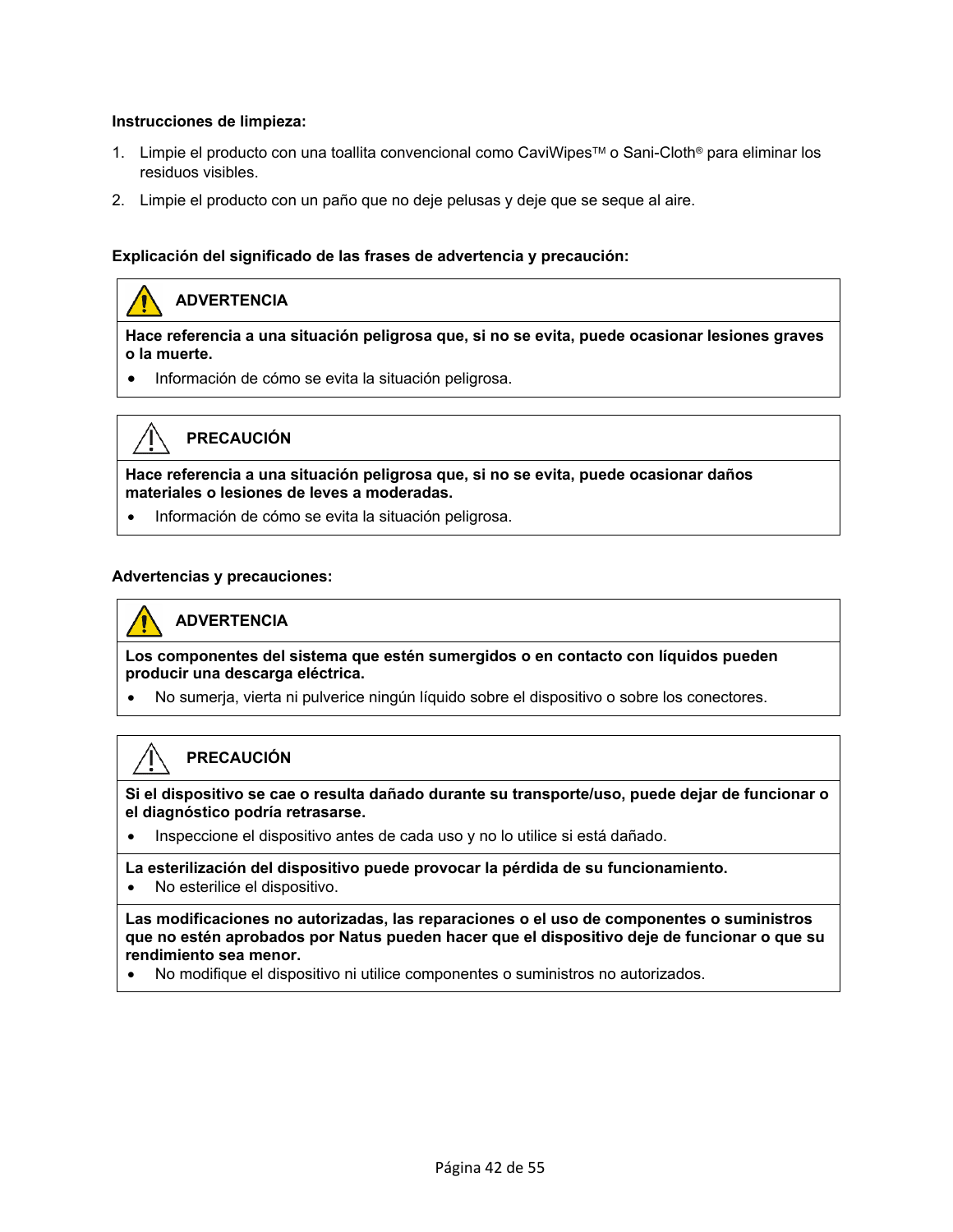#### **Especificaciones medioambientales:**

Condiciones de funcionamiento:

- Temperatura:  $+10$  °C a  $+40$  °C (de  $+50$  °F a  $+104$  °F)
- Humedad relativa: 30 % a 75 %
- Presión atmosférica: 700 hPa a 1060 hPa

Condiciones de almacenamiento:

- Temperatura: -40 °C a +70 °C (de -40 °F a +158 °F)
- Humedad relativa: 10 % a 100 %
- Presión atmosférica: 500 hPa a 1060 hPa

#### **Cumplimiento de la normativa:**

• ISO 10993-1: 2018 Evaluación biológica de productos sanitarios — Parte 1: Evaluación y pruebas dentro de un proceso de gestión de riesgos

#### **Instrucciones para la eliminación:**

Natus se compromete a cumplir los requisitos de la Directiva WEEE 2014 (sobre residuos de aparatos eléctricos y electrónicos) de la Unión Europea. Estas regulaciones estipulan que los desechos eléctricos y electrónicos deben recogerse por separado para su adecuado tratamiento y recuperación con el fin de garantizar que el aparato eléctrico y electrónico sea reutilizado o reciclado de un modo seguro. En línea con este compromiso, Natus podrá transferir la obligación al usuario final de reutilizar y reciclar, a menos que se haya llegado a otro acuerdo. Para obtener más información sobre la recogida y recuperación de equipos en su área, póngase en contacto con nosotros en [natus.com.](https://natus.com/)

Los equipos eléctricos y electrónicos (AEE) contienen materiales, componentes y sustancias que pueden resultar peligrosos y que presentan un riesgo potencial para la salud y el medio ambiente si los RAEE no se manipulan de forma correcta. Por lo tanto, los usuarios finales también desempeñan una función importante a la hora de garantizar que los RAEE se reutilicen y reciclen de manera segura. Los usuarios de aparatos eléctricos y electrónicos no deben eliminar los RAEE junto con otro tipo de residuos. Los usuarios deben utilizar los sistemas de recogida selectiva municipales o hacer valer la obligación de recogida del fabricante/importador o bien ponerse en contacto con el transportista autorizado para el transporte de residuos con el fin de reducir el impacto ambiental adverso relacionado con la eliminación de residuos de aparatos eléctricos y equipos electrónicos y aumentar las oportunidades para la reutilización, el reciclado y la recuperación de residuos de aparatos eléctricos y electrónicos.

El equipo marcado con la imagen de un contenedor con ruedas tachado significa que es un aparato eléctrico y electrónico. El símbolo de un contenedor con ruedas tachado indica que el equipo eléctrico y electrónico no debe ser desechado junto con residuos no separados sino que debe recogerse de forma separada.

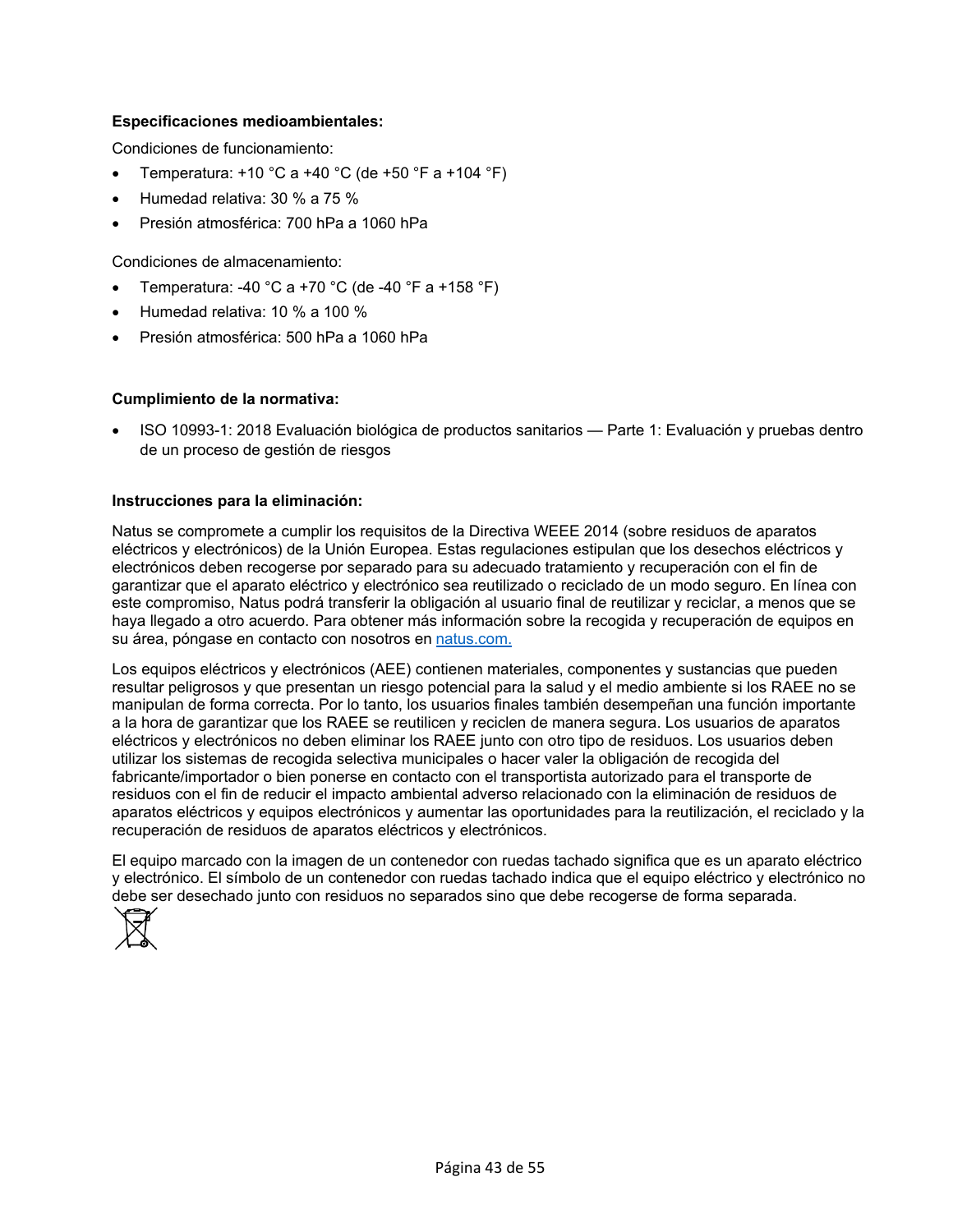#### **Limitación de responsabilidad:**

Natus Medical Incorporated DBA Excel-Tech Ltd. (Xltek) no se responsabiliza de las lesiones, infecciones u otros daños que puedan derivarse del uso de este producto.

Es obligatorio informar de cualquier incidente grave que se haya producido en relación con el dispositivo a Natus Medical Incorporated DBA Excel-Tech Ltd. (Xltek) y a la autoridad competente del Estado Miembro en el que resida el usuario y/o paciente.

Vaya a la página web de Natus para obtener una copia electrónica de este documento.

#### **Instrucciones para acceder a las instrucciones de uso electrónicas:**

Una copia de las instrucciones de uso en formato PDF se encuentra en el área de productos asociados:

• Neurology:<https://neuro.natus.com/neuro-support>

Busque «Protektor32 Pods and Pod Kits IFU» (refiérase a los números de piezas de productos) y elija la versión para su idioma local para las instrucciones de uso.

Adobe Reader permite imprimir, guardar y realizar búsquedas en los archivos. Puede descargarse una copia de Adobe Reader directamente desde Adobe Systems (www.adobe.com).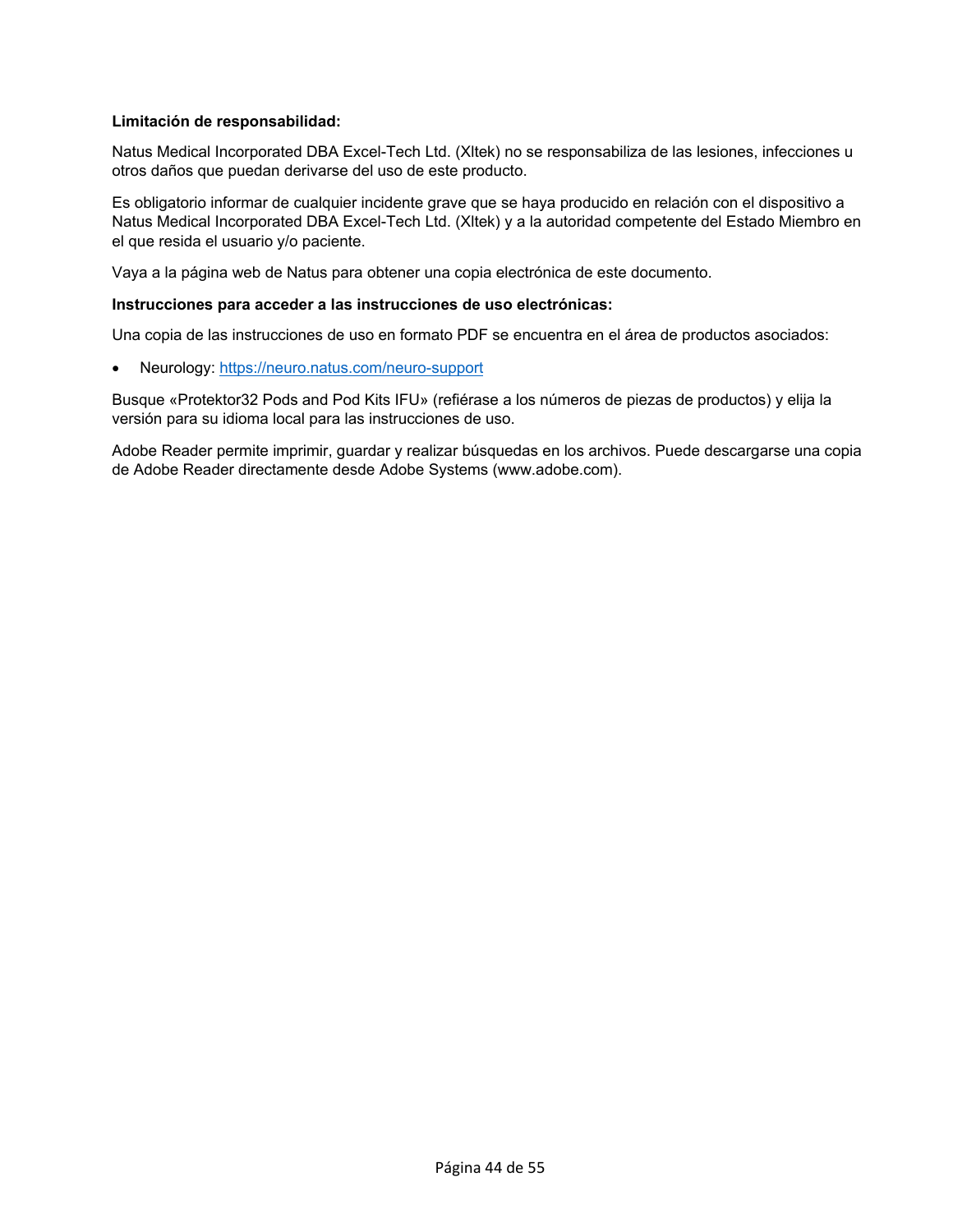#### **Glosario de símbolos:**

| <b>Símbolo</b>                  | Referencia de<br>la normativa                                                                              | Título de la normativa                                                                                                                                       | Título del símbolo                                                           | <b>Explicación</b>                                                                                                                                                      |
|---------------------------------|------------------------------------------------------------------------------------------------------------|--------------------------------------------------------------------------------------------------------------------------------------------------------------|------------------------------------------------------------------------------|-------------------------------------------------------------------------------------------------------------------------------------------------------------------------|
| <b>Medical</b><br><b>Device</b> | No se aplica                                                                                               | No se aplica                                                                                                                                                 | Indicación de producto<br>sanitario                                          | Este producto es un producto<br>sanitario.                                                                                                                              |
| Rx only                         | 21 CFR Parte<br>801.109(b)(1)                                                                              | Dispositivos con<br>etiquetas de prescripción<br>médica                                                                                                      | Únicamente con<br>prescripción médica                                        | Indica que la venta del producto<br>únicamente está autorizada por un<br>profesional de la medicina que<br>posea la licencia correspondiente o<br>por instrucción suya. |
|                                 | ISO 15223-1<br>Símbolo 5.4.5<br>(Consulte el<br>Anexo B para<br>ver el símbolo<br>de prohibición<br>total) | Productos sanitarios.<br>Símbolos que se van a<br>utilizar con etiquetas,<br>etiquetado e información<br>de productos sanitarios<br>que se van a suministrar | No fabricado con látex<br>natural.                                           | Indica que el producto sanitario no<br>está fabricado con látex de caucho<br>natural.                                                                                   |
|                                 | 2012/19/EU                                                                                                 | Residuos de aparatos<br>eléctricos y electrónicos<br>(RAEE)                                                                                                  | Instrucciones para la<br>eliminación del sistema<br>al final de la vida útil | Indica que el equipo eléctrico y<br>electrónico no debe ser desechado<br>junto con residuos no separados<br>sino que debe recogerse de forma<br>separada.               |
|                                 | ISO 15223-1<br>Símbolo 5.1.1                                                                               | Productos sanitarios.<br>Símbolos que se van a<br>utilizar con etiquetas,<br>etiquetado e información<br>de productos sanitarios<br>que se van a suministrar | Fabricante                                                                   | Indica el fabricante del producto<br>sanitario.                                                                                                                         |
| $ EC $ REP                      | ISO 15223-1<br>Símbolo 5.1.2                                                                               | Productos sanitarios.<br>Símbolos que se van a<br>utilizar con etiquetas,<br>etiquetado e información<br>de productos sanitarios<br>que se van a suministrar | Representante<br>autorizado en la<br>Comunidad Europea                       | Indica el nombre del Representante<br>autorizado en la Comunidad<br>Europea.                                                                                            |
|                                 | ISO 15223-1<br>Símbolo 5.1.3                                                                               | Productos sanitarios.<br>Símbolos que se van a<br>utilizar con etiquetas,<br>etiquetado e información<br>de productos sanitarios<br>que se van a suministrar | Fecha de fabricación                                                         | Indica la fecha en la que se fabricó<br>el producto sanitario.                                                                                                          |
| LOT                             | ISO 15223-1<br>Símbolo 5.1.5                                                                               | Productos sanitarios.<br>Símbolos que se van a<br>utilizar con etiquetas,<br>etiquetado e información<br>de productos sanitarios<br>que se van a suministrar | Código de lote                                                               | Indica el código de lote del<br>fabricante para que pueda<br>identificarse el lote.                                                                                     |
| <b>REF</b>                      | ISO 15223-1<br>Símbolo 5.1.6                                                                               | Productos sanitarios.<br>Símbolos que se van a<br>utilizar con etiquetas,<br>etiquetado e información<br>de productos sanitarios<br>que se van a suministrar | Número de referencia                                                         | Indica el número de referencia del<br>fabricante para que pueda<br>identificarse el producto sanitario.                                                                 |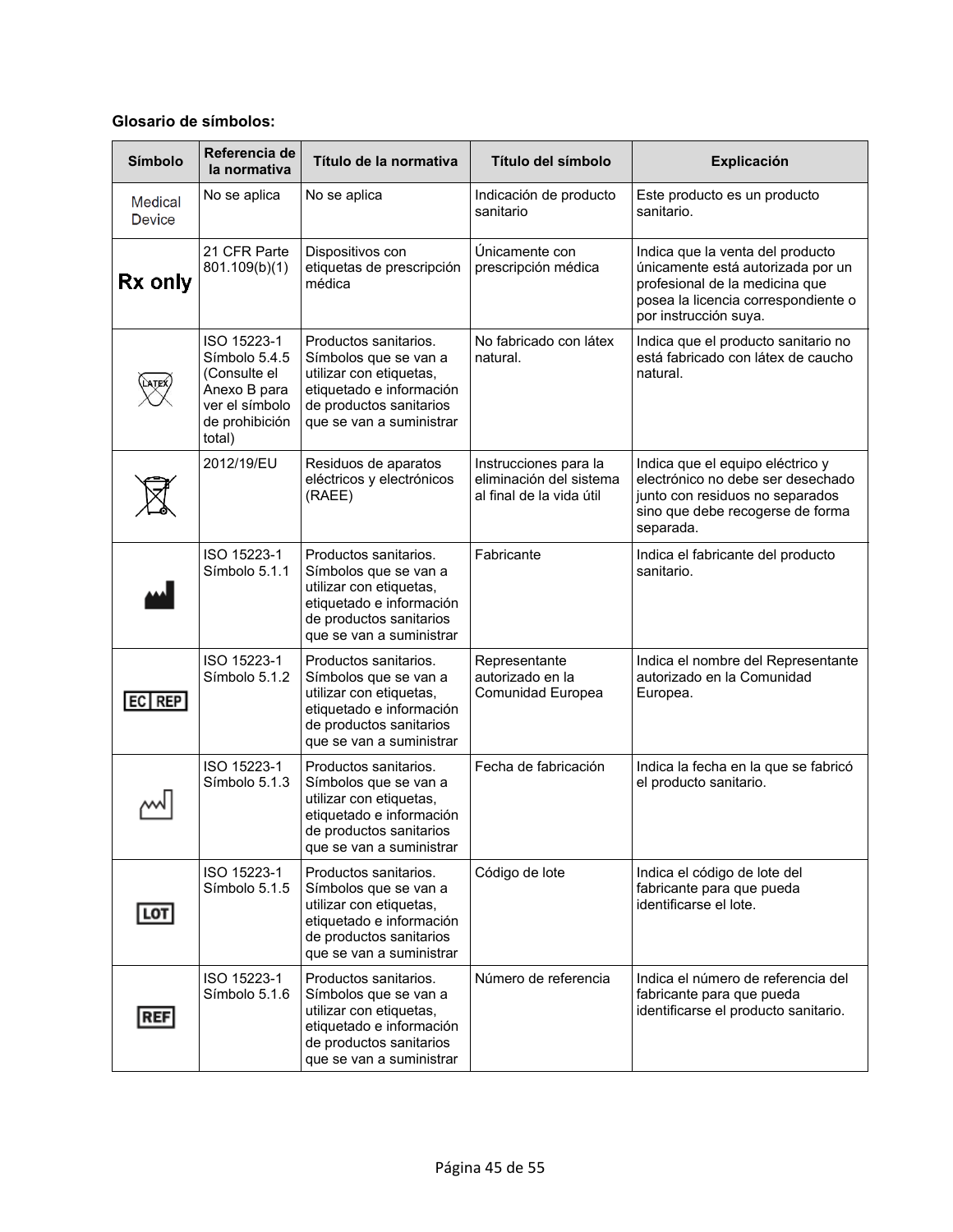| <b>Símbolo</b> | Referencia de<br>la normativa                       | Título de la normativa                                                                                                                                       | Título del símbolo                    | <b>Explicación</b>                                                                                                                                                                                                                                     |
|----------------|-----------------------------------------------------|--------------------------------------------------------------------------------------------------------------------------------------------------------------|---------------------------------------|--------------------------------------------------------------------------------------------------------------------------------------------------------------------------------------------------------------------------------------------------------|
| i<br>natus.com | ISO 15223-1<br>Símbolo 5.4.3<br>Anexo A<br>N.º A.15 | Productos sanitarios.<br>Símbolos que se van a<br>utilizar con etiquetas,<br>etiquetado e información<br>de productos sanitarios<br>que se van a suministrar | Consultar las<br>instrucciones de uso | Indica una instrucción para<br>consultar las instrucciones de uso<br>electrónicas (eIFU).                                                                                                                                                              |
|                | IEC 60601-1<br>Tabla D.2<br>N.º 10                  | Equipo electromédico.<br>Parte 1: Requisitos<br>generales para la<br>seguridad básica y<br>funcionamiento esencial.                                          | Seguir las instrucciones<br>de uso    | Consulte el Folleto/Manual de<br>instrucciones.<br>NOTA en EQUIPO<br>ELECTROMÉDICO: «Seguir las<br>instrucciones de uso».                                                                                                                              |
|                | ISO 15223-1<br>Símbolo 5.4.4                        | Productos sanitarios.<br>Símbolos que se van a<br>utilizar con etiquetas,<br>etiquetado e información<br>de productos sanitarios<br>que se van a suministrar | Precaución                            | Indica la necesidad de que el<br>usuario consulte en las<br>instrucciones de uso información de<br>seguridad importante, como<br>advertencias y precauciones, que,<br>por distintos motivos, no puede<br>incluirse en el propio producto<br>sanitario. |
|                | IEC 60601-1<br>Tabla D.1<br>N.º 10                  | Equipo electromédico.<br>Parte 1: Requisitos<br>generales para la<br>seguridad básica y<br>funcionamiento esencial.                                          |                                       |                                                                                                                                                                                                                                                        |
|                | IEC 60601-1<br>Tabla D.2<br>$N.o$ 2                 | Equipo electromédico.<br>Parte 1: Requisitos<br>generales para la<br>seguridad básica y<br>funcionamiento esencial                                           | Señal de advertencia<br>general       | Indica un riesgo de que se produzca<br>una lesión personal potencial en un<br>paciente u operador.                                                                                                                                                     |
| $C \in$        | <b>MDR</b><br>2017/745                              | Reglamento de la UE<br>sobre los productos<br>sanitarios                                                                                                     | Marcado CE                            | Significa conformidad técnica<br>europea.                                                                                                                                                                                                              |
|                | ISO 15223-1<br>Símbolo 5.3.7                        | Productos sanitarios.<br>Símbolos que se van a<br>utilizar con etiquetas,<br>etiquetado e información<br>de productos sanitarios<br>que se van a suministrar | Límite de temperatura                 | Indica los límites de temperatura (de<br>almacenamiento) a los que puede<br>estar expuesto el producto sanitario<br>de manera segura.                                                                                                                  |
|                | ISO 15223-1<br>Símbolo 5.3.8                        | Productos sanitarios.<br>Símbolos que se van a<br>utilizar con etiquetas,<br>etiquetado e información<br>de productos sanitarios<br>que se van a suministrar | Límite de humedad                     | Indica el rango de humedad (de<br>almacenamiento) al que puede<br>estar expuesto el producto sanitario<br>de manera segura.                                                                                                                            |
|                | ISO 15223-1<br>Símbolo 5.3.9                        | Productos sanitarios.<br>Símbolos que se van a<br>utilizar con etiquetas,<br>etiquetado e información<br>de productos sanitarios<br>que se van a suministrar | Límites de la presión<br>atmosférica  | Indica los límites superior e inferior<br>de presión atmosférica aceptables<br>para el transporte y el<br>almacenamiento.                                                                                                                              |

**034384\_02 02/2021**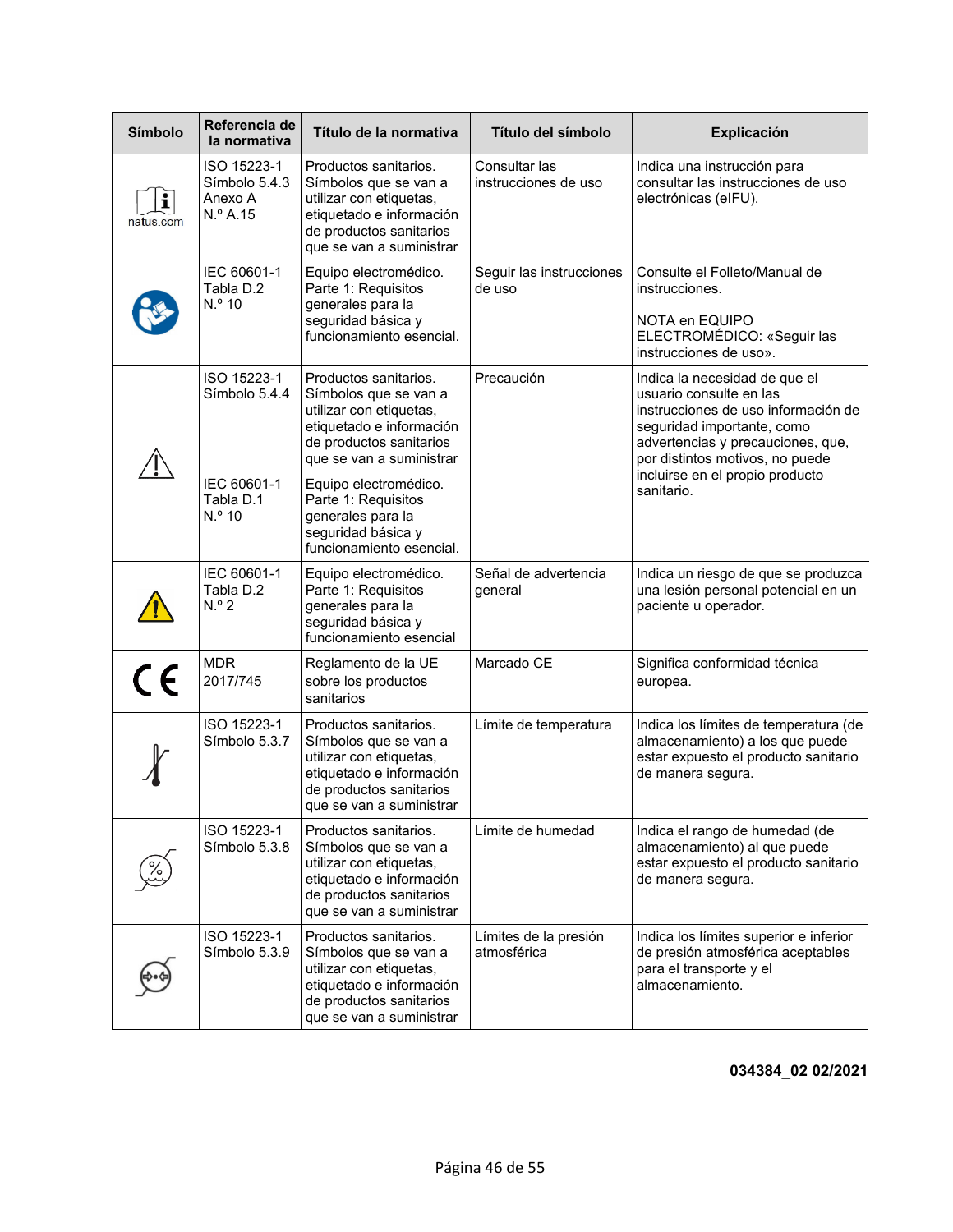**Português**

# natus.

#### **Módulos e kits de módulos Protektor32**

#### **Instruções de utilização:**



Natus Medical Incorporated Comercialmente conhecida como Excel-Tech Ltd. (XLTEK) 2568 Bristol Circle Oakville, Ontario, L6H 5S1 Canadá Tel: +1 905-829-5300 Website: [natus.com](https://natus.com/)

**EC REP** Representante/Importador na UE Natus Manufacturing Limited IDA Business Park Gort, Co. Galway, Irlanda

## CE Rx only

#### **Números de peça dos produtos associados:**

| Módulos de estimulação                                                                      | 20 pés: 002510, 002511, 002512 e 002513<br>19 pés: 017870, 017871, 017872 e 017873<br>10 pés: 002506, 002507, 002508 e 002509<br>9 pés: 017866, 017867, 017868 e 017869<br>1 pé: 017882, 017883, 017884 e 017885                        |  |  |
|---------------------------------------------------------------------------------------------|-----------------------------------------------------------------------------------------------------------------------------------------------------------------------------------------------------------------------------------------|--|--|
| Módulos de aquisição                                                                        | 20 pés: 002498, 002499, 002500 e 002501<br>19 pés: 017851, 017852, 017853 e 017854<br>10 pés: 002494, 002495, 002496 e 002497<br>9 pés: 017846, 017847, 017848 e 017849<br>1 pé: 017878, 017879, 017880 e 017881                        |  |  |
| Caixa de entrada de aquisição e cabos<br>de interface da caixa de entrada de<br>isolamento  | 004770 Cabo de com. Acq-ISO de 6 pés - "Cabo de<br>comunicações do módulo de Aquisição - módulo de<br>Isolamento"<br>002934 Cabo de com. Acq-ISO de 20 pés – "Cabo de<br>comunicações do módulo de Aquisição - módulo de<br>Isolamento" |  |  |
| Caixa de entrada de aquisição e cabos<br>de interface da caixa de entrada do<br>estimulador | 003040 Cabo de com. Acq-Stim de 6 pés - "Cabo de<br>comunicação do módulo de Aquisição - módulo de<br>Estimulação"                                                                                                                      |  |  |
| Módulo de estimulação TcMEP                                                                 | 002514                                                                                                                                                                                                                                  |  |  |
| Módulo da sonda de estimulação                                                              | 003708                                                                                                                                                                                                                                  |  |  |
| Kit de combinação do módulo P32 ACQ                                                         | 017900                                                                                                                                                                                                                                  |  |  |
| Kit de combinação do módulo P32 STIM                                                        | 021057                                                                                                                                                                                                                                  |  |  |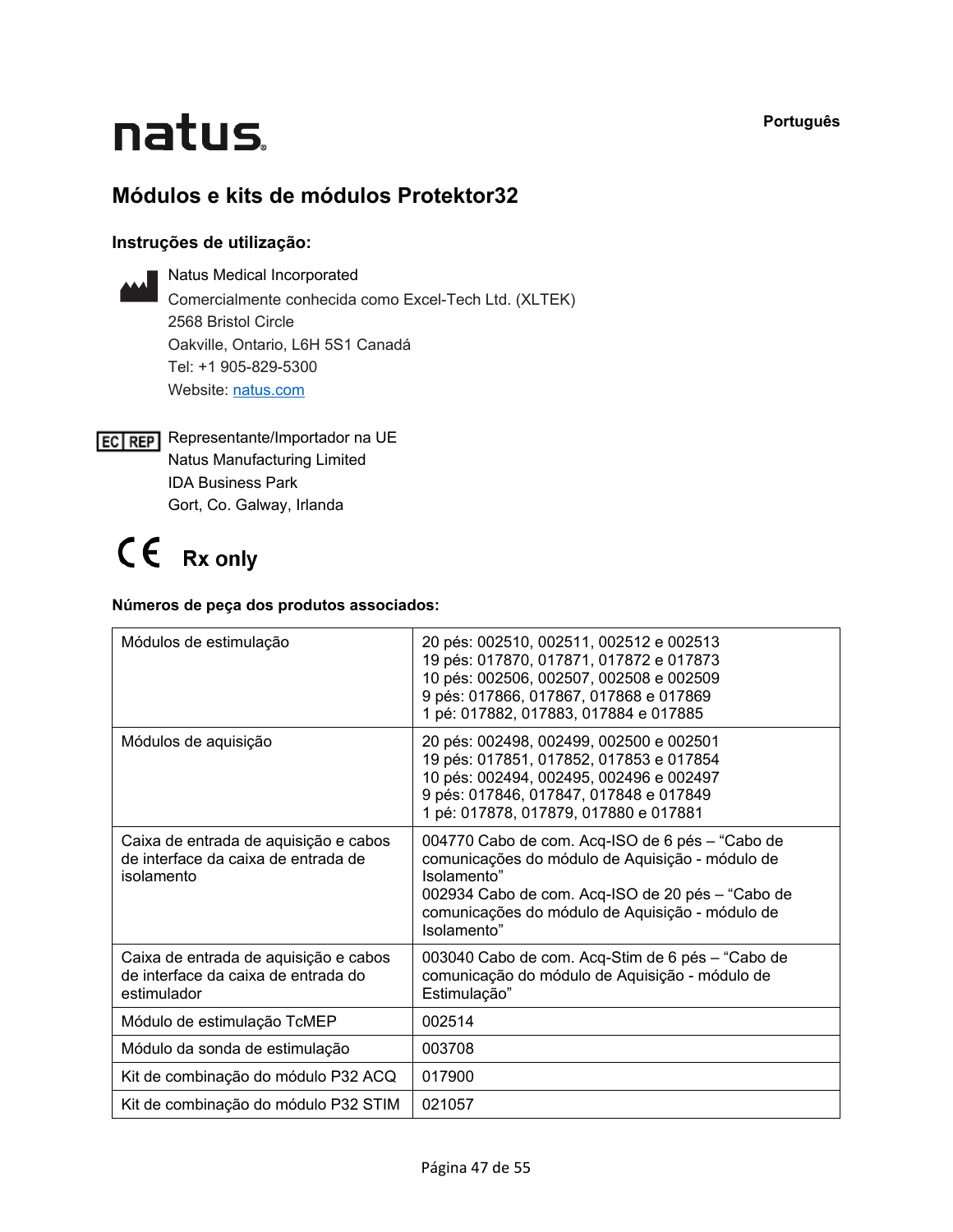Copyright © 2021 por Natus Medical Incorporated. Todos os direitos reservados. Todos os nomes de produto presentes neste documento são marcas comerciais ou marcas comerciais registadas detidas, licenciadas a, promovidas ou distribuídas pela Natus Medical Incorporated, respetivas subsidiárias ou filiais.

CaviWipes é uma marca comercial da Metrex Research, LLC. Sani-Cloth é uma marca comercial registada da PDI, Inc.

#### **Descrição:**

Os Módulos de Aquisição (ACQ) e Estimulação (STIM) facilitam as ligações ao sistema Protektor32. Estão disponíveis opções de Módulo fixo e amovível com código de cores para uma fácil identificação.

#### **Utilização prevista:**

As utilizações previstas para os Módulos e Kits de módulos Protektor32 são as seguintes:

#### **Módulos de Aquisição (ACQ) e Módulos de Estimulação (STIM)**

Os Módulos de Aquisição (ACQ) e os Módulos de Estimulação (STIM) Protektor32 fornecem conectividade entre elétrodos e o sistema Protektor32.

#### **Caixa de entrada de aquisição e cabos de interface da caixa de entrada de isolamento**

O Cabo de interface de comunicação ACQ-ISO é utilizado para ligar a Caixa de entrada de aquisição à Caixa de entrada de isolamento.

#### **Caixa de entrada de aquisição e cabos de interface da caixa de entrada do estimulador**

O Cabo de interface de comunicação ACQ-STIM é utilizado para ligar a Caixa de entrada de aquisição à Caixa de entrada do estimulador.

#### **Kits de combinação**

Os kits de combinação do Módulo ACQ e do Módulo STIM podem ser utilizados para manter dois Módulos juntos para maior comodidade.

#### **Utilizadores previstos e grupo de pacientes-alvo:**

Os Módulos e Kits de módulos Protektor32 destinam-se a ser utilizados por técnicos qualificados e com formação na especialidade de testes de monitorização neurológica intraoperatória.

A população de pacientes-alvo é a população de pacientes pediátricos e adultos que requerem testes de monitorização neurológica intraoperatória no bloco operatório ou ambiente clínico.

#### **Benefícios clínicos:**

O sistema Protektor32, incluindo estes dispositivos, ajuda a avaliar o estado neurológico do paciente durante a cirurgia.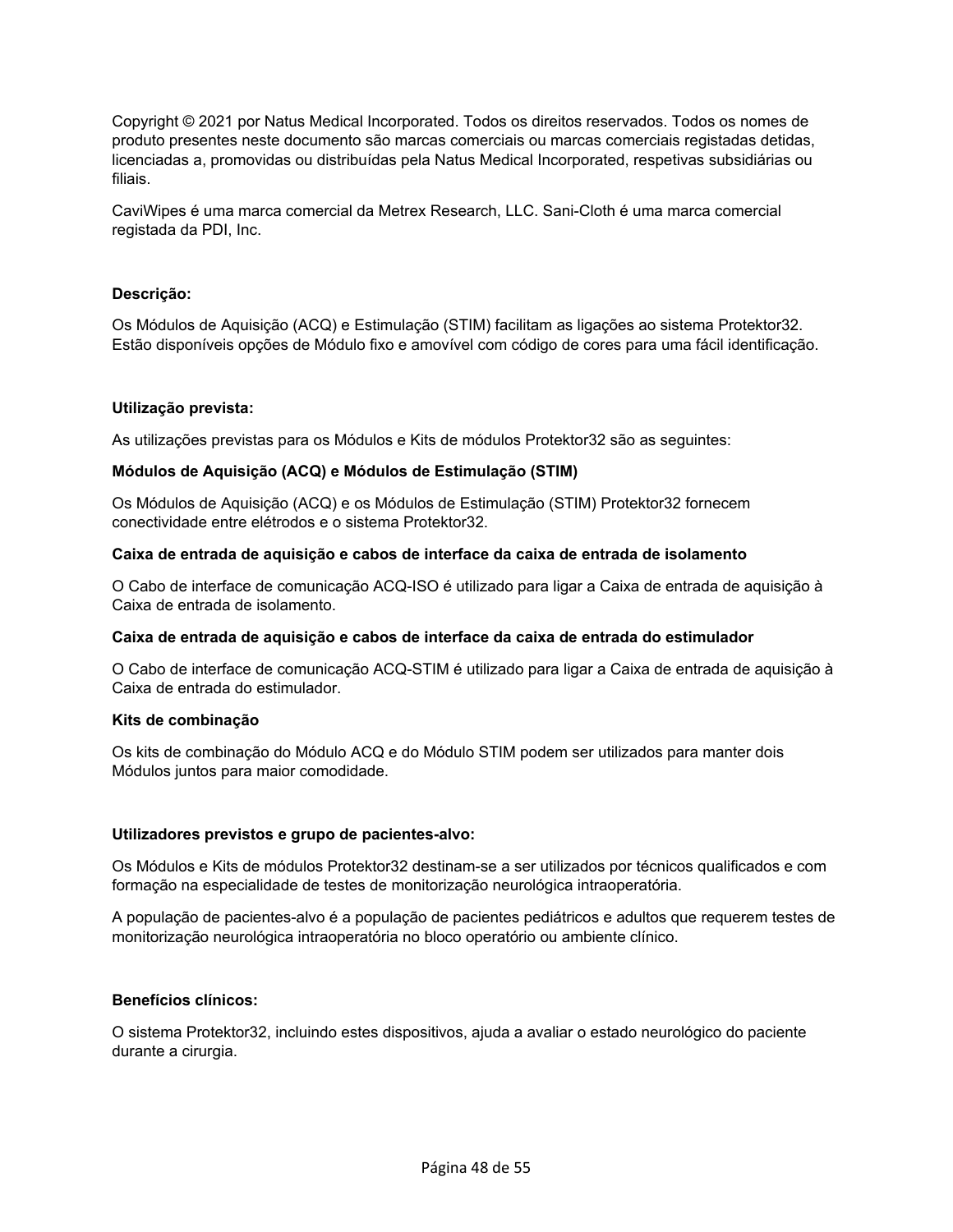#### **Contraindicações e efeitos indesejáveis:**

Não existem contraindicações ou efeitos indesejáveis conhecidos para os Módulos e kits de módulos Protektor32.

#### **Instruções de utilização:**

As instruções seguintes demonstram como ligar a caixa de entrada Protektor32 a um computador portátil ou de secretária.

1. Ligue o cabo de alimentação à caixa de Isolamento.



*Figura 26: Alimentação ligada à caixa de entrada* 

2. Ligue o cabo de Isolamento-Aquisição à caixa de Isolamento e à caixa de Aquisição.





*Figura 27: Cabo de Isolamento-Aquisição ligado à caixa de Isolamento*

3. Ligue a caixa de Aquisição à caixa do Estimulador utilizando o cabo de Aquisição-Estimulador.





*Figura 28: Caixa de Aquisição ligada à caixa do Estimulador*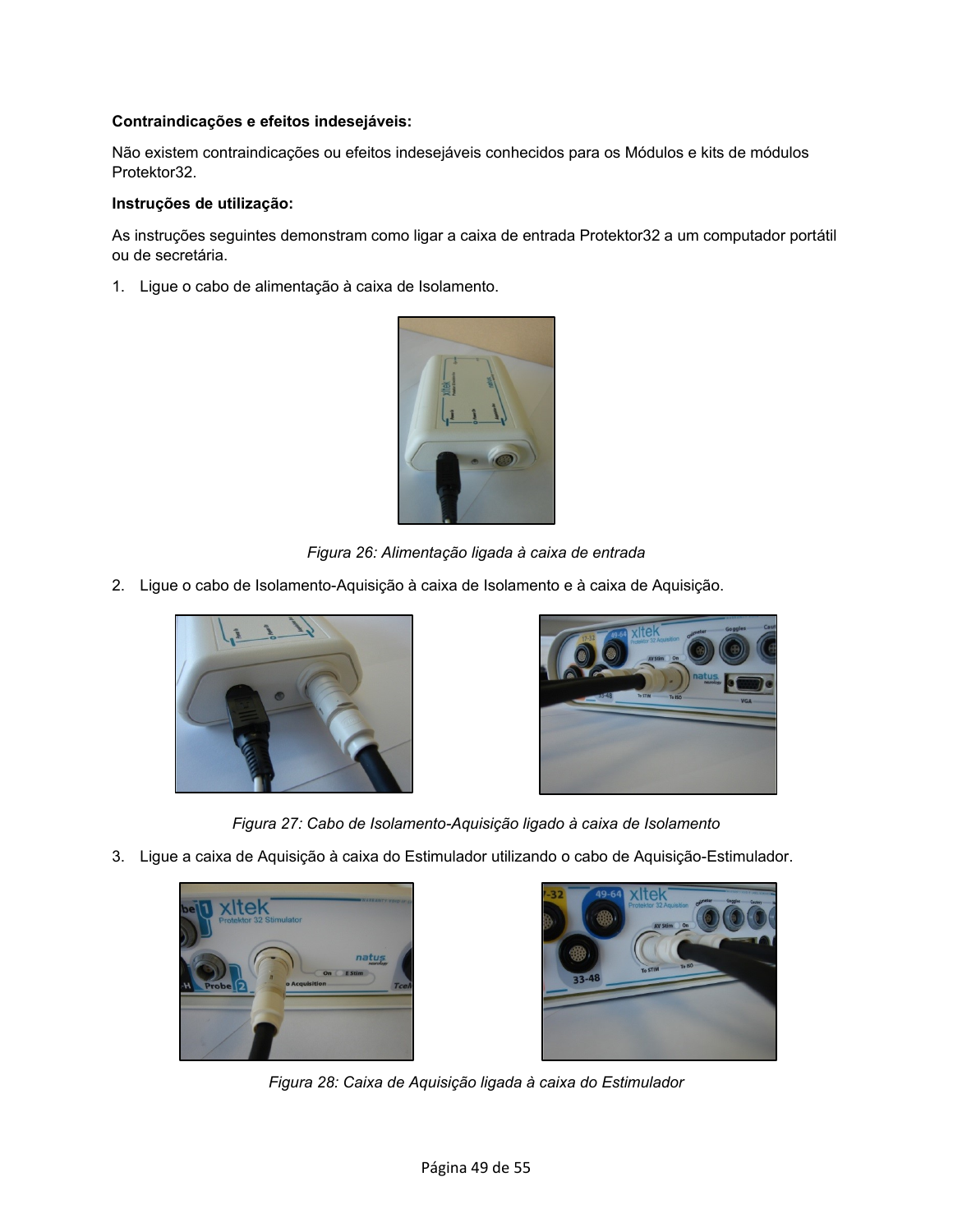4. Ligue o cabo USB entre a caixa de Isolamento e o computador portátil ou de secretária.





*Figura 29: Caixa de Isolamento ligada ao computador portátil*

5. Ligue os módulos de Aquisição ou Estimulação às caixas de Aquisição e do Estimulador.



*Figura 30: Módulo de estimulação ligado à caixa do Estimulador*





*Módulo de estimulação Módulo de aquisição*



*Exemplo de suporte de módulo com clipe de cabo*



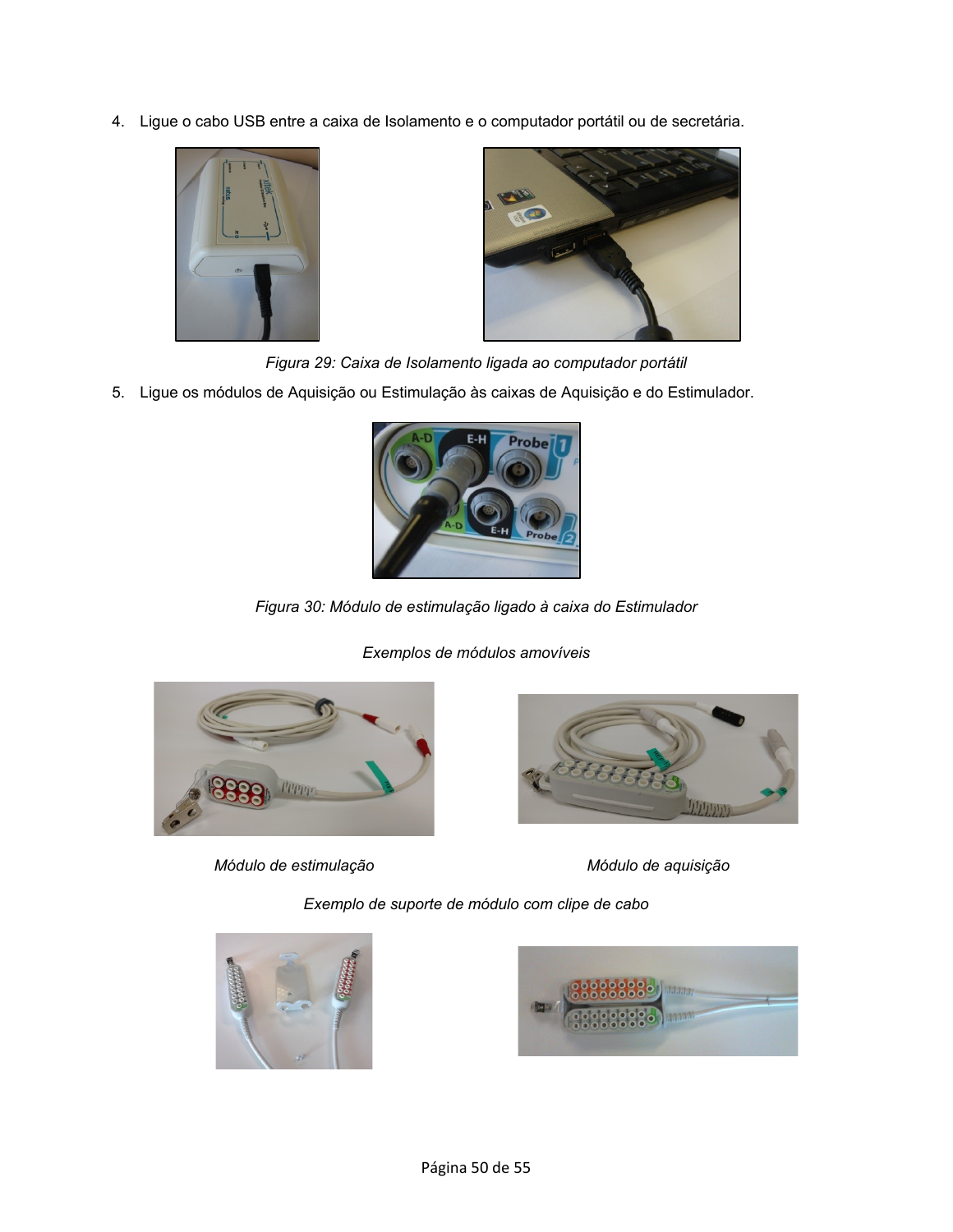#### **Instruções de limpeza:**

- 1. Limpe com um toalhete disponível no mercado, por exemplo, CaviWipes™ ou Sani-Cloth® para remover a sujidade visível.
- 2. Limpe o artigo com um pano que não largue pelos e deixe secar ao ar.

#### **Noções básicas sobre declarações de aviso e atenção:**

### **AVISO**

**Refere-se a uma situação perigosa que pode resultar em morte ou lesões graves se não for evitada.** 

• Informações sobre como evitar a situação perigosa.



#### **ATENÇÃO**

**Refere-se a uma situação perigosa que pode resultar numa lesão ligeira ou moderada ou danos materiais, se não for evitada.**

• Informações sobre como evitar a situação perigosa.

#### **Avisos e precauções:**

**AVISO** 

**Os componentes do sistema imersos ou em contacto com líquidos podem causar choque elétrico.**

• Não mergulhe, goteje ou borrife líquidos no dispositivo ou conectores.

#### **ATENÇÃO**

**Um dispositivo derrubado ou danificado durante o transporte/utilização pode levar à perda de função ou atraso no diagnóstico.**

• Inspecione o dispositivo antes de cada utilização e não o utilize se estiver danificado.

#### **A esterilização do dispositivo pode levar a perda de função.**

• Não esterilize o dispositivo.

**A modificação, manutenção ou utilização não autorizada de consumíveis ou componentes não aprovados pela Natus poderiam levar à perda de função ou desempenho do dispositivo.**

• Não modifique o dispositivo nem utilize consumíveis ou componentes não autorizados.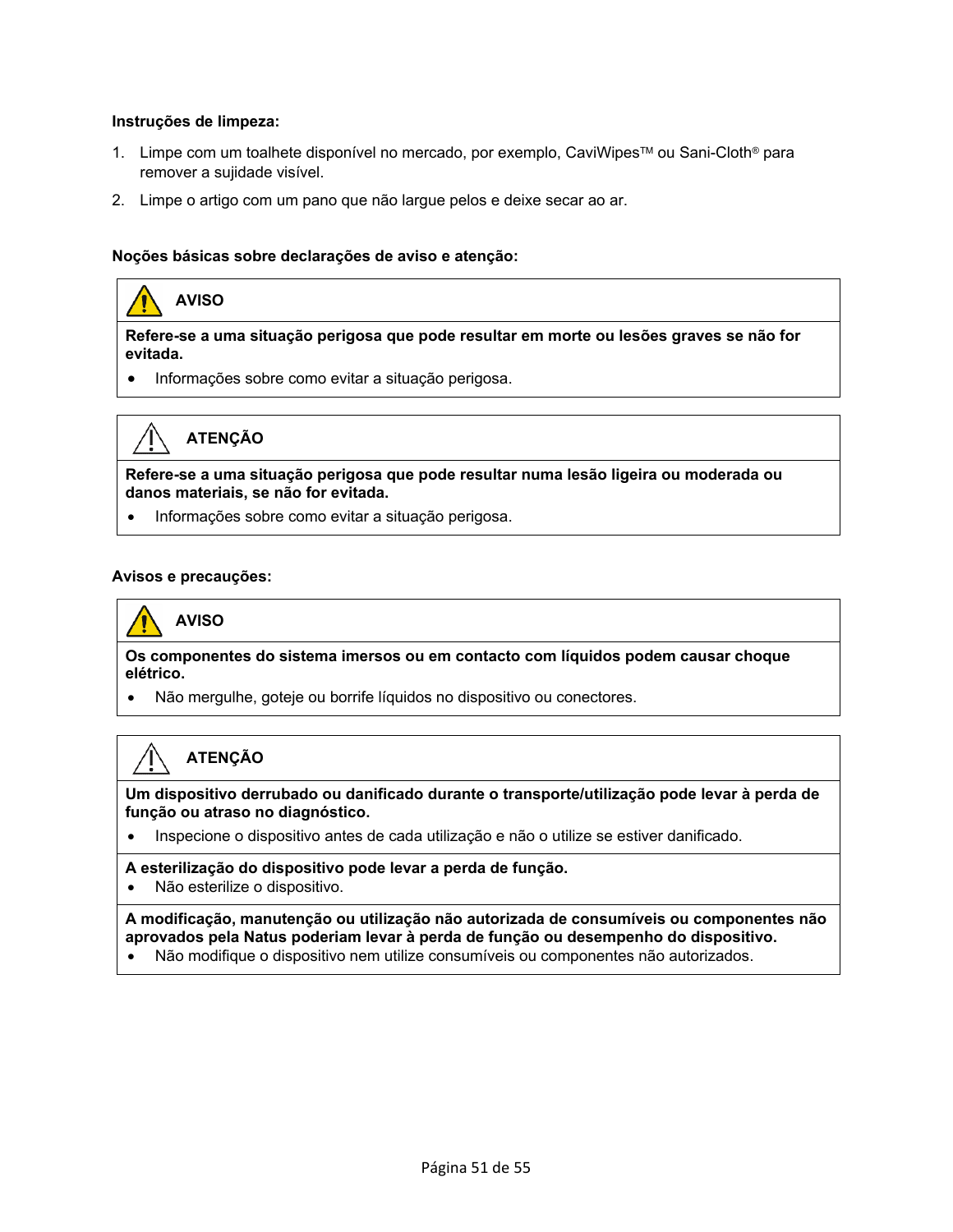#### **Especificações ambientais:**

Condições de funcionamento:

- Temperatura: +10 °C a +40 °C (+50 °F a +104 °F)
- Humidade relativa: 30% a 75%
- Pressão atmosférica: 700 hPa a 1.060 hPa

Condições de armazenamento:

- Temperatura: -40 °C a +70 °C (-40 °F a +158 °F)
- Humidade relativa: 10% a 100%
- Pressão atmosférica: 500 hPa a 1.060 hPa

#### **Normas de conformidade:**

• ISO 10993-1: 2018 Avaliação biológica de dispositivos médicos — Parte 1: Avaliação e ensaios num processo de gestão de risco

#### **Instruções de eliminação:**

A Natus está empenhada em cumprir os requisitos dos Regulamentos REEE (Resíduos de equipamentos elétricos e eletrónicos) de 2014 da União Europeia. Estes regulamentos estabelecem que os resíduos elétricos e eletrónicos devem ser recolhidos separadamente para receberem o tratamento e recuperação adequados a fim de garantir que os REEE reutilizados ou reciclados em segurança. Como tal, a Natus pode transferir a obrigação de devolução e reciclagem para o utilizador final, salvo disposição em contrário. Entre em contacto connosco para obter detalhes sobre os sistemas de recolha e recuperação disponíveis na sua região em [natus.com.](https://natus.com/)

Os equipamentos elétricos e eletrónicos (EEE) contêm materiais, componentes e substâncias que podem ser perigosos e representam um risco para a saúde humana e para o ambiente quando os REEE (resíduos de equipamentos elétricos e eletrónicos) não são corretamente processados. Como tal, os utilizadores finais também têm um papel a desempenhar para garantir que os REEE são reutilizados e reciclados em segurança. Os utilizadores de equipamentos elétricos e eletrónicos não devem eliminar os REEE juntamente com outros resíduos. Os utilizadores devem recorrer aos planos municipais de recolha ou à obrigação de devolução do produtor/importadores ou transportadores de resíduos credenciados para reduzir os impactos ambientais adversos relacionados com a eliminação de resíduos de equipamentos elétricos e eletrónicos e aumentar as oportunidades de reutilização, reciclagem e recuperação de resíduos de equipamentos elétricos e eletrónicos.

Os equipamentos marcados com o contentor de lixo barrado com uma cruz infra são equipamentos elétricos e eletrónicos. O símbolo do contentor de lixo barrado com uma cruz indica que o equipamento elétrico e eletrónico usado não deve ser eliminado em conjunto com lixo não triado e deve ser recolhido de forma seletiva.

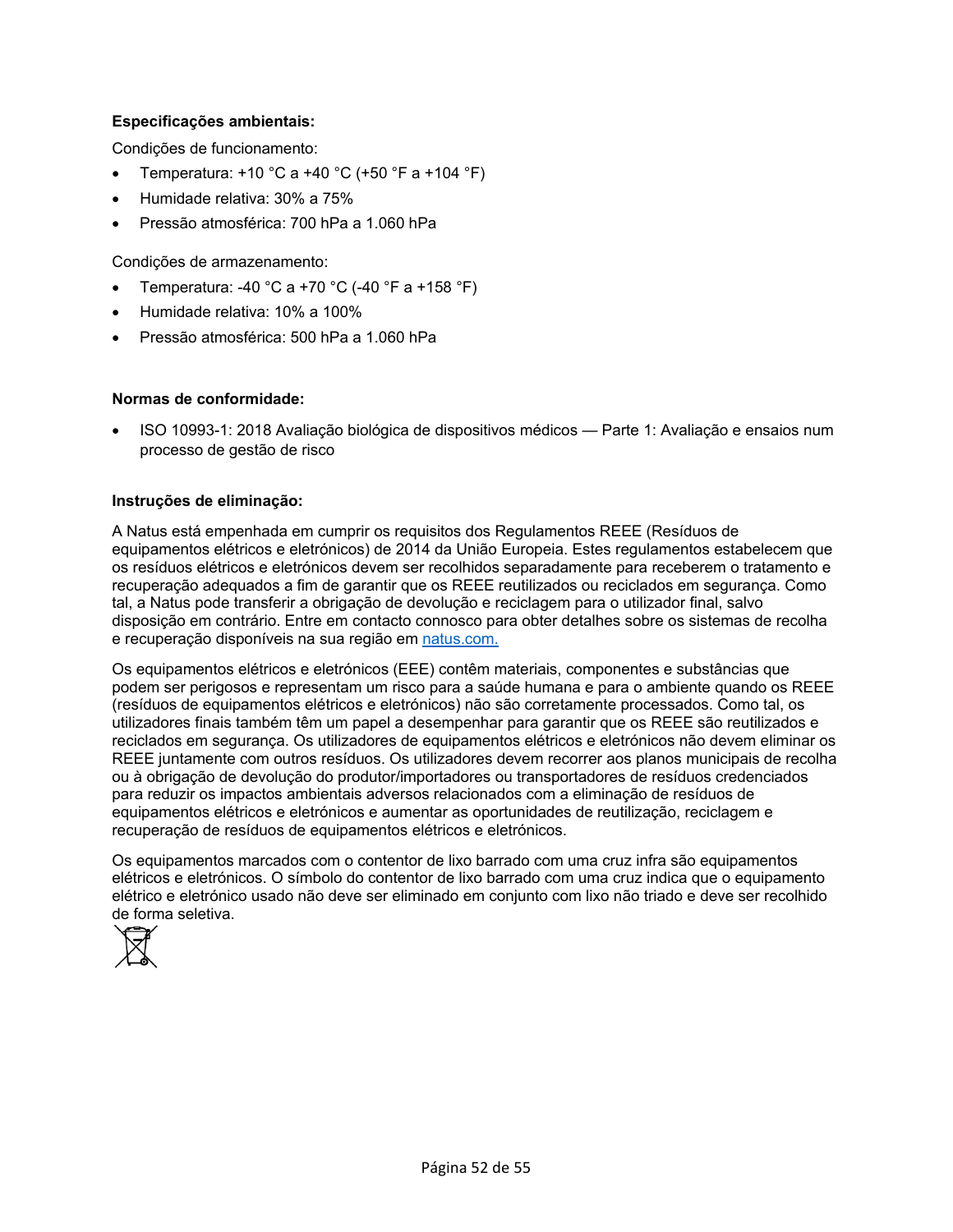#### **Renúncia de responsabilidade:**

A Natus Medical Incorporated Comercialmente conhecida como Excel-Tech Ltd. (Xltek) não se responsabiliza por lesões, infeções ou outros danos resultantes da utilização deste produto.

Qualquer incidente grave que tenha ocorrido em relação ao dispositivo deve ser relatado à Natus Medical Incorporated Comercialmente conhecida como Excel-Tech Ltd. (Xltek) e à autoridade competente do Estado-Membro em que o utilizador e/ou paciente está estabelecido.

Consulte o website da Natus para obter uma cópia eletrónica deste documento.

#### **Instruções para aceder às instruções de utilização eletrónicas (eIFU):**

Está disponível uma cópia das Instruções de utilização no formato PDF na área de produtos de associada:

• Neurologia:<https://neuro.natus.com/neuro-support>

Procure por "IFU de Módulos e Kit de módulos Protektor32" (consulte os Números de peça dos produtos) escolha a versão das instruções de utilização no seu idioma local.

Os ficheiros podem ser impressos, guardados ou pesquisados utilizando o Adobe Reader. É possível transferir uma cópia do Adobe Reader diretamente a partir do site da Adobe Systems (www.adobe.com).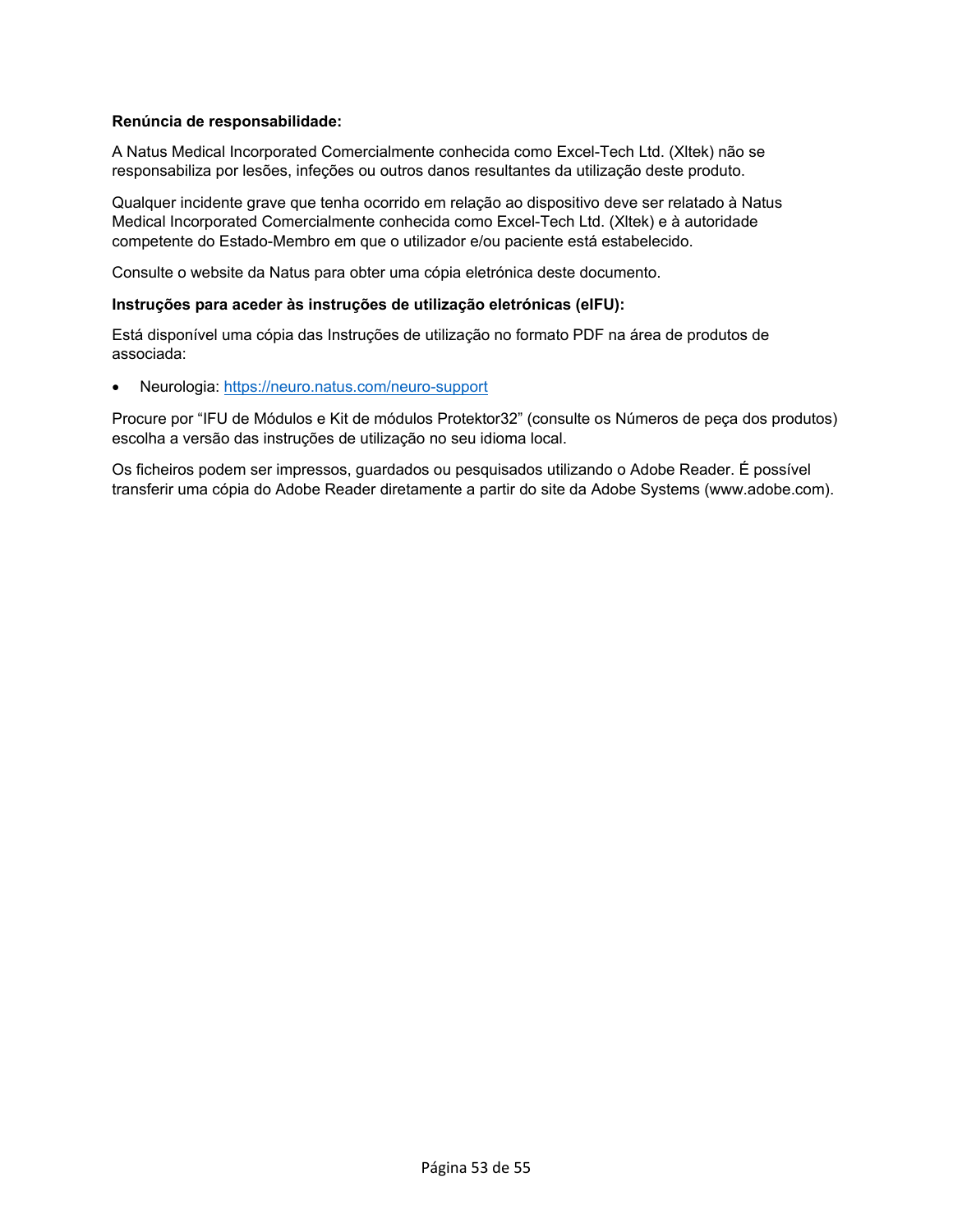#### **Glossário de símbolos:**

| <b>Símbolo</b>           | Referência<br>da norma                                                                             | Título da norma                                                                                                           | Título do símbolo                                     | Explicação                                                                                                                                                                             |
|--------------------------|----------------------------------------------------------------------------------------------------|---------------------------------------------------------------------------------------------------------------------------|-------------------------------------------------------|----------------------------------------------------------------------------------------------------------------------------------------------------------------------------------------|
| Medical<br><b>Device</b> | Não aplicável                                                                                      | Não aplicável                                                                                                             | Uma indicação de<br>dispositivo médico                | Este produto é um dispositivo<br>médico.                                                                                                                                               |
| Rx only                  | 21 CFR Parte<br>801.109(b)(1)                                                                      | Rotulagem -<br>Dispositivos sujeitos a<br>receita médica                                                                  | Sujeito a receita<br>médica                           | Indica que o produto está<br>autorizado para venda por ou sob<br>prescrição de um profissional de<br>saúde licenciado.                                                                 |
|                          | ISO 15223-1<br>Símbolo 5.4.5<br>(Consulte o<br>Anexo B para<br>o símbolo de<br>proibição<br>geral) | Dispositivos médicos -<br>Símbolos a utilizar nos<br>rótulos, rotulagem e<br>informação a fornecer<br>com os dispositivos | Não fabricado com<br>látex de borracha<br>natural     | Indica que o dispositivo médico<br>não é fabricado com látex de<br>borracha natural.                                                                                                   |
|                          | 2012/19/UE                                                                                         | Resíduos de<br>equipamentos elétricos<br>e eletrónicos (REEE)                                                             | Instruções de<br>eliminação no final da<br>vida útil  | Indica que os resíduos de<br>equipamentos elétricos e<br>eletrónicos não devem ser<br>eliminados juntamente com os<br>resíduos não triados, mas devem<br>ser recolhidos separadamente. |
|                          | ISO 15223-1<br>Símbolo 5.1.1                                                                       | Dispositivos médicos -<br>Símbolos a utilizar nos<br>rótulos, rotulagem e<br>informação a fornecer<br>com os dispositivos | Fabricante                                            | Indica o fabricante do dispositivo<br>médico.                                                                                                                                          |
| EC REP                   | ISO 15223-1<br>Símbolo 5.1.2                                                                       | Dispositivos médicos -<br>Símbolos a utilizar nos<br>rótulos, rotulagem e<br>informação a fornecer<br>com os dispositivos | Representante<br>autorizado na<br>Comunidade Europeia | Indica o representante autorizado<br>na Comunidade Europeia.                                                                                                                           |
|                          | ISO 15223-1<br>Símbolo 5.1.3                                                                       | Dispositivos médicos -<br>Símbolos a utilizar nos<br>rótulos, rotulagem e<br>informação a fornecer<br>com os dispositivos | Data de fabrico                                       | Indica a data em que o dispositivo<br>médico foi fabricado.                                                                                                                            |
| LOT                      | ISO 15223-1<br>Símbolo 5.1.5                                                                       | Dispositivos médicos -<br>Símbolos a utilizar nos<br>rótulos, rotulagem e<br>informação a fornecer<br>com os dispositivos | Código de lote                                        | Indica o código do lote do<br>fabricante para que o número do<br>lote possa ser identificado.                                                                                          |
| <b>REF</b>               | ISO 15223-1<br>Símbolo 5.1.6                                                                       | Dispositivos médicos -<br>Símbolos a utilizar nos<br>rótulos, rotulagem e<br>informação a fornecer<br>com os dispositivos | Número de catálogo                                    | Indica o número de catálogo do<br>fabricante para que o dispositivo<br>médico possa ser identificado.                                                                                  |
| i<br>natus.com           | ISO 15223-1<br>Símbolo 5.4.3<br>Anexo A<br>N.º A.15                                                | Dispositivos médicos -<br>Símbolos a utilizar nos<br>rótulos, rotulagem e<br>informação a fornecer<br>com os dispositivos | Consultar as instruções<br>de utilização              | Indica uma instrução para<br>consultar uma versão eletrónica<br>das instruções de utilização<br>$(eIFU)$ .                                                                             |